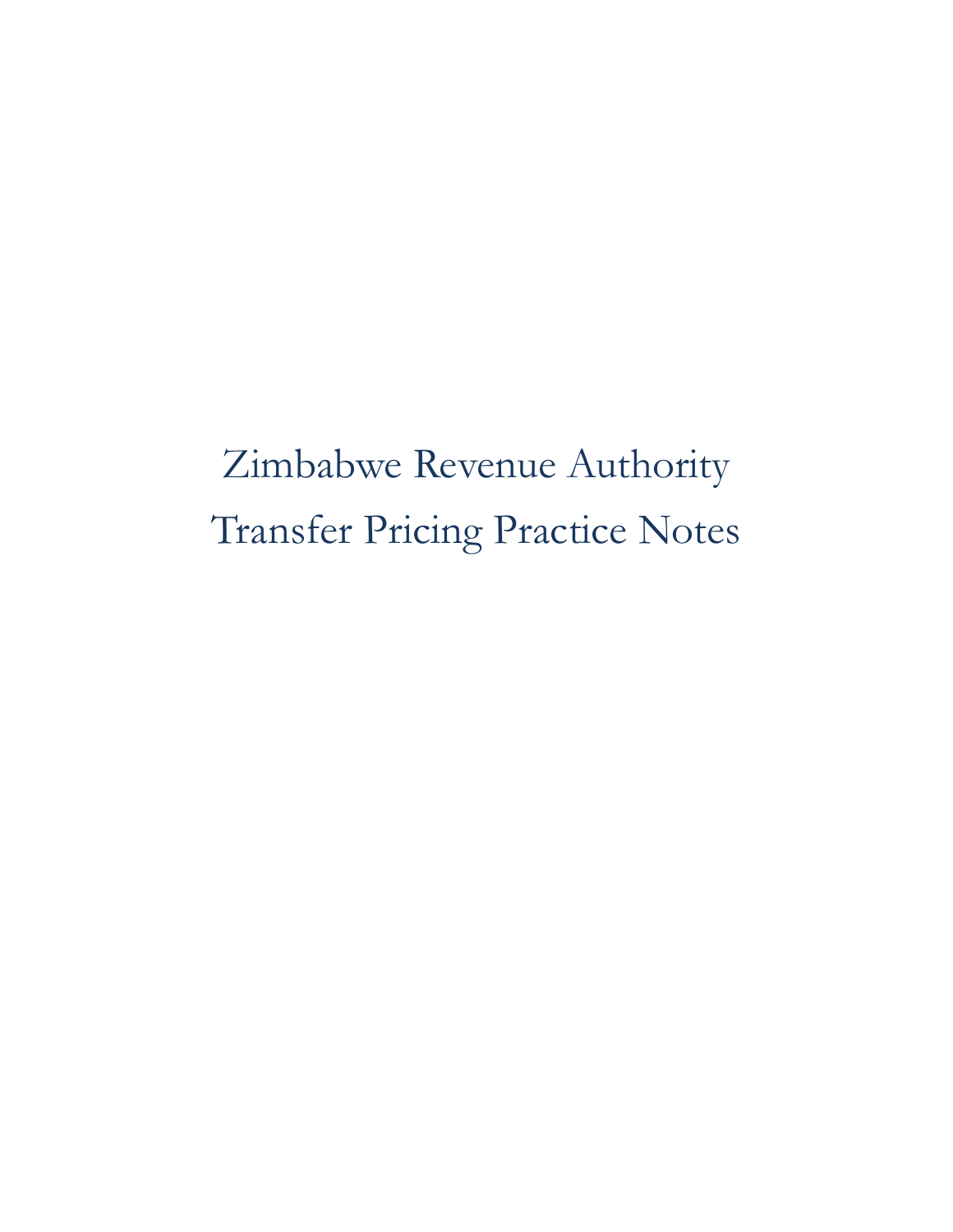# TABLE OF CONTENTS

| 1                       |                                                                                                 |  |
|-------------------------|-------------------------------------------------------------------------------------------------|--|
| 2                       |                                                                                                 |  |
| 3                       |                                                                                                 |  |
| $\overline{\mathbf{4}}$ |                                                                                                 |  |
| 4.1                     |                                                                                                 |  |
| 4.2                     |                                                                                                 |  |
| 4.3                     |                                                                                                 |  |
| 4.4                     |                                                                                                 |  |
| 4.5                     |                                                                                                 |  |
| 4.6                     |                                                                                                 |  |
| 5                       |                                                                                                 |  |
| 5.1                     |                                                                                                 |  |
| 5.2                     |                                                                                                 |  |
| 5.3                     | Transactions involving the acquisition of a new or used asset from an associated person 28      |  |
| 5.4                     | Transactions involving the provision of low value-added services between associated persons  28 |  |
| 5.5                     |                                                                                                 |  |
| 6                       | Application of the arm's length principle in specific circumstances  29                         |  |
| 6.1                     |                                                                                                 |  |
| 6.2                     |                                                                                                 |  |
| 6.3                     |                                                                                                 |  |
| 6.4                     |                                                                                                 |  |
| 6.5                     |                                                                                                 |  |
| 6.6                     |                                                                                                 |  |
| 7                       |                                                                                                 |  |
| 8                       |                                                                                                 |  |
| 9                       |                                                                                                 |  |
| 10                      |                                                                                                 |  |
| 11                      |                                                                                                 |  |
| 11.1                    |                                                                                                 |  |
| 11.2                    |                                                                                                 |  |
| 11.3                    |                                                                                                 |  |
| 11.4                    |                                                                                                 |  |
| 12                      |                                                                                                 |  |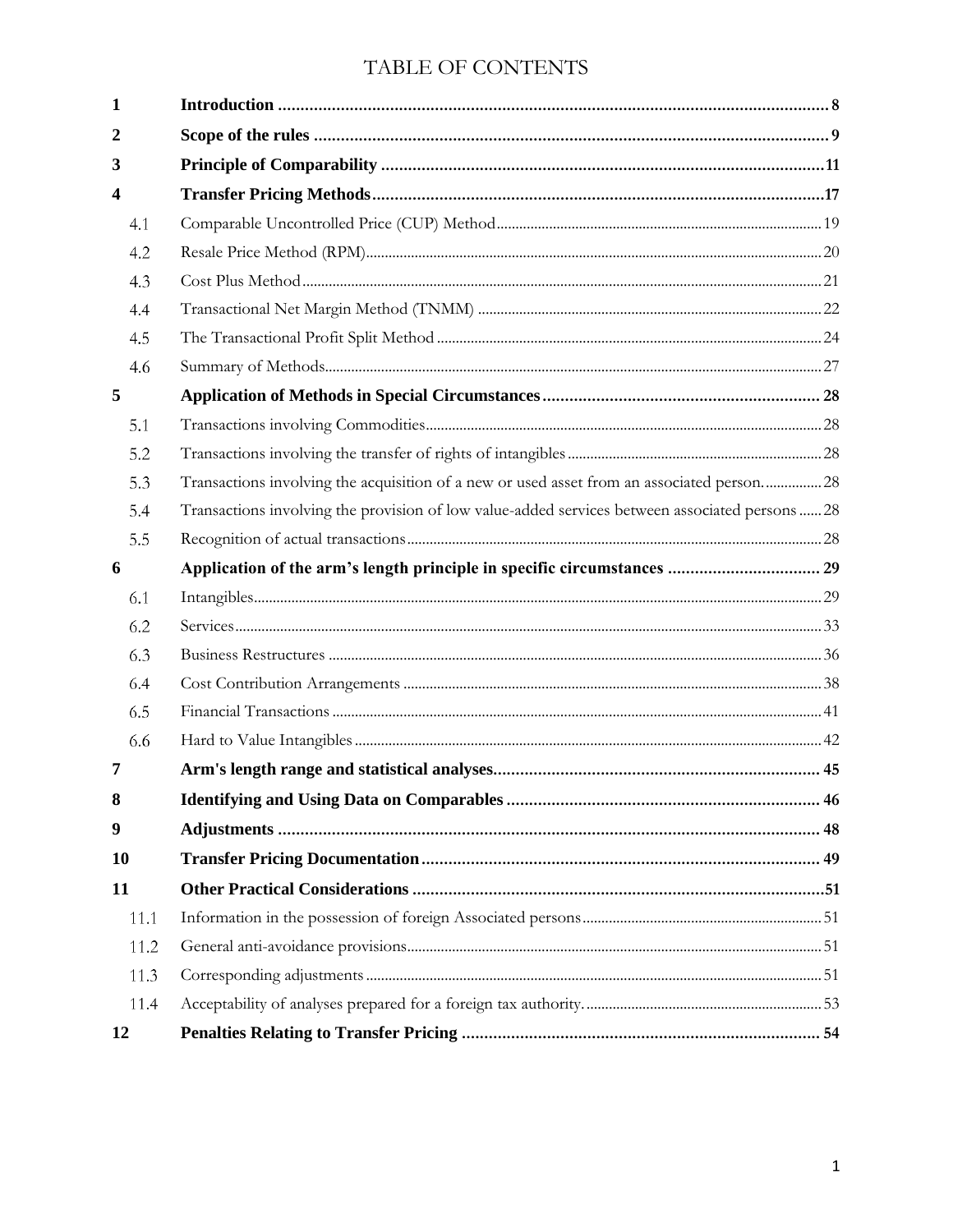## **Glossary**

## **Arm's length principle**

An international standard which states that where conditions are made or imposed between two enterprises in their commercial or financial relations which differ from those which would be made between independent enterprises, then any profits which would, but for those conditions, have accrued to one of the enterprises, but, by reason of those conditions, have not so accrued, may be included in the profits of that enterprise and taxed accordingly.

### **Arm's length range**

A range of figures that are acceptable for establishing whether the conditions of a controlled transaction are arm's length and that are derived either from applying the same transfer pricing method to multiple comparable data or from applying different transfer pricing methods.

#### **Associated Persons**

Two persons are associated persons with respect to each other if they meet the conditions set out in section 2A of the Income Tax Act (Chapter 23:06)

## **Comparability Analysis**

A comparison of a controlled transaction with an uncontrolled transaction or transactions. Controlled and uncontrolled transactions are comparable if none of the differences between the transactions could materially affect the factor being examined in the methodology (e.g. price or margin), or if reasonably accurate adjustments can be made to eliminate the material effects of any such differences.

#### **Comparable uncontrolled transaction**

A comparable uncontrolled transaction is a transaction between two independent parties that is comparable to the controlled transaction under examination. It can be either a comparable transaction between one party to the controlled transaction and an independent party ("internal comparable") or between two independent parties, neither of which is a party to the controlled transaction ("external comparable").

#### **Comparable uncontrolled price (CUP) method**

A transfer pricing method that compares the price for property or services transferred in a controlled transaction to the price charged for property or services transferred in a comparable uncontrolled transaction in comparable circumstances.

## **Compensating adjustment**

An adjustment in which the taxpayer reports a transfer price for tax purposes that is, in the taxpayer's opinion, an arm's length price for a controlled transaction, even though this price differs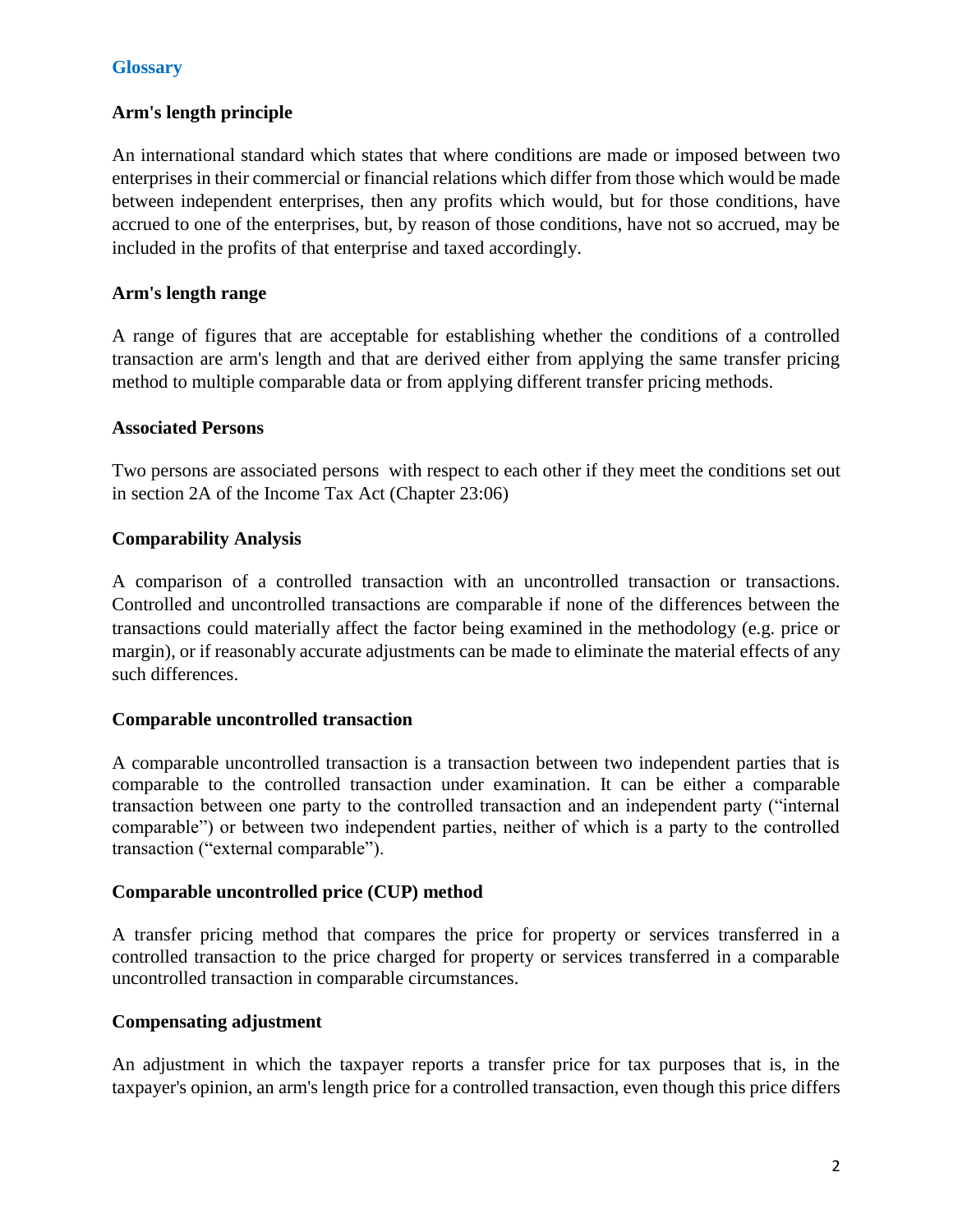from the amount actually charged between the associated enterprises. This adjustment would be made before the tax return is filed.

## **Contribution Analysis**

An analysis used in the profit split method under which the combined profits from controlled transactions are divided between the associated enterprises based upon the relative value of the functions performed (taking into account assets used and risks assumed) by each of the associated enterprises participating in those transactions, supplemented as much as possible by external market data that indicate how independent enterprises would have divided profits in similar circumstances

## **Controlled transactions**

Transactions between two persons that are associated persons with respect to each other.

## **Corresponding adjustment**

An adjustment to the tax liability of the associated person in a second tax jurisdiction made by the tax administration of that jurisdiction, corresponding to a primary adjustment made by the tax administration in a first tax jurisdiction, so that the allocation of profits by the two jurisdictions is consistent.

## **Cost contribution arrangement (CCA)**

A CCA is a framework agreed among persons to share the costs and risks of developing, producing, or obtaining assets, services, or rights, and to determine the nature and extend of the interests of each participant in the results of the activity of developing, producing, or obtaining those assets, services, or rights.

## **Cost plus mark-up**

A mark-up that is measured by reference to margins computed after the direct and indirect costs incurred by a supplier of property or services in a transaction**.** 

## **Cost plus method**

A transfer pricing method using the costs incurred by the supplier of property (or services) in a controlled transaction. An appropriate cost plus mark-up is added to this cost, to make an appropriate profit in light of the functions performed (taking into account assets used and risks assumed) and the market conditions. What is arrived at after adding the cost plus mark up to the above costs may be regarded as an arm's length price of the original controlled transaction

## **Direct – charge method**

A method of charging directly for specific intra-group services on a clearly identified basis.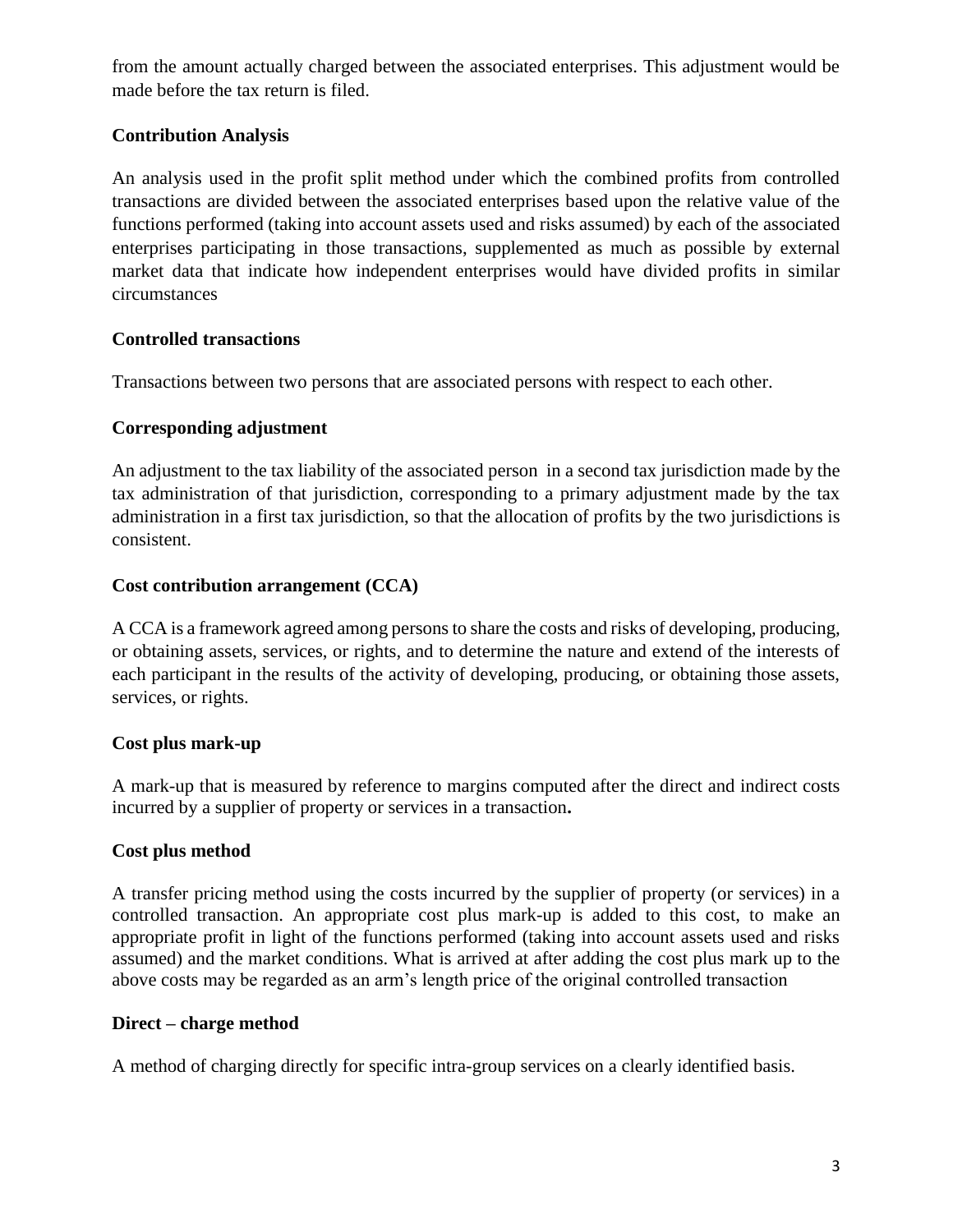## **Direct costs**

Costs that are incurred specifically for producing a product or rendering service, such as the cost of raw materials.

## **Double taxation treaty**

A treaty made between two countries agreeing on the tax treatment of residents of one country under the other country's tax system.

## **Economic double taxation**

"Economic double taxation" is where two different legal persons are taxed on the same income or other taxable item by more than one State.

This may occur, for example where two States take different views of the profits made in transactions between a subsidiary resident in one of the States in its transactions with a parent company in the other State, so that at least some part of the profits on the transaction are taxed in both States.

## **Functional analysis**

An analysis of the functions performed (taking into account assets used and risks assumed) by associated persons in controlled transactions and by independent persons in comparable uncontrolled transactions.

## **Gross profits**

The gross profits from a business transaction are the amount computed by deducting from the gross receipts of the transaction the allocable purchases or production costs of sales, with due adjustment for increases or decreases in inventory or stock-in-trade, but without taking account of other expenses.

## **Independent enterprises**

Two persons are independent persons with respect to each other if they are not associated persons.

## **Indirect charge method**

A method of charging for intra-group services based upon cost allocation and apportionment methods.

## **Indirect costs**

Costs of producing a product or service, which, although closely related to the production process, may be common to several products or services (for example, the costs of repair department that services equipment used to produce different products).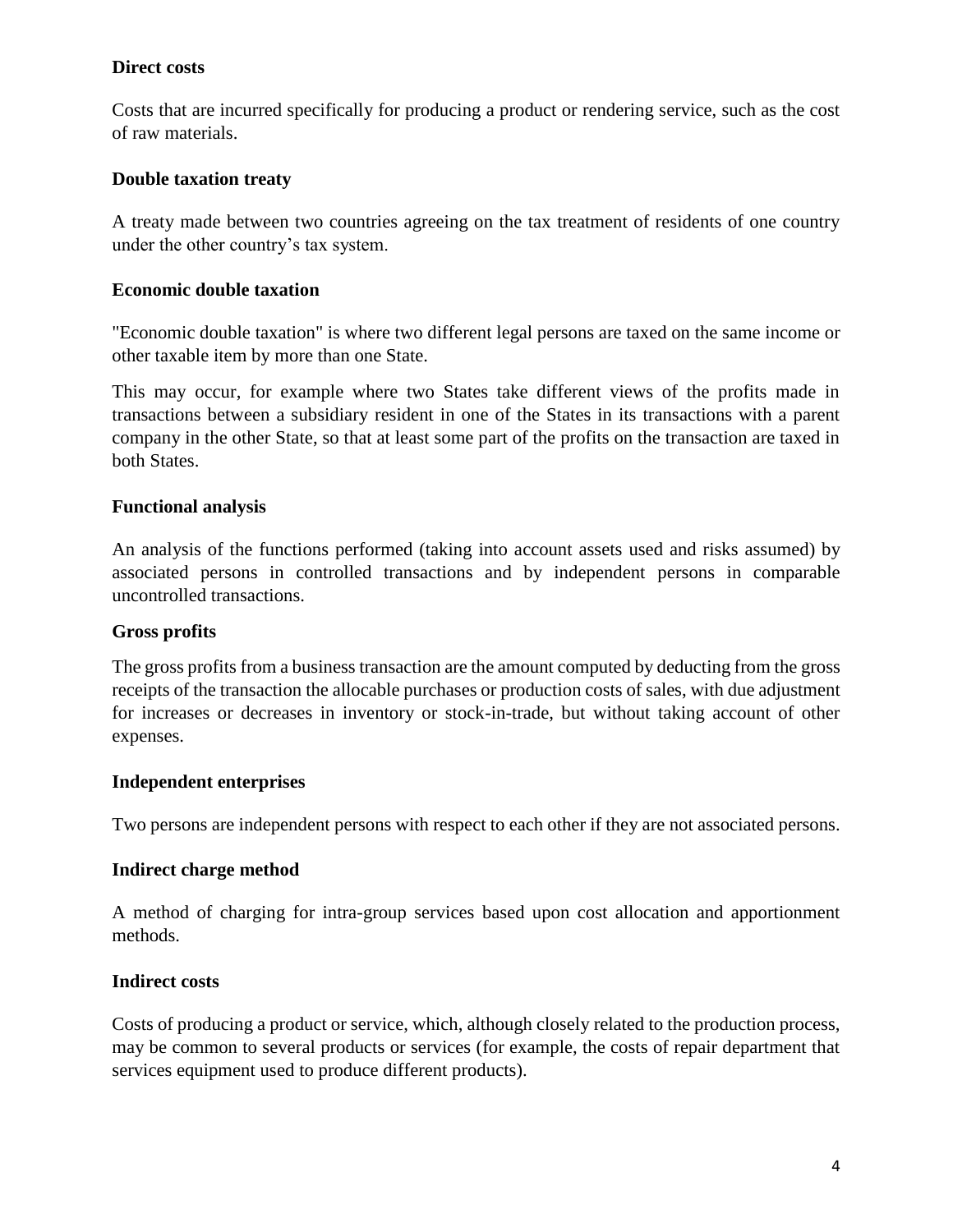## **Intra-group service**

An activity (e.g. administrative, technical, financial, commercial, etc.) for which an independent persons would have been willing to pay or perform for itself.

## **Intentional set-off**

A benefit provided by one associated person to another associated person within the group that is deliberately balanced to some degree by different benefits received from that person in return.

## **Marketing intangible**

An intangible that is concerned with marketing activities, which aids in the commercial exploitation of a product or service and/or has an important promotional value for the product concerned. Depending on the context, marketing intangibles may include, for example, trademarks, trade names, customer lists, customer relationships, and proprietary market and customer data that is used or aids in marketing and selling goods or services to customers

## **Multinational enterprise group (MNE group)**

A group of associated companies with business establishments in two or more countries.

## **Multinational enterprise (MNE)**

A company that is part of an MNE group.

## **Mutual agreement procedure**

A means through which tax administrations consult to resolve disputes regarding the application of double tax conventions. This procedure described and authorised by Article 25 in Zimbabwe's Double Tax Agreements, can be used to eliminate double taxation that could arise from a transfer pricing adjustment.

#### **Net profit indicator**

The ratio of net profit to an appropriate base (e.g. costs, sales, assets). The transactional net margin method relies on a comparison of an appropriate net profit indicator for the controlled transaction with the same net profit indicator in comparable uncontrolled transactions.

### **"On call" services**

Services provided by a parent company or a group service centre, which are available at any time for members of an MNE group.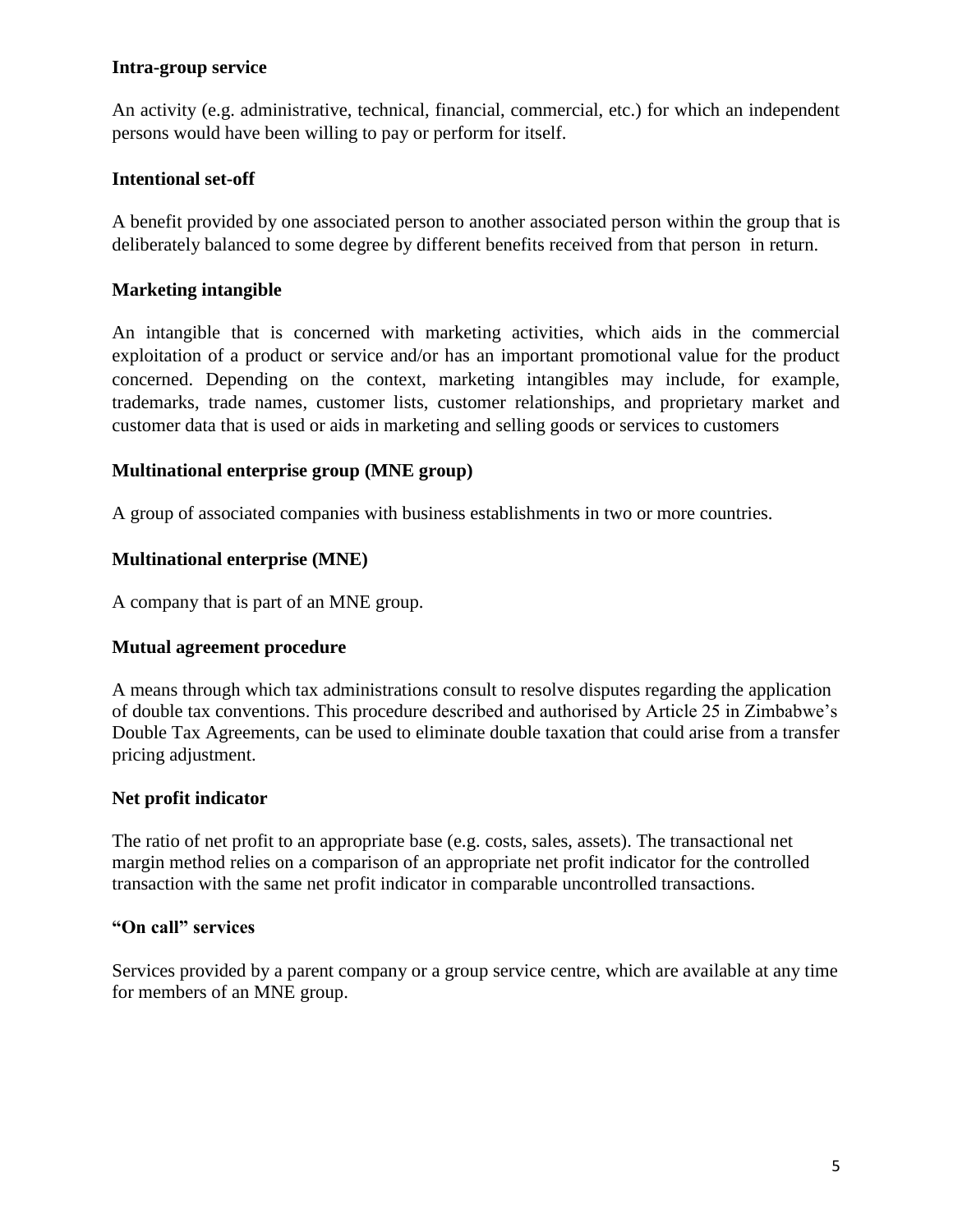## **Primary adjustments**

An adjustment that a tax administration in a first jurisdiction makes to a company's taxable profits as a result of applying the arm's length principle to transactions involving an associated person in a second tax jurisdiction.

## **Profit potential**

The expected future profits. In some cases it may encompass losses. The notion of "profit potential" is often used for valuation purposes, in the determination of an arm's length compensation for a transfer of intangibles or of an ongoing concern, or in the determination of an arm's length indemnification for the termination or substantial renegotiation of existing arrangements, once it is found that such compensation or indemnification would have taken place between independent parties in comparable circumstances.

## **Profit split method**

A transactional profit method that identifies the combined profit to be split for the associated persons from a controlled transaction (or controlled transactions that it is appropriate to aggregate under the principles of the Thirty-fifth Schedule) and then splits those profits between the associated persons based upon an economically valid basis that approximates the division of profits that would have been anticipated and reflected in an agreement made at arm's length.

## **Resale price margin**

A margin representing the amount out of which a reseller would seek to cover it's selling and other operating expenses and, in the light of the functions performed (taking into account assets used and risks assumed), make an appropriate profit. Resale price method

A transfer pricing method based on the price at which a product that has been purchased from an associated person is resold to an independent person. The resale price is reduced by the resale price margin. What is left after subtracting the resale price margin can be regarded, after adjustment for other costs associated with the purchase of the product (e.g. custom duties), as an arm's length price of the original transfer of property between the associated persons.

## **Residual analysis**

An analysis used in the profit split method, which divides the combined profit from the controlled transactions under examination in two stages. In the first stage, each participant is allocated sufficient profit to provide it with a basic return appropriate for the type of transactions in which it is engaged. Ordinarily this basic return would be determined by reference to the market returns achieved for similar types of transactions by independent persons. Thus, the basic return would generally not account for the return that would be generated by any unique and valuable assets possessed by the participants. In the second stage, any residual profit (or loss) remaining after the first stage division would be allocated among the parties based on an analysis of the facts and circumstances that might indicate how this residual would have been divided between independent persons.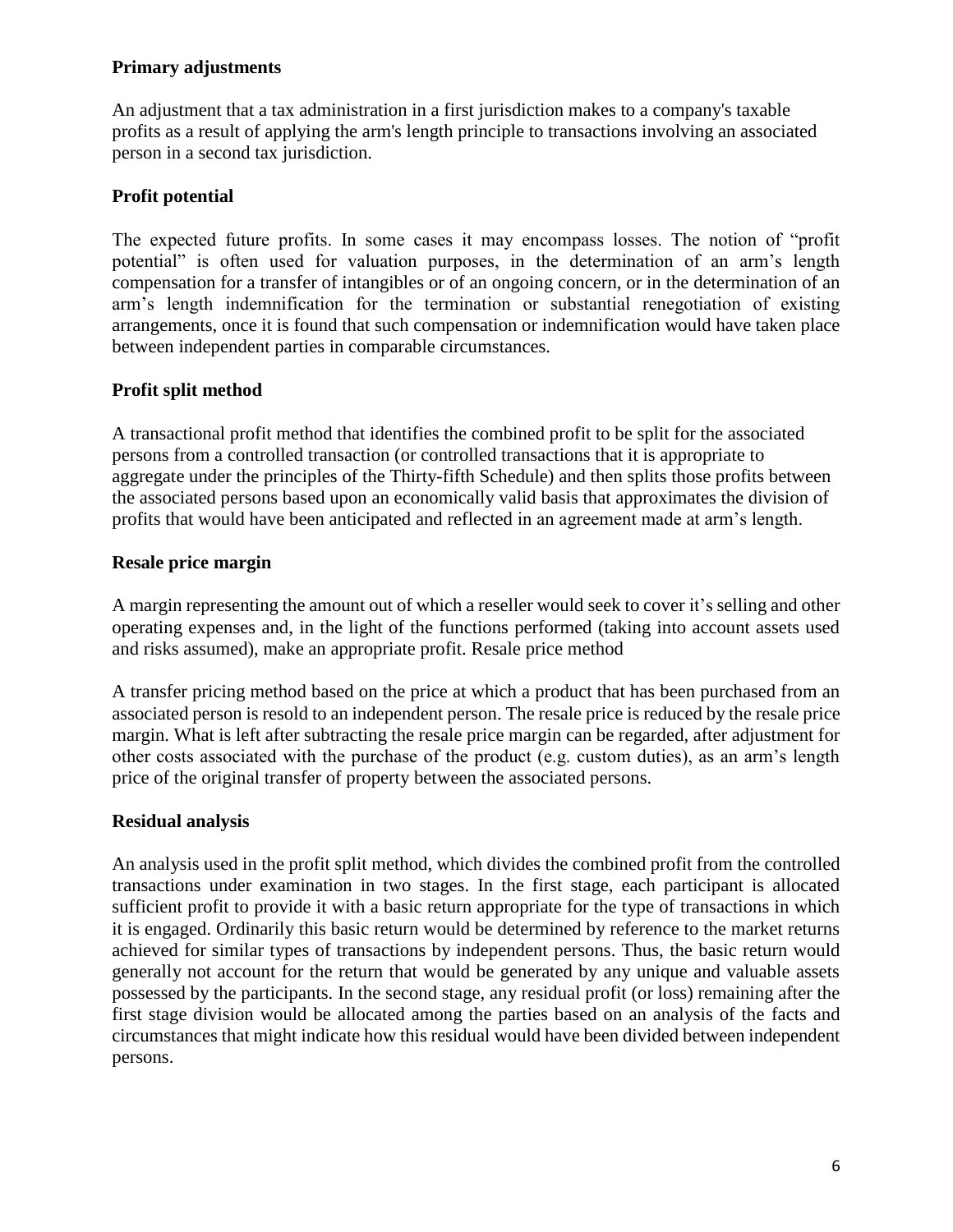## **Shareholder activity**

An activity which is performed by a member of an MNE group (usually the parent company or a regional holding company) solely because of its ownership interest in one or more other group members, i.e. in its capacity as shareholder.

## **Tested party**

The participants in a controlled transaction that is the party by reference to whom a particular transfer pricing method is applied.

## **Uncontrolled transactions**

A transfer pricing term for transactions between persons that are independent persons (that is, that are not "associated persons") with respect to each other.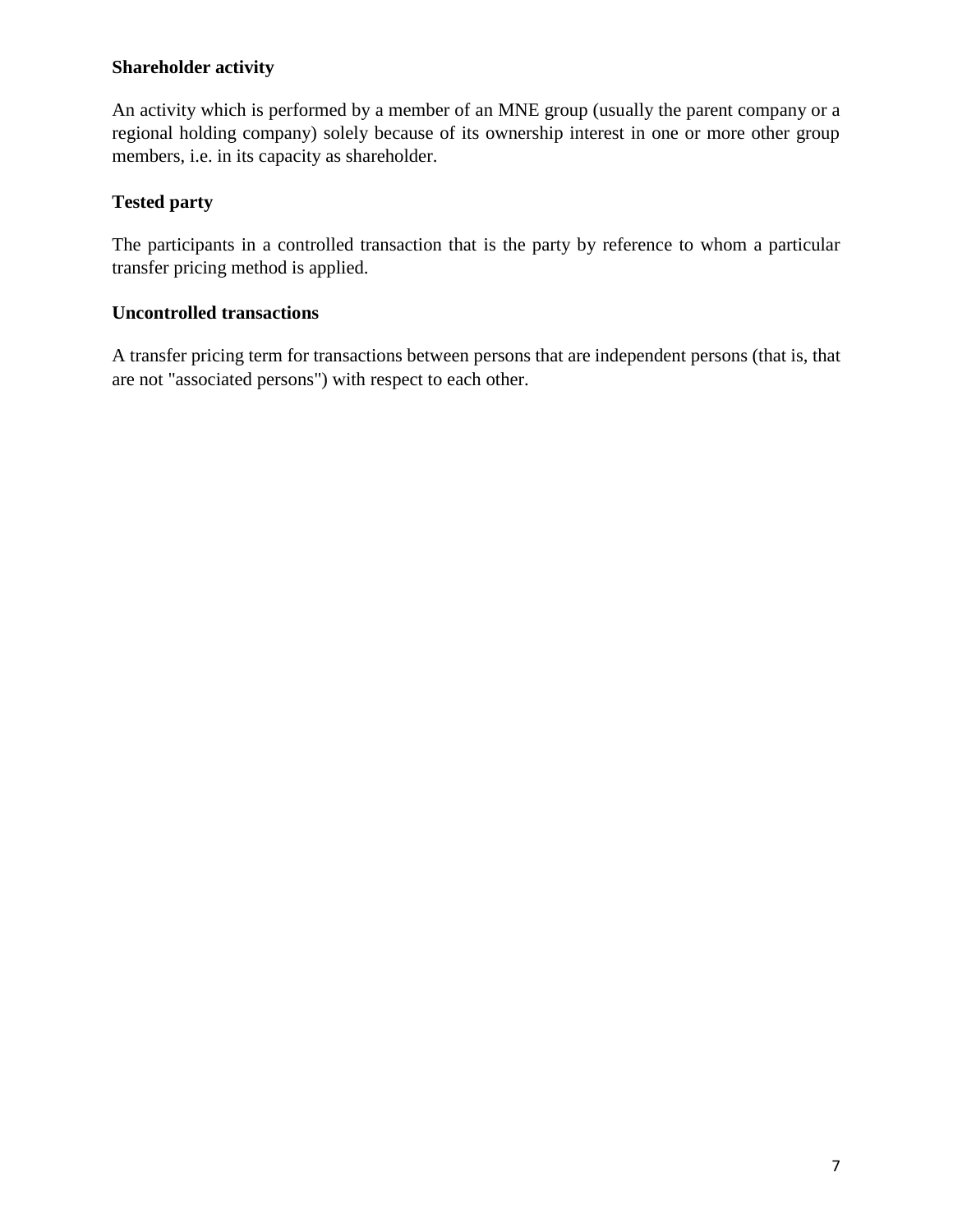## <span id="page-8-0"></span>**1 Introduction**

- (1) These Practice Notes layout the Commissioner's-interpretation of Zimbabwe legislation and regulations relating to transfer pricing.
- (2) The Practice Notes are not intended to be a prescriptive or an exhaustive discussion of all potential transfer pricing issues that might arise in the course of business but provide Practice Notes and procedures that should be followed in determining the arm's length conditions for controlled transactions within the context of the Zimbabwe business environment.
- (3) Section 98B as read with the  $35<sup>th</sup>$  Schedule to the Income Tax Act (Cap 23:06) (The Act) broadly adopts the internationally accepted "Arm's Length Principle" for the purposes of determining the income and associated expenditure for transactions between associated persons. Accordingly, these Practice Notes have been drafted in a manner broadly consistent with the Arm's Length Principle as laid out in Article 9 of the ATAF, OECD and UN Model Tax Conventions on Income and Capital; and the OECD Transfer Pricing Guidelines for Multinational Enterprises and Tax Administrations.
- (4) The ATAF Practice Notes, OECD Transfer Pricing Guidelines and UN Practical Manual on Transfer Pricing are relevant sources of interpretation for purposes of The Act and these Practice Notes. Where there is inconsistency between these Practice Notes and The ATAF Practice Notes, OECD Transfer Pricing Guidelines and UN Practical Manual on Transfer Pricing, these Practice Notes, together with the relevant legislation and regulations enshrined in Zimbabwe's law, shall prevail.
- (5) These Practice Notes are meant for guidance only and do not in any way purport to replace the Tax Act. Where there is inconsistency between these Practice Notes and The Act the latter shall prevail to the extent of the inconsistency.
- (6) Where a treaty is in force between the jurisdictions of the parties to a controlled transaction, the provisions of that treaty will prevail over the The Act.

## **Fundamental Features of the Transfer Pricing Practice Notes**

- (1) The Zimbabwe transfer pricing rules apply the 'arm's length principle' to controlled transactions. This means that the results of a controlled transaction should be consistent with the results that would have been realised in a comparable transaction between independent persons dealing under comparable conditions.
- (2) The Income Tax Act [chapter 23:06] require that taxable income of a person is calculated on the basis that the arm's length principle is applied in relation to all controlled transactions.
- (3) In cases where the conditions of a controlled transaction are not in accordance with the arm's length principle, then the taxpayer must make the appropriate adjustments to ensure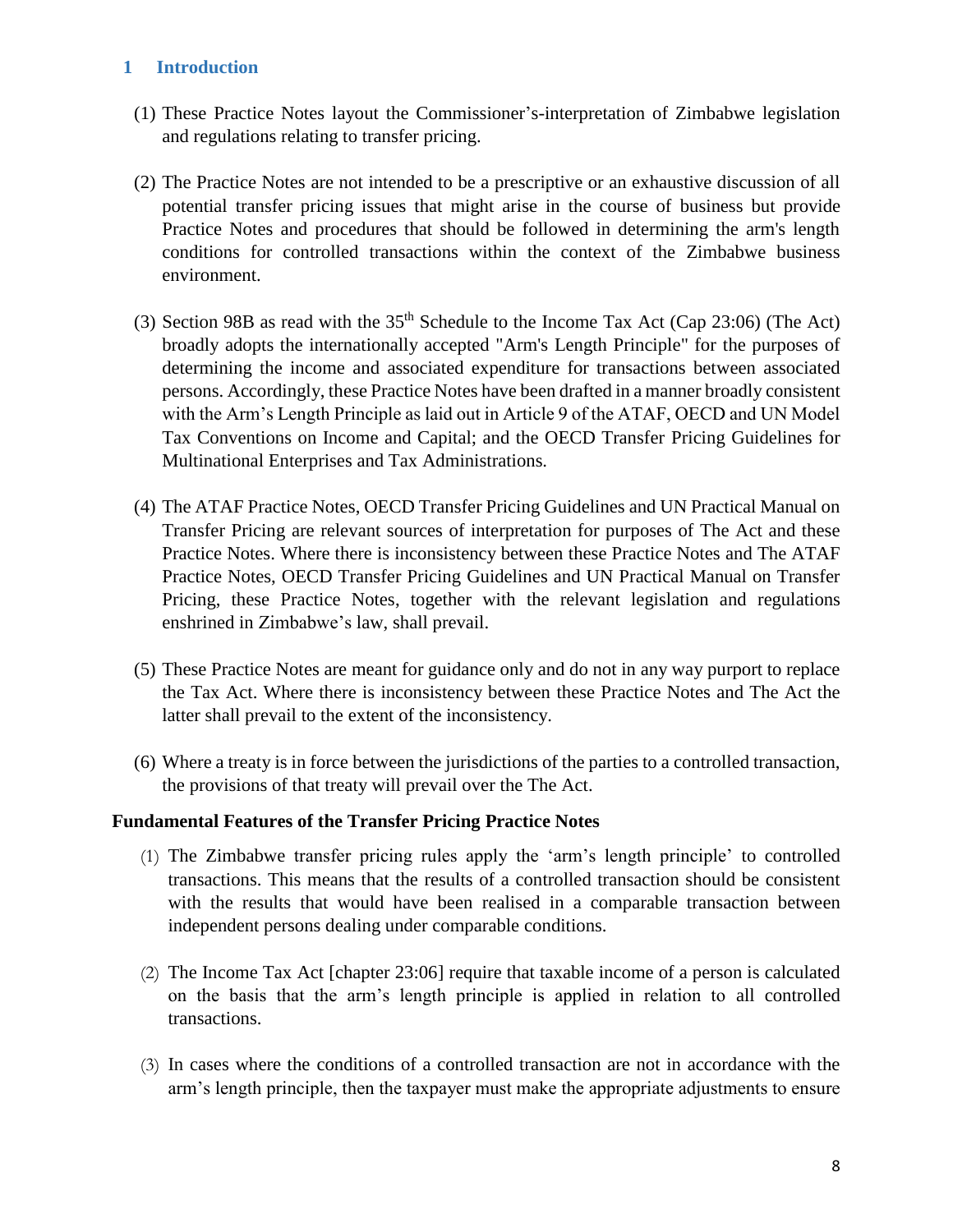that the taxable income of the person is calculated in accordance with the arm's length principle.

- (4) Where a calculation of taxable income is not in accordance with the arm's length principle, and the result is that the measure of taxable income is understated, or a measure of taxable loss is overstated this will constitute an incorrect Income Tax Return and the Commissioner shall make the necessary adjustment to calculate the taxable income in a manner consistent with the arm's length principle. **Interest and penalties may also be eligible in respect of the adjustment**.
- (5) The arm's length principle requires careful delineation of the actual transaction between the associated persons by analysing the contractual relations between the parties in combination with the conduct of the parties to the controlled transaction. It is then necessary to compare the conditions and the economically relevant circumstances of the controlled transaction as accurately delineated with the conditions and the economically relevant circumstances of comparable transactions between independent persons. This is then used to select the most appropriate transfer pricing method to determine the arm's length price.
- (6) Taxpayers that are within the scope of the rules are required to provide information about their transfer pricing in an Annual Return on Transfer Pricing that constitutes part of the Income Tax Return and must be submitted to the Zimbabwe Revenue Authority with the Income Tax Return. In addition, taxpayers within the scope of the rules are required to keep documentation to demonstrate that their measure of taxable income accords with the arm's length principle. **This documentation must be in place at the time that the Income Tax return is filed and must be submitted to the Zimbabwe Revenue Authority within 7 days of a written request being issued by the Commissioner.**
- (7) Taxpayers that do not maintain the required documentation, or that file a measure of taxable income that is not in accordance with the arm's length principle, may be subject to penalties.

## <span id="page-9-0"></span>**2 Scope of the rules**

- (1) The Act applies to controlled transactions, which includes:
	- (i) A transaction between a person resident in Zimbabwe and an associated person; and
	- (ii) A transaction between two associated persons not resident in Zimbabwe where the transaction is in relation to a Permanent Establishment in Zimbabwe of one of the two associated persons.

In this context, a transaction includes one or more transactions, an operation or a scheme.

- (2) A person is defined in section 2 of The Act
- (3) Two persons are considered to be associated where: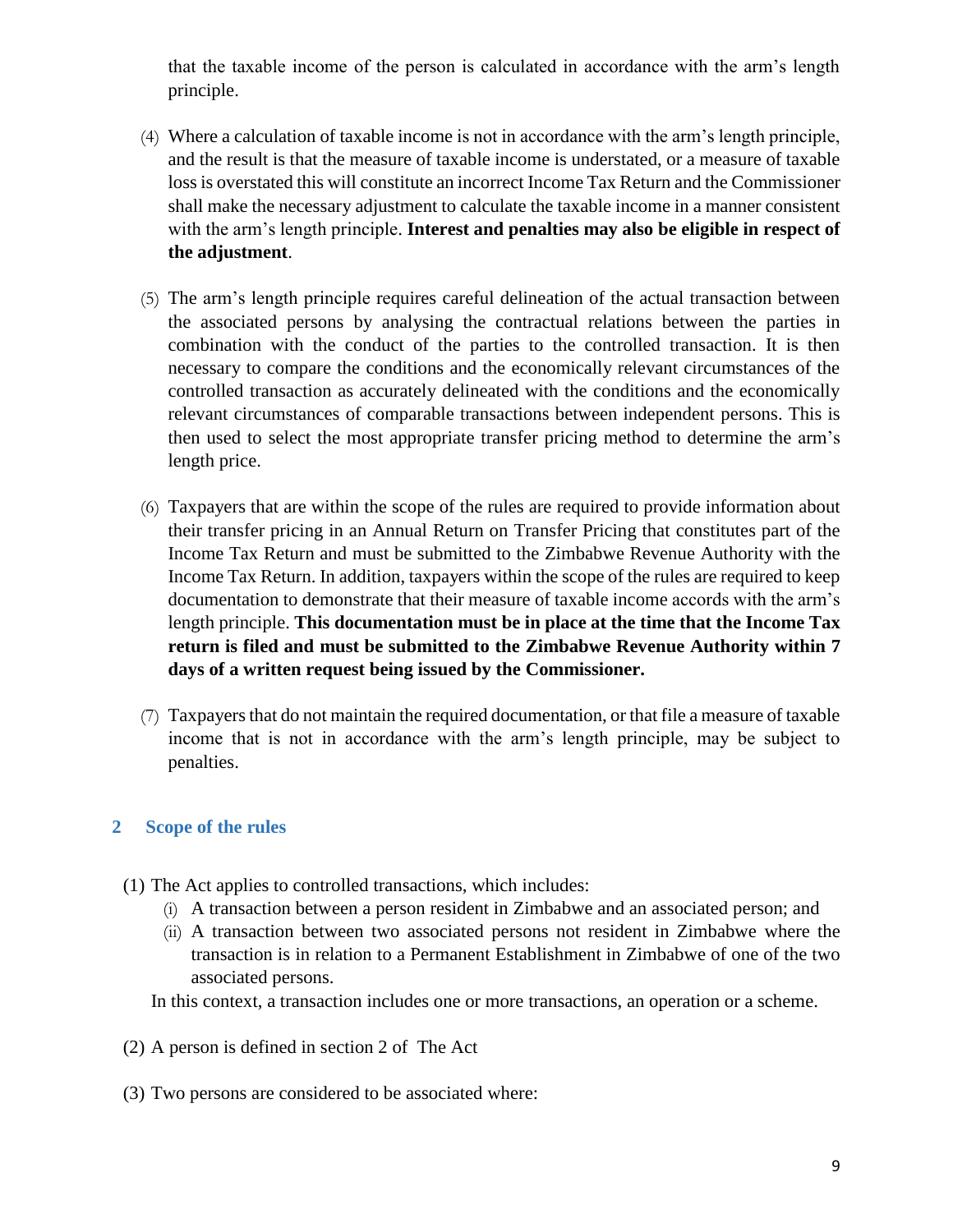- (i) One person directly or indirectly controls the other, or
- (ii) The same person or persons directly or indirectly control both persons.
- (4) A person controls another person where:
	- (i) ownership, whether directly or indirectly, is more than 50% of the share capital of the other person, or
	- (ii) the person has the practical ability to control the business decisions of the other person.
- (5) In this context 'directly or indirectly' includes control through an intermediary or series of intermediaries. For example, if A owns 100% of the share capital of B, and B owns 51% of the share capital of C, then A indirectly controls C.
- (6) The rights or powers attributed to a person includes the rights or powers of any family member or partners. This means that, for the purposes of determining whether two persons are controlled persons, one person's ownership of share capital, or a person's practical ability to control another person, may be attributed to another person. For example, an individual A controls Company B; and A's daughter controls Company C. In this case, A's power to control Company B is attributed to A's daughter. (And A's daughter's power to control Company C is attributed to A). This means that Companies B and C are controlled by the same person or persons, and thus are deemed associated persons.
- (7) The practical ability to control the business decisions of the person refers to the ability to direct business strategy and policy, and to direct the management of the business. Broadly, in the context of a company, this might be board-level decisions. For example, individual A holds no shares in Company B, but is appointed by the shareholders as a member of the Board of Directors of that Company, and, under the constitution of Company B, is able to make key Board decisions without the support of other directors. In this case, A can be said to have the practical ability to control the business decisions of the Company B, and would be deemed to control Company B.
- (8) On the other hand, a company, Company X, may enter into a distribution agreement with an uncontrolled company, Company Y, under which Company X purchases goods from Company Y, and sells those goods to third party customers. The agreement might specify the retail price of the goods to be sold to third parties by Company X. In this case, the arrangement is a commercial arrangement between uncontrolled parties, X and Y, and does not give Y the practical ability to control the business decisions of X. Similarly, where one person purchases or sells exclusively or almost exclusively to a single independent person, this does not, by itself, create an ability of the former person to control the business decisions of the latter.
- (9) A transaction includes any form or arrangement that involves the transfer of goods, or services, whether or not in written form, and whether or not a price is paid or payable. The term 'goods or services' includes, but is not limited to, the transfer of goods, services, intellectual property rights, intangibles, leases and financial transactions.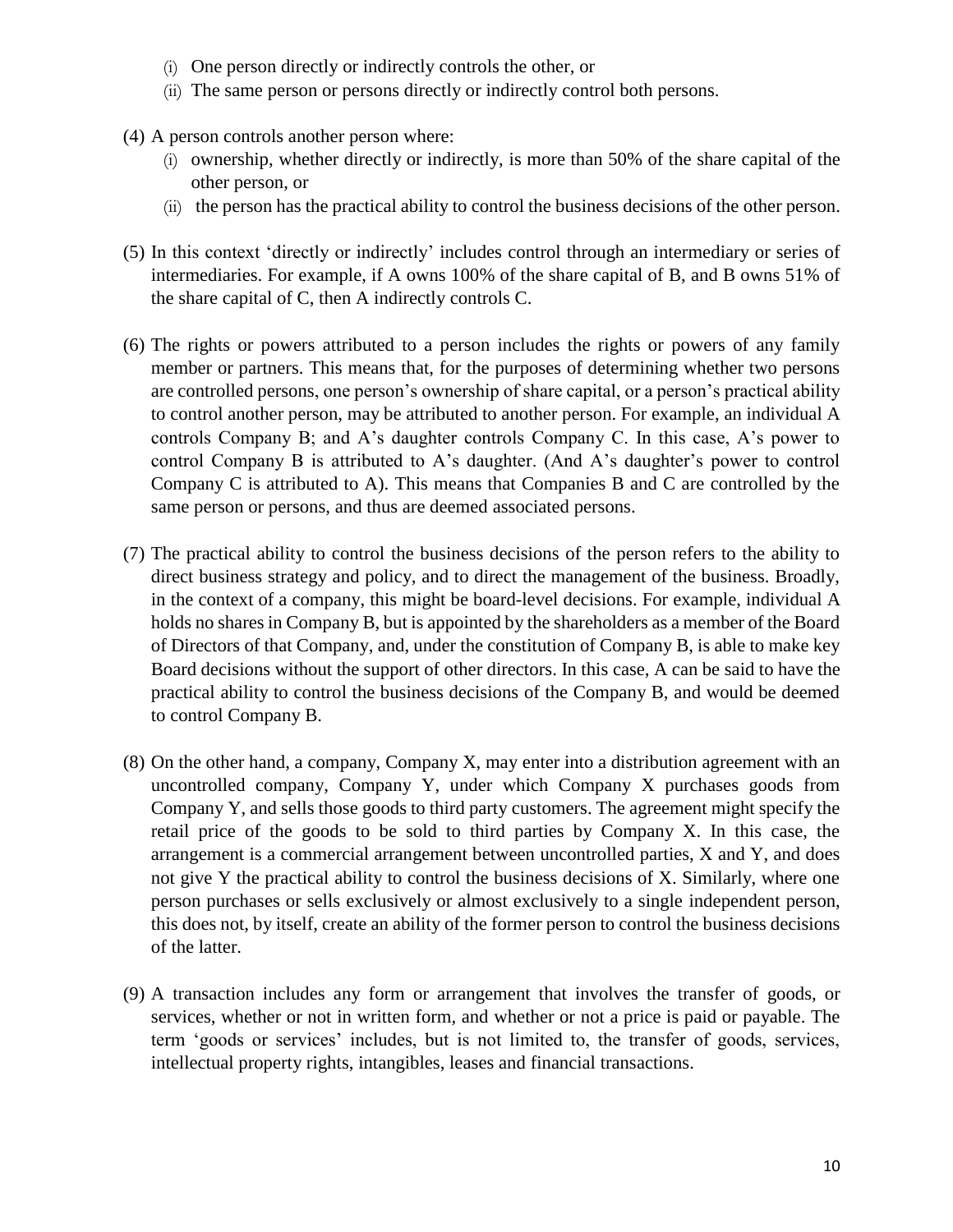## (10) **The practices described in these Practice Notes should also be applied to the attribution of profit to a Permanent Establishment as defined in the Act or tax treaty.**

In such cases, the practices are applied as if the permanent establishment and other parts of a legal person are treated as separate enterprises. No deduction shall be allowed in respect of amounts, if any, paid or payable (otherwise than towards reimbursement of actual expenses) by the permanent establishment to the head office of the enterprise or any of its other offices, by way of royalties, fees or other similar payments in return for the use of patents or other rights, or by way of commission, for specific services performed or for management, or, except in the case of a banking enterprise, by way of interest on moneys lent to the permanent establishment

(11) **The Act also applies to transactions between a person liable to tax in Zimbabwe (or operating through a Permanent Establishment in Zimbabwe and a person located in a beneficial tax regime, whether or not those persons are associated. Transactions involving low tax jurisdictions may be high risk from a transfer pricing perspective and have therefore been included in the scope of Zimbabwe's transfer pricing rules.** 

The Commissioner determines which jurisdictions are classified as beneficial tax regimes. The list of beneficial tax regimes, as determined by the Commissioner, will be published and updated on the Zimbabwe Revenue Authority's website from time to time.

## <span id="page-11-0"></span>**3 Principle of Comparability**

(1) The authoritative statement of the arm's length principle is found in paragraph 2 of the  $35<sup>th</sup>$ Schedule to the Income Tax Act as read with Section 98B of The Act. Section 98B provides that;

"*For the purposes of this section, where a person engages directly or indirectly in any transaction, operation or scheme (hereinafter referred to as "a controlled transaction "), with an associated person, the amount of taxable income derived by a person that engages in that transaction shall be consistent with the arm's length principle, where the conditions of the controlled transaction do not differ from an uncontrolled transaction, that is to say, from the conditions that would have applied between independent persons, in comparable transactions carried out under comparable circumstances."*

- (2) The application of the arm's length principle is based on a comparison of the conditions in a controlled transaction (a transaction between two associated persons) with the conditions in a comparable uncontrolled transaction (a transaction between independent persons).
- (3) In this context, the term 'conditions' refers to the commercial or financial conditions of a transaction. Depending on the method employed, this condition will influence the price, gross margin or profit split. However, the term 'conditions' can also address whether, between independent persons, a transaction would not have taken place at all, or a different transaction would have taken place.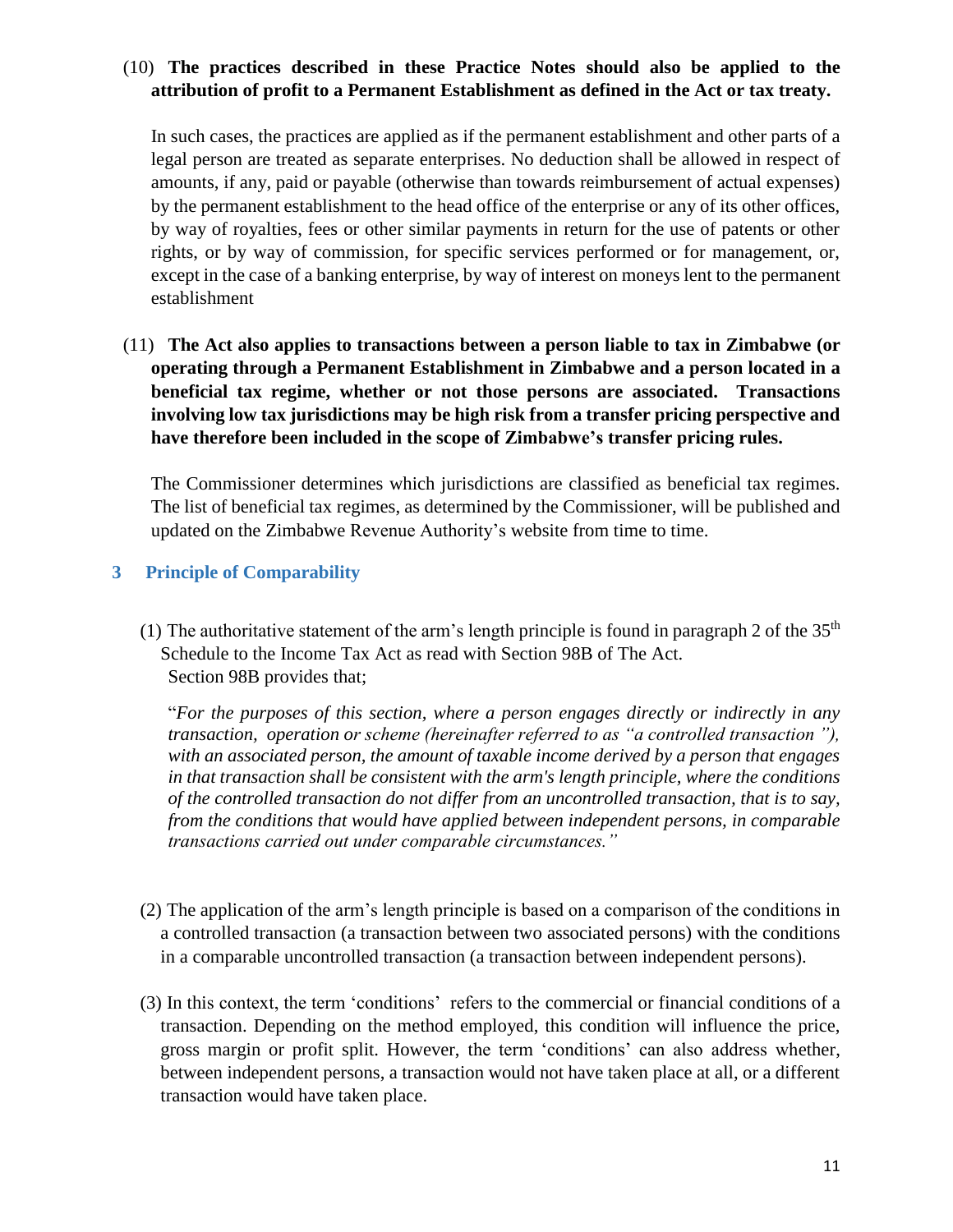- (4) Comparable data may be drawn from uncontrolled transactions undertaken by either of the associated persons that conduct the transaction being tested (an 'internal comparable') or by two independent persons. For example, the resale price margin of the reseller in the controlled transaction may be determined by reference to the resale price margin that the same reseller earns on items purchased and sold in comparable uncontrolled transactions ("internal comparable") or the resale price margin earned by one or more independent persons in comparable uncontrolled transactions ("external comparables").
- (5) In order for such comparisons to be useful, the economically relevant characteristics of the controlled and uncontrolled transactions must be sufficiently comparable.
- (6) To be sufficiently comparable means that:
	- (a) There are no significant differences between the two conditions which could materially affect the financial indicator (e.g. price or margin) being examined under the appropriate transfer pricing method, or
	- (b) If such differences exist, a reasonably accurate comparability adjustment is made to the relevant financial indicator of the uncontrolled transaction in order to eliminate the effects of such differences on the comparison. If suitable adjustments cannot be made, then the transactions cannot be considered comparable.
- (7) When comparing a controlled transaction with a potentially comparable uncontrolled transaction, the factors that may be important when determining comparability include:
	- The characteristics of the property, goods or services transferred;
	- The functions performed by the parties, taking into account assets used and the relative risks assumed by the parties to the controlled and uncontrolled transactions;
	- The contractual terms of the transaction;
	- The economic and market circumstances in which the transactions take place; and
	- The business strategies pursued by the associated parties or affiliates in relation to the transactions.
- (8) The extent to which each of the above factors is significant in establishing comparability depends upon the nature of the controlled transaction and the transfer pricing method adopted. For example, when the Comparable Uncontrolled Price method is used, the characteristics of the property, goods or services transferred will be as important as the other factors. Where other methods are employed, such characteristics may be less relevant.
- (9) In carrying out a comparability analysis, the factors in paragraph 7 are relevant in analyzing both the controlled transactions and the uncontrolled transactions.
- (10) It is recognised that information concerning comparables is often less than perfect. In some cases, information may be scarce or nonexistent; in other cases, there may be uncertainties about the reliability of comparables. The significance of such issues will vary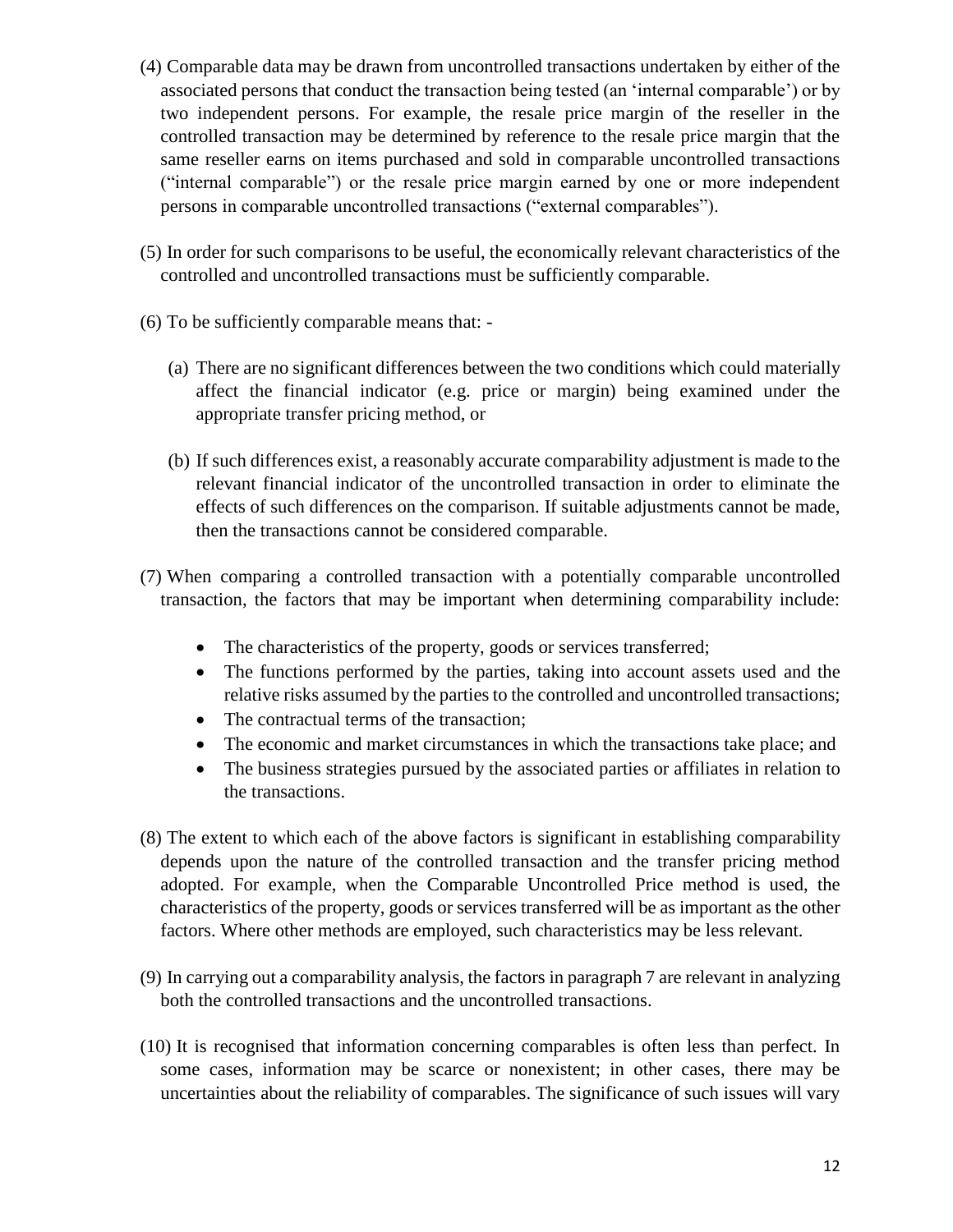from case to case and depend both on the nature of the controlled transaction and the Transfer Pricing method adopted.

- (11) In the absence of information on uncontrolled transactions from the same geographic market as the controlled transaction, comparable uncontrolled transactions from other geographic markets may be accepted by the Commissioner. A determination of whether comparables from other geographic markets are reliable has to be made on a case-by-case basis, and by reference to the extent to which they satisfy the comparability factors and represent the most reliable choice of the method and tested party (if applicable). The expected impact of geographic differences and other factors on the price and profitability shall be assessed by the taxpayer and the Commissioner
- (12) The use of statistical techniques may be appropriate in cases where there are some uncertainties about the relative reliability of comparability data.
- (13) It is important that taxpayers and the Zimbabwe Revenue Authority both make efforts to identify the most reliable comparable data in each case, but it must also be borne in mind that perfectly reliable data is not always available, and that the use of less-than-perfect data may be inevitable, provided it is appropriate in the application of the chosen method and is likely to give rise to a sufficiently reliable indication of arm's length conditions.
- (14) The five comparability factors are discussed in more detail below.

#### **(a) The contractual terms of the transaction**

In arm's length transactions, the divergence of interests between the parties ensures (i) that contractual terms are concluded that reflect the interests of both the parties (ii) that the parties will ordinarily seek to hold each other to the terms of the contract, and (iii) that contractual terms will be ignored or modified generally, if it is in the interests of both parties. The same divergence of interests may not exist in the case of associated persons or any such divergence may be managed in ways facilitated by the controlled relationship and not solely or mainly through contractual agreements. It is therefore important to examine whether the conduct of the parties conforms to the terms of the contract. The terms of a transaction may also be found in communications between the parties other than a written contract. In cases where there is a divergence between the terms of an actual contract between controlled persons and the behaviour of the parties, then the latter should be used in determining arm's length conditions.

#### **(b) Functions undertaken**

The compensation for the transfer of property or services between two independent persons will usually reflect the functions that each person performs, taking into account the risks assumed and the assets used. In determining whether two transactions are comparable, the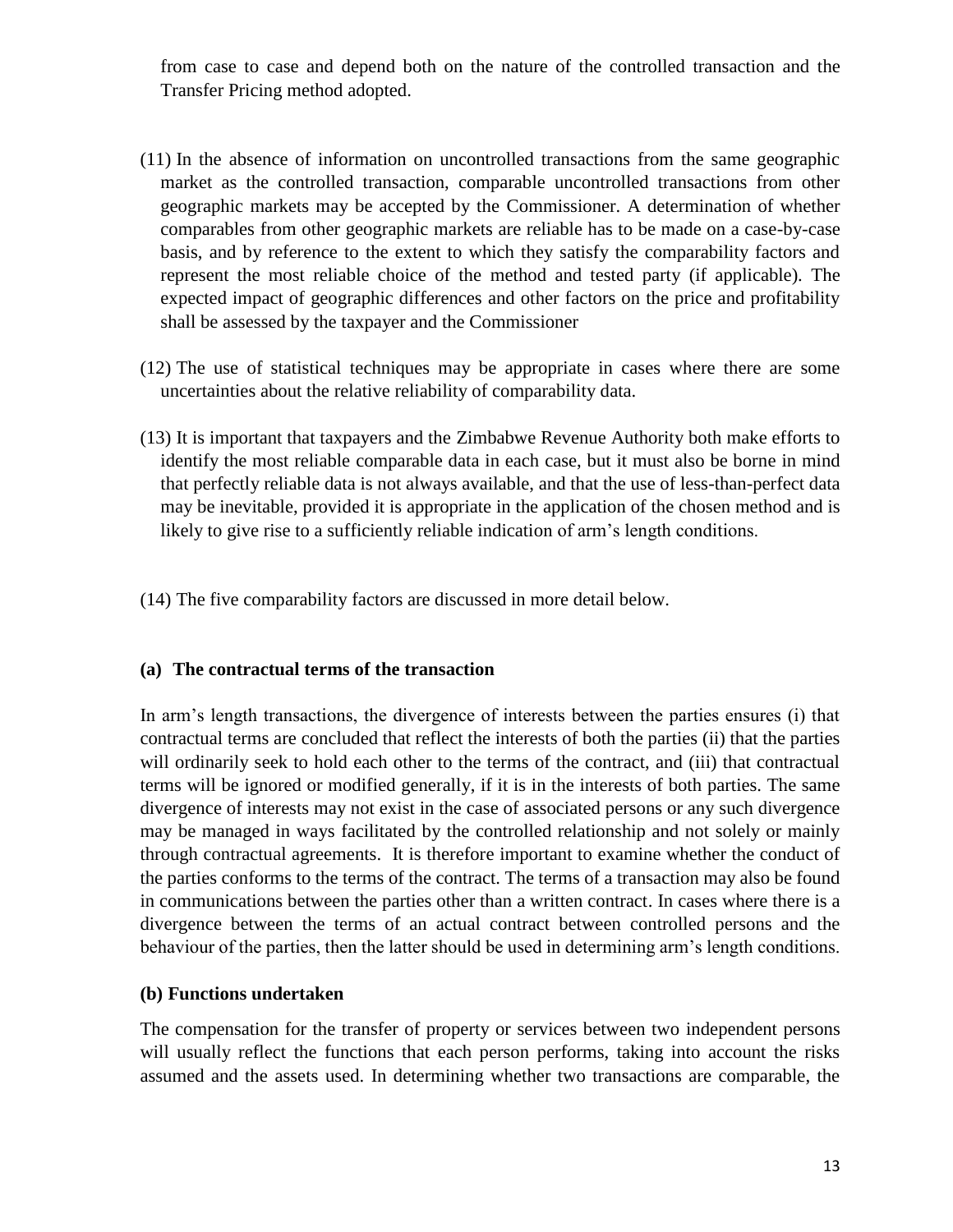functions and risks undertaken by the independent persons should be compared to those undertaken by the associated persons.

It can be assumed that the operation of the market in an 'arm's length' context results in the highest profit potential being found in those persons that assume economically significant risks, and those that provide unique and valuable contributions (such as scarce capabilities or unique and valuable intangibles).

A practical way of evaluating functional comparability is to prepare a functional analysis. A functional analysis is a method of finding and organizing facts about a business' functions, assets (including intangible property) and risks in the transaction. It aims to determine how these are divided between the parties involved in the transaction under review. This identifies the nature and characteristics of the controlled transactions that have to be priced.

Usually in the open market, the assumption of increased risk will be compensated for by an increase in the expected return although the actual return may or may not increase depending on the degree to which the risks are actually realised. The risks assumed must therefore be taken into account in the functional analysis. In applying the transfer pricing rules, the reward for risk is based on the arm's length principle, and must take into account how economically significant risk is allocated in contracts between persons, and which person in fact:

(i) bear the financial risk (upside or downside consequences of risk outcomes)

(ii) perform the relevant risk control functions and risk mitigation functions,

(iii) have the financial capacity to assume the risk.

For transfer pricing purposes, in cases where the contractual allocation of risk diverges from these factors, risk must be allocated to the person or persons that perform the relevant risk control and risk mitigation functions, and have the financial capacity to assume the risk.

If a person does not in fact control the financial risks associated with its funding activities, for tax purposes, it shall not be allocated the profits associated with those risks and will be entitled to no more than a risk-free return.

In cases where the person that performs the relevant risk control and risk mitigation functions does not have the financial capacity to assume the risk, the Commissioner shall determine what adjustments to the transaction are needed for the transaction to result in an arm's length outcome.

## **(c) Characteristics of the property or services**

The following non-exhaustive list of features may be relevant in comparing two products:

- (i) In the case of transfers of tangible property;
	- The physical features of the property,
	- Its quality and reliability, and
	- The availability and volume of supply;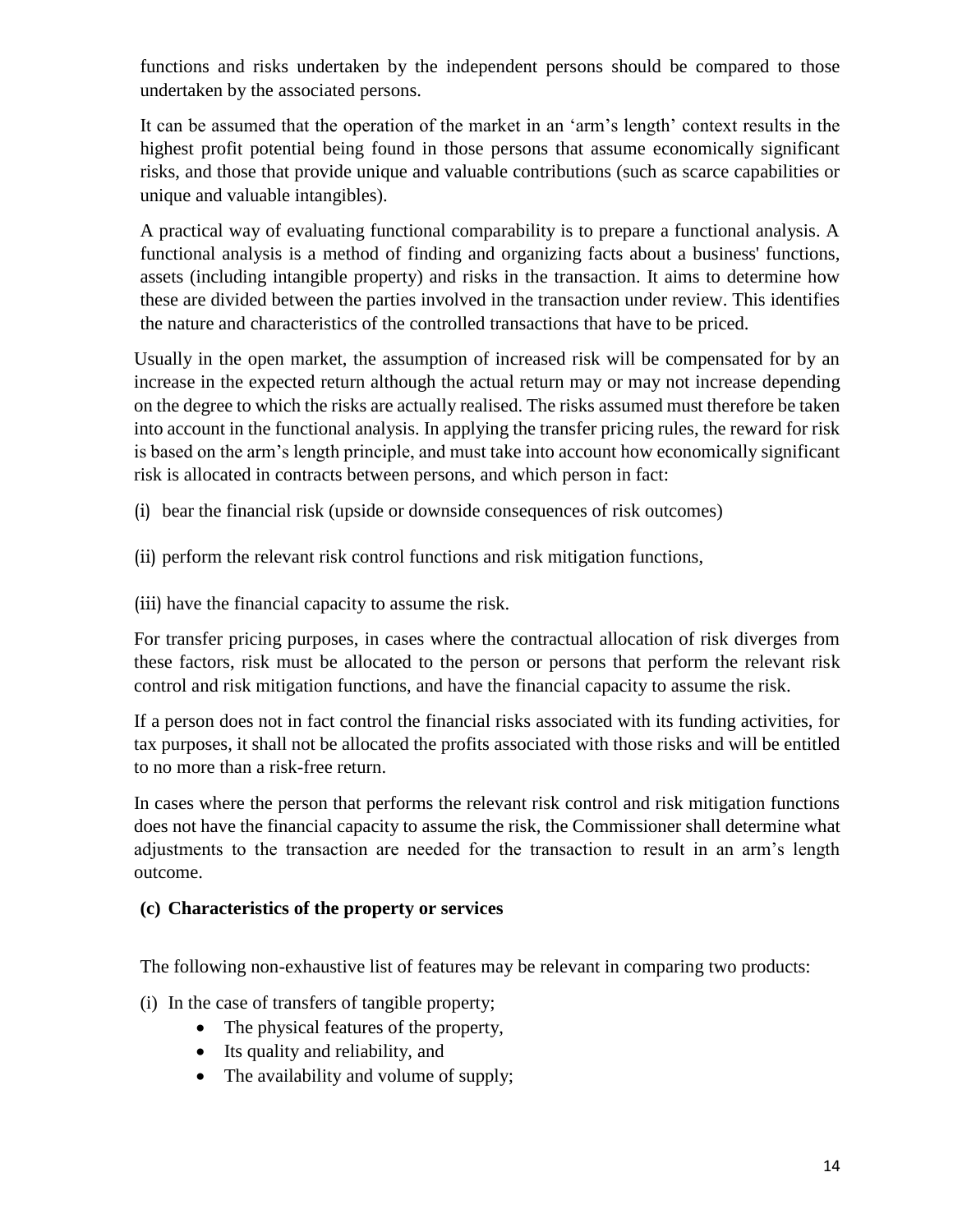(ii) In the case of the provision of services

• The nature and extent of the services

(iii)In the case of intangible property

- The form of transaction (e.g. licensing or sale),
- The type of property (e.g. patent, trademark, or knowhow),
- The duration and degree of protection, and
- The anticipated benefits from the use of the property.

The significance of the actual characteristics of a product or services being transferred in determining an arm's length price depends on the method applied in determining an arm's length price. For example, in applying the Comparable Uncontrolled Price (CUP) method, the precise characteristics of the goods or services will always be relevant. On the other hand, when the Transactional Net Margin method is applied, the functions and risks undertaken by the relevant entities are likely to be more important than the characteristics of the goods or services transferred.

## **(d) Economic circumstances**

Arm's length prices and margins may vary across different markets even for transactions involving the same property, goods or services; therefore, comparability requires that the markets in which associated persons and persons conducting comparable transactions operate do not have differences that have a material effect on price or that appropriate adjustments can be made to eliminate those differences. As a first step, it is essential to identify the relevant market or markets taking account of available substitute goods or services. Economic circumstances that may be relevant to determining market comparability include the following:

- (a) The geographic location;
- (b) The size of the markets;
- (c) The extent of competition in the markets and the relative competitive positions of the buyers and sellers;
- (d) The availability (risk thereof) of substitute goods and services;
- (e) The levels of supply and demand in the market as a whole and in particular regions, if relevant;
- (f) Consumer purchasing power;
- (g) The nature and extent of government regulation of the market;
- (h) Costs of production, including the costs of land, labor, and capital;
- (i) Transport costs;
- (j) The level of the market (e.g. retail or wholesale); and
- (k) The date and time of transactions.

The facts and circumstances of the particular case will determine whether differences in economic circumstances have a material effect on price and whether reasonably accurate adjustments can be made to eliminate the effects of such differences.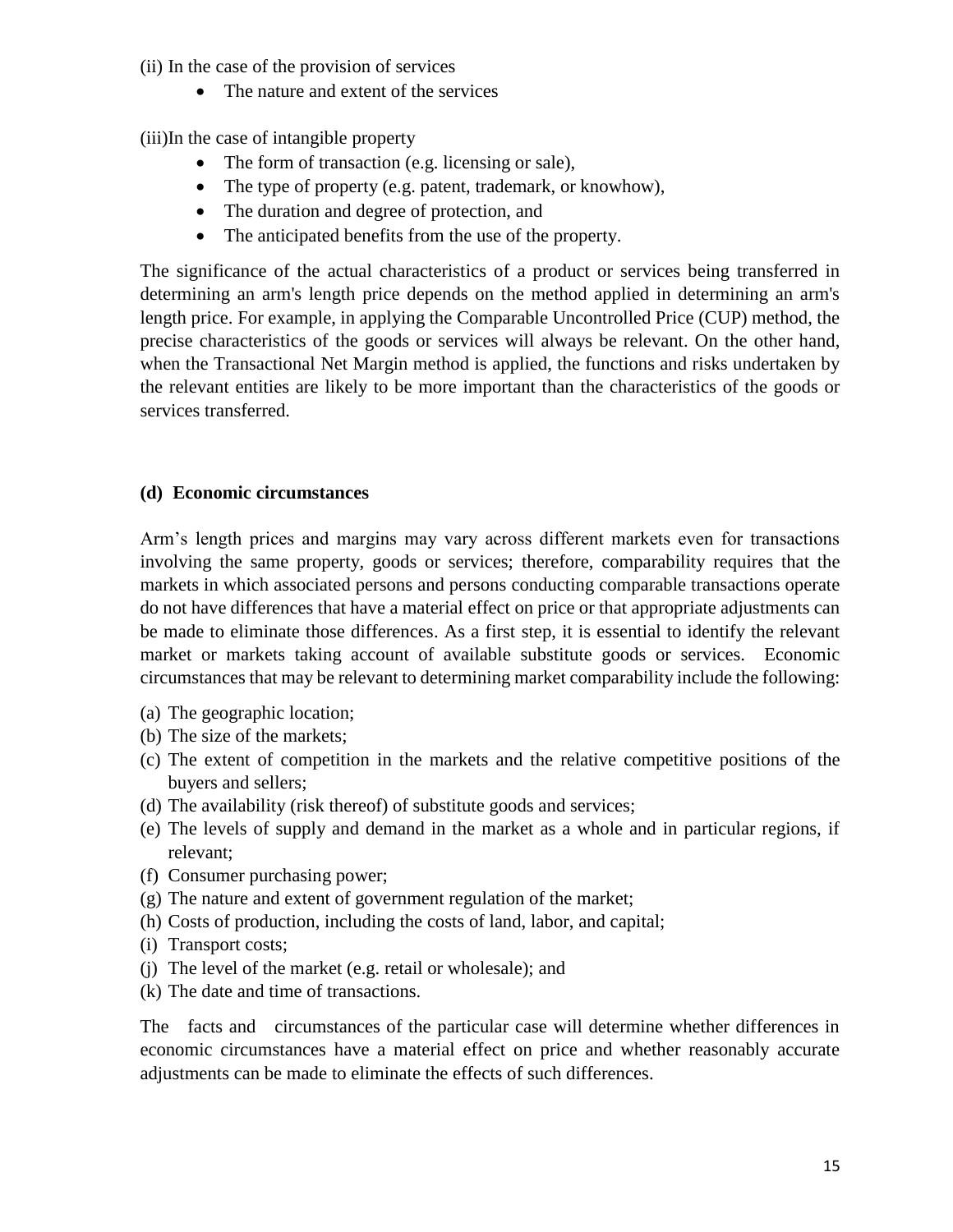#### **(e) Business Strategies**

Business strategies must also be examined in determining comparability for transfer pricing purposes. Business strategies take into account the following:

- a) Innovation and new product development,
- b) Degree of diversification,
- c) Appetite for risk,
- d) Assessment of political stability,
- e) Input of existing and planned labor
- f) Market penetration strategies,
- g) Duration of arrangements, and
- h) Other factors bearing upon the daily conduct of business.

When evaluating whether a taxpayer was following a business strategy that temporarily decreased profits in return for higher expected long term profits, several factors should be considered. For example, it will be important to examine the conduct of the parties to determine if it is consistent with the purported business strategy. If, for example, a manufacturer charges its associated distributor a below-market price as part of a market penetration strategy, it would be expected that the cost savings to the distributor may be reflected in the price charged to the distributor's customers or in greater market penetration expenses incurred by the distributor. If neither of these actually occur, the purported business strategy, and the associated pricing, may be challenged.

Another factor to consider is whether the nature of the relationship between the parties to the controlled transaction would be consistent with the taxpayer bearing the costs of the business strategy. For example, in arm's length transactions, a company would generally not bear the costs of a market penetration strategy if it did not have a realistic expectation of benefiting from that strategy. Where a company has undertaken market development activities at its own risk and enhances the value of a product, for example, through a trademark or trade name, this situation should be reflected in the analysis of functions for the purposes of establishing comparability.

An additional consideration is whether there is a plausible expectation that following the business strategy will produce a return sufficient to justify its costs within a period of time that would be acceptable in an arm's length arrangement. It is recognised that a business strategy such as market penetration may fail, and the failure does not of itself allow the strategy to be ignored for transfer pricing purposes. However, if such an expected outcome was implausible at the time of the transaction, or if the business strategy is unsuccessful but nonetheless is continued beyond what an independent person would accept, the arm's length nature of the business strategy may be doubtful. Ultimately, the most important consideration is whether the strategy in question could plausibly be expected to prove profitable within the foreseeable future (while recognizing that the strategy might fail), and that a party operating at arm's length would have been prepared to sacrifice profitability for a similar period under such economic circumstances and competitive conditions.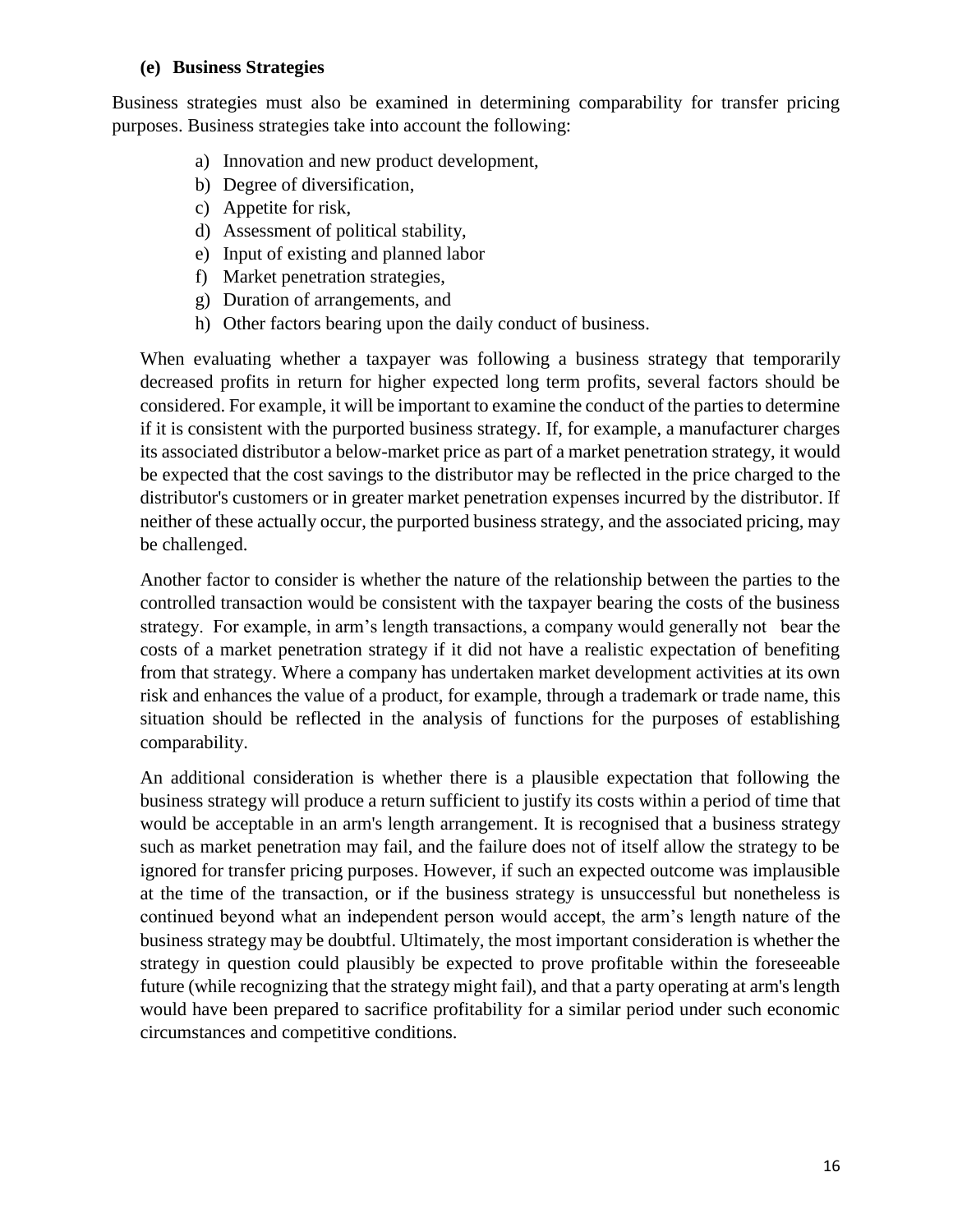## <span id="page-17-0"></span>**4 Transfer Pricing Methods**

- (1) The Income Tax Act [chapter 23:06] lists the methods set out below for the purposes of ascertaining the arm's length price of a controlled transaction.
- (2) The most appropriate method in a given case will depend on the facts and circumstances of the case and the extent and reliability of data on which to base a comparability analysis. It should always be the intention to select the method that produces the highest degree of comparability.
- (3) The choice of the most appropriate method should therefore be based on a practical weighting of the evidence, having regard to:
	- (a) The nature of the activities being examined,
	- (b) The availability, quality and reliability of the data,
	- (c) The nature and extent of any assumptions, and
	- (d) The degree of comparability that exists between the controlled and uncontrolled transactions where the difference would affect conditions in the arm's length dealings being examined.
- (4) (a)In practice, the application of the principles outlined in the paragraph above often results in the following steps in determining the most appropriate method:
	- i. In cases where, taking into account the comparability factors described in section 3 one or more reliable comparable prices are available, the comparable uncontrolled price method is used. As discussed in Section 6.1 below, it is often very difficult to identify a sufficiently reliable comparable uncontrolled price.
	- ii. In cases where a comparable uncontrolled price is unavailable, the next step is to consider whether a 'one-sided method' is available. A one-sided method refers to a cost-plus, resaleprice or TNMM method applied to gross or net profit derived from functions undertaken by one of the parties to the transaction (the 'tested party'). Such a method may be available if one or more sufficiently reliable comparables are available for the function or functions undertaken by one of the parties to the transaction, taking into account the comparability factors described in section 3, and that sufficiently reliable information on the relevant financial indicator in the comparables is available.
- iii. Where a one-sided method is appropriate, the tested party should be the party for which a) one or more sufficiently reliable comparables are available, and b) sufficiently reliable information on the relevant financial indicator in the comparables is available. Generally, it is less likely that a sufficiently reliable comparable will be available to test a return to a function that involves the use of a unique and valuable contribution, such as valuable unique intangibles, or a function that assumes economically significant risk.
- iv. In cases where a one-sided method is not available, then a profit split method should be considered. This will often be most appropriate in cases where: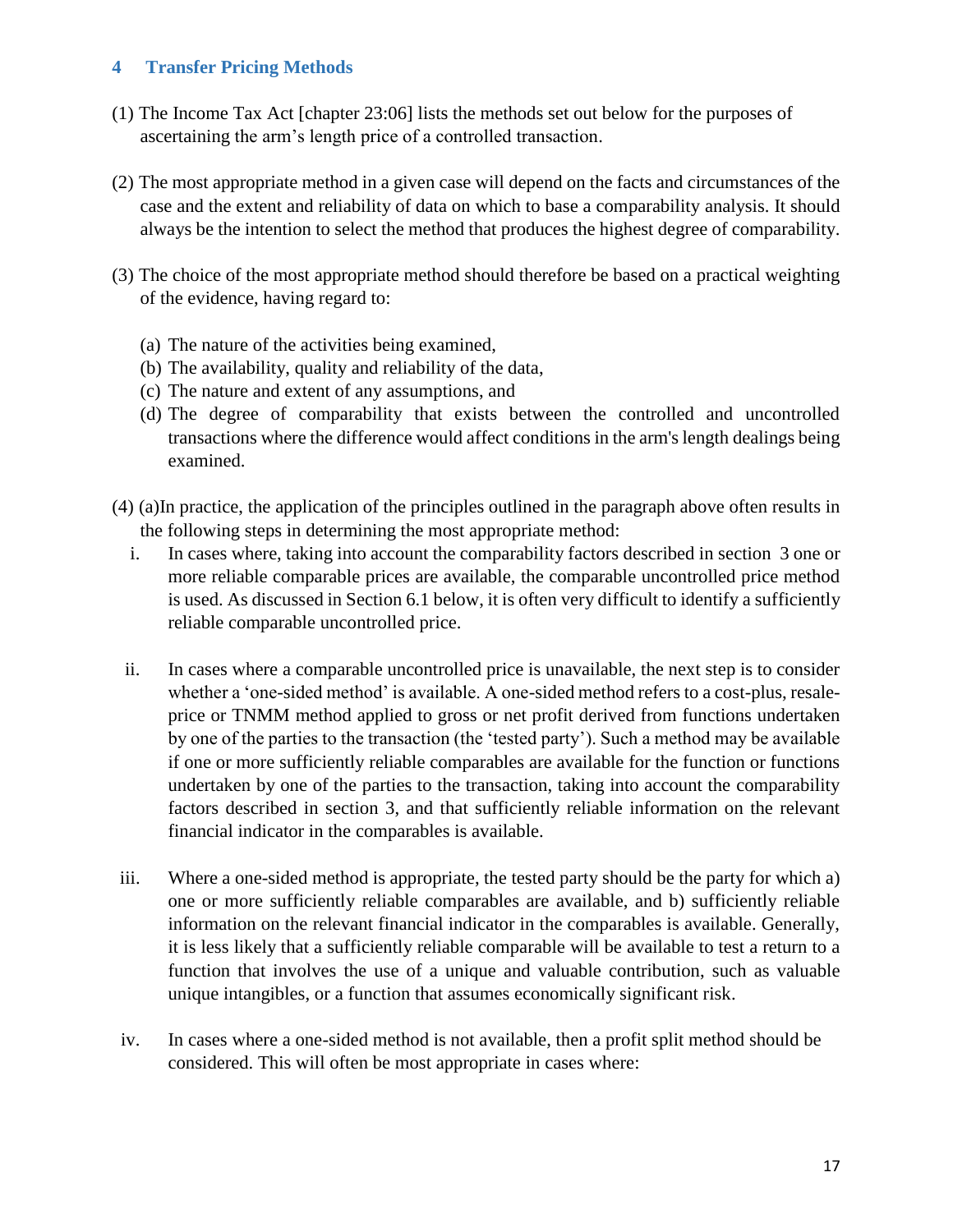- a both parties to the transaction make unique and valuable contributions such as certain intangibles;
- b the business operations are highly integrated such that the contributions of the parties cannot be reliably evaluated in isolation from each other;
- c both parties share the assumption of economically significant risks or separately assume closely related risks

These factors are not mutually exclusive and may often be found together in a single case.

- (4) (b) It should be noted, however, that a profit split method will not normally be appropriate where one of the parties to the transaction is allocated neither significant risk nor valuable intangibles. In such a case a one-sided method is likely to be more appropriate. In cases where a transfer pricing analysis indicates that a one-sided method is most appropriate, a profit split method should not be used solely because reliable comparables cannot be found to apply it.
- (5) Notwithstanding the guidance in the paragraphs above, a different method may be applied by the taxpayer or the Commissioner provided the Commissioner is satisfied that:
	- i) None of the approved methods can be reasonably applied to determine arm's length conditions for the controlled transaction; and
	- ii) Such other method yields a result consistent with that which would be achieved by independent persons engaging in comparable uncontrolled transactions under comparable circumstances.

Where the taxpayer chooses to apply a different method, the taxpayer must state why the five transfer pricing methods in paragraph (7) below were regarded as less appropriate or nonworkable in the circumstances in the case, and of the reasons why the selected other method was regarded as providing a price that applies the arm's length principle.

- (6) There is no requirement for a taxpayer to use more than one method when carrying out a transfer pricing analysis. However, a taxpayer may choose to employ a second (corroborative) method if it is considered that this is necessary in order to improve the reliability of the analysis. Other than in situation described in paragraph 5 above, there is no requirement that transfer pricing documentation includes a systematic analysis of why methods not used have been rejected.
- (7) The Income Tax Act [chapter 23:06] recognizes the standard transfer pricing methods below.
	- (a) The comparable uncontrolled price method (CUP method);
	- (b) The resale price method (RP method);
	- (c) The cost plus method (CP method);
	- (d) The transactional net margin method (TNMM); and
	- (e) The profit split method.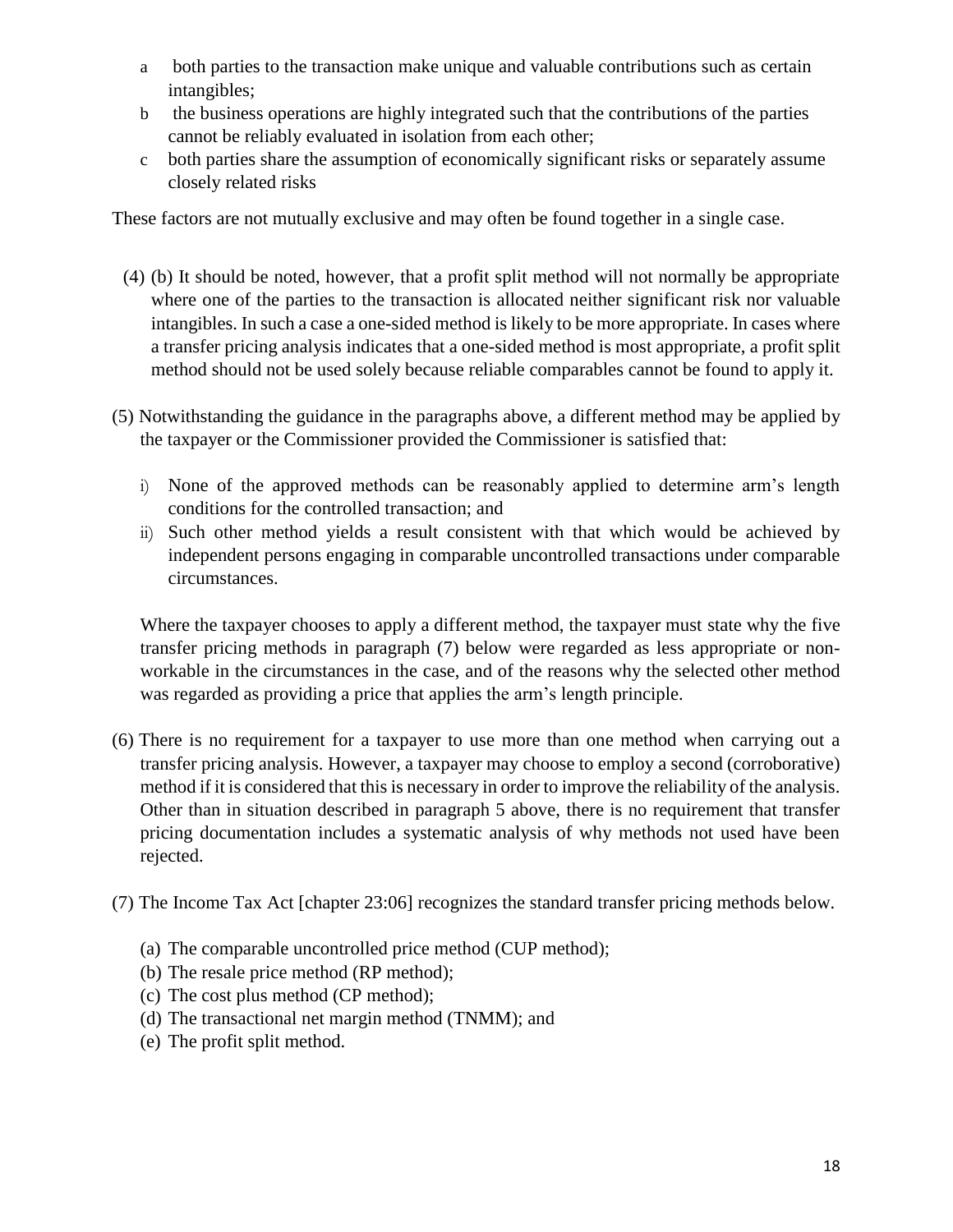- (8) The Commissioner acknowledges that the suitability and reliability of a method will depend on the facts and circumstances of each case.
- (9) Application of a one-sided transfer pricing methodology (the resale price method, cost-plus method or transactional net margin method) requires the selection of a tested party  $-$  i.e. the party for which the relevant condition being examined, such as gross profit margin, is tested under the method. The tested party should be the party to which a transfer pricing method can be applied in the most reliable manner and for which the most reliable comparable data can be found. Usually the tested party will be the one with the simplest functional profile.

For example, assume Company A, resident in Zimbabwe is a manufacturer of beverages. Company A owns valuable and in some cases unique assets (plant, equipment, trademarks, know-how) and assumes significant risk in carrying out its manufacturing functions. Company A sells its beverages to Company B, a routine distribution entity in Country X that assumes limited risks and owns no economically significant assets nor assumes any economically significant risks. As the more routine entity, Company B should in this case be the tested party. Assuming that reliable financial information and comparable data can be obtained, selecting Company B as the tested party should result in the most reliable application of the chosen transfer pricing method.

(10) Where the most appropriate transfer pricing method in the circumstances of the case, determined following the guidance at paragraphs 4(a) and 4(b), above, is a one-sided method, financial information on the tested party is needed irrespective of whether the tested party is a domestic or foreign entity. In these circumstances, sufficient information is needed to be able to reliably apply the selected method to the foreign tested party and to enable a review by the Commissioner of the application of the method to the foreign tested party. This should, at a minimum, include an overview of the tested party's operations, a value chain and industry analysis and a functional analysis.

#### <span id="page-19-0"></span>Comparable Uncontrolled Price (CUP) Method 4.1

- (1) In applying the CUP method, a direct comparison is drawn between the price charged for a specific product or service in a controlled transaction and the price charged for a closely comparable product or service in an uncontrolled transaction in comparable circumstances. It therefore primarily focuses on the goods being transferred or service being rendered, but also takes into account broader business functions and economic circumstances.
- (2) The two transactions being compared will only be truly comparable if there are no differences between the two transactions that will have a material effect on the price, or if reasonably accurate adjustments can be made to eliminate the effect of differences that may materially affect the price.
- (3) It is important to keep in mind that two transactions will not be comparable merely because the product or service transferred is comparable. Regard should also be had to the effect on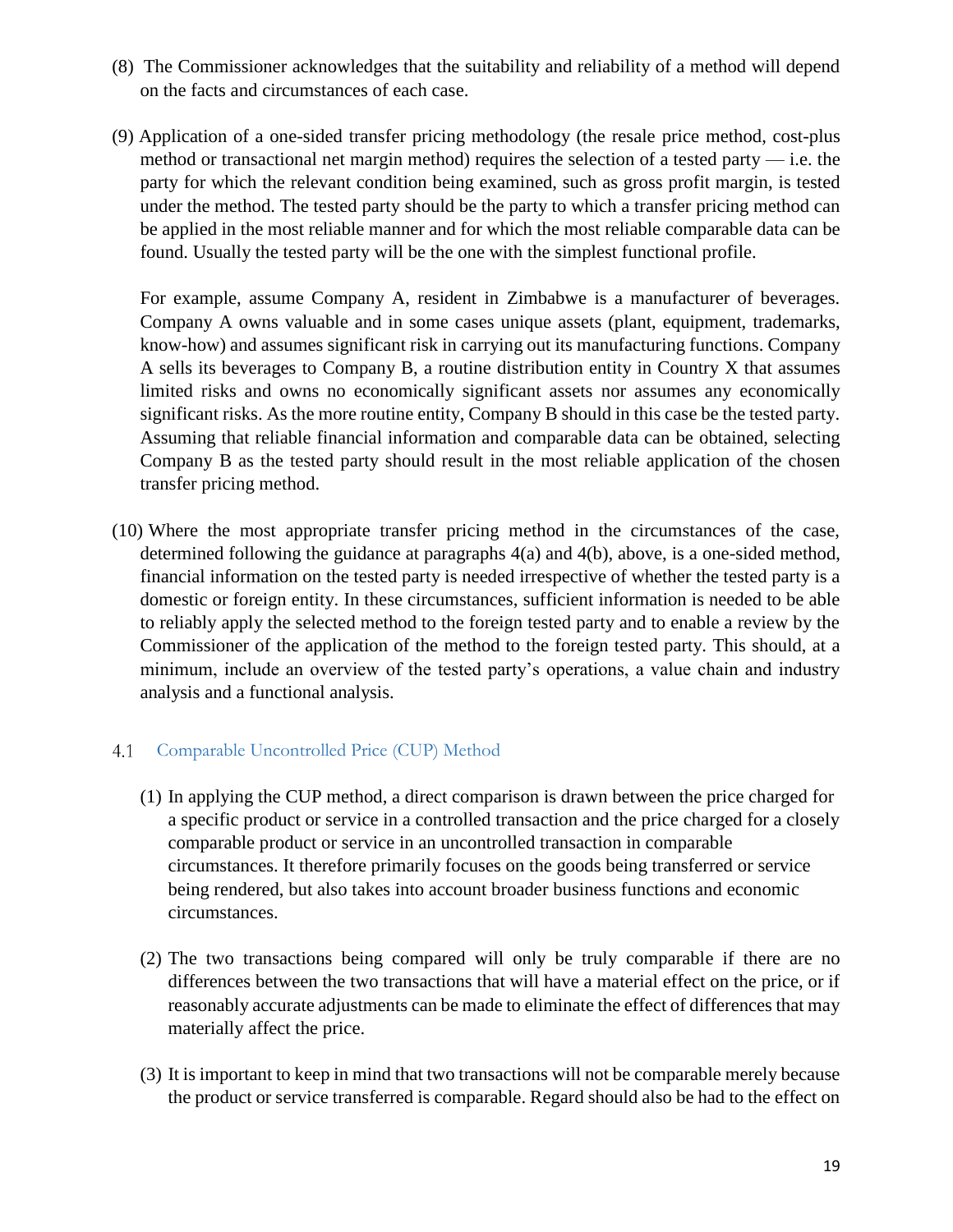price of broader business functions and economic circumstances other than just the product comparability. For example, a manufacturer of tinned fruit in Zimbabwe may sell a product to its own customers in Zimbabwe (such as wholesalers and larger retailers) and also to an uncontrolled distributor in Country B. Even if the product in both transactions are identical, a CUP method is unlikely to be applicable, unless reliable adjustments can be made. This is because there are likely to be differences between the two transactions that, at arm's length, would have a material effect on the price. These may include different risks (e.g. exchange risk); different costs involved (e.g. transport); differences in the level of market (i.e. selling to a distributor rather than wholesalers/retailers); differences between the Country B and Zimbabwe markets.

(4) As another example, assume a taxpayer sells 1,000 tons of a product for \$80 per ton to a controlled person in its MNE group, and at the same time sells 500 tons of the same product for \$100 per ton to an independent person. This case requires an evaluation of whether the different volumes should result in an adjustment of the transfer price. The relevant market should be researched by analyzing transactions in similar products to determine typical volume discounts.

#### <span id="page-20-0"></span> $4.2$ Resale Price Method (RPM)

(1) The resale price method begins with the price at which a product that has been purchased from an associated person is resold to an independent person.

This price (the resale price) is then reduced by an appropriate gross margin on this price (the "resale price margin") representing the amount out of which the reseller would seek to cover its selling and other operating expenses and, in the light of the functions performed (taking into account assets used and risks assumed), make an arm's length gross margin. What is left after subtracting the gross margin can be regarded, after adjustment for other costs associated with the purchase of the product (e.g. customs duties), as an arm's length price for the original transfer of property between the associated person. This method is probably most useful where it is applied to distribution operations.

- (2) The 'arm's length gross margin is determined through a comparability analysis as described above.
- (3) In applying the resale price method, fewer adjustments are normally required for product comparability than under the CUP method. Minor product differences are less likely to have an effect on profit margins than on prices. For example, if a distributor performs the same functions (taking into account assets used and risks assumed) to sell toasters and blenders, it is likely to require the same profit margin, even though blenders are not comparable in price to toasters.
- (4) The resale price method is most appropriate where the reseller does not add substantial value to the product or does not use unique assets such as valuable unique intangibles.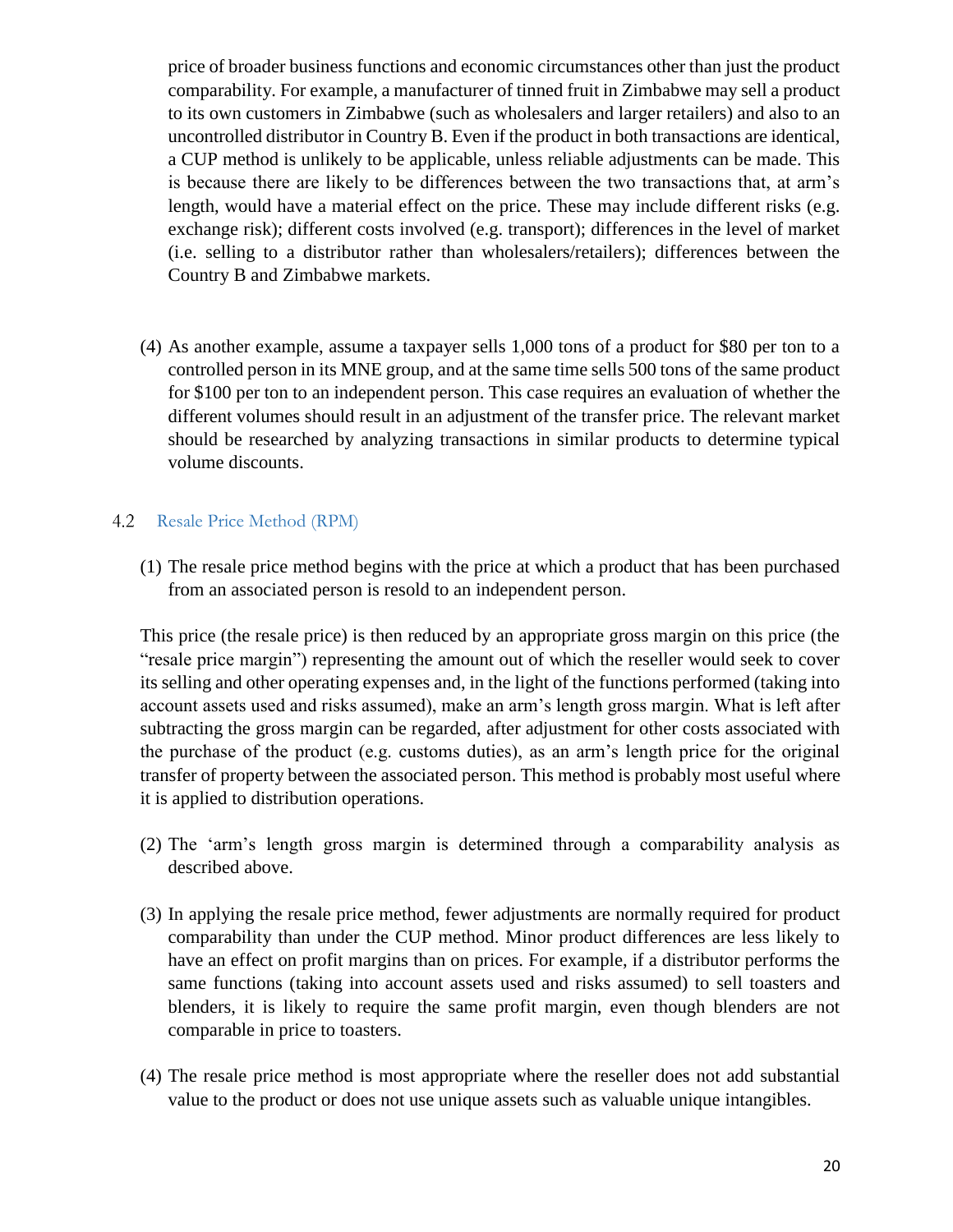(5) As an example of the application of the resale price margin, assume that there are two distributors selling the same product in the same market under the same brand name. Distributor A offers a warranty; Distributor B offers none. Distributor A includes the costs associated with the warranty in its sales price, and so sells its product at a higher price resulting in a higher gross profit margin than if the costs of servicing the warranty were not taken into account. Distributor B, which does not offer the warranty, sells at a lower price. The two gross margins are not comparable until a reasonably accurate adjustment is made to account for the warranty difference.

#### <span id="page-21-0"></span>4.3 Cost Plus Method

- (1) The cost plus method requires estimation of an arm's length consideration, by adding an 'arm's length' mark-up to the costs incurred by the supplier of goods or services in a controlled transaction.
- (2) The level of mark-up is determined through a comparability analysis.
- (3) This method is often applied to manufacturers, or to service suppliers, which do not exploit valuable unique intangibles, or do not take extraordinary risk.
- (4) The costs included in a cost-plus analysis should be the direct and indirect costs incurred in supplying the relevant goods or services. Financial costs are not included. Care should be taken to ensure that the accounting measure of 'cost of goods sold' is consistent between the tested party and those selected as comparables. Where there is a significant discrepancy, adjustments should be made. If reliable adjustments cannot be made different comparables should be used. Care should also be taken to ensure that no significant controlled transaction costs are included in the cost-base for the method, such costs may distort the analysis.
- (5) As an example, B Co a subsidiary company in Zimbabwe specialises in the production of product **X** for A Co, a related foreign company under a contract manufacturing arrangement. Under the arrangement A Co provides B Co with the technical know-how used in the manufacturing of product **X** and B Co manufactures to the order of A Co. B Co is also an independent contract manufacturer of product **Y** in Zimbabwe. It sells the products to an independent distributor in country. In this case, it is provided with technical know-how by the distributor in country, and it manufactures to the order of the distributor under the same terms and conditions that it does for A Co.

The comparability analysis shows that sales to the independent distributor are uncontrolled transactions, which can be used as a comparable for the sales to the controlled person. In the former, the subsidiary charges a price which represents an average mark-up of 10 per cent of direct and indirect costs of production. Assume the subsidiary incurred direct and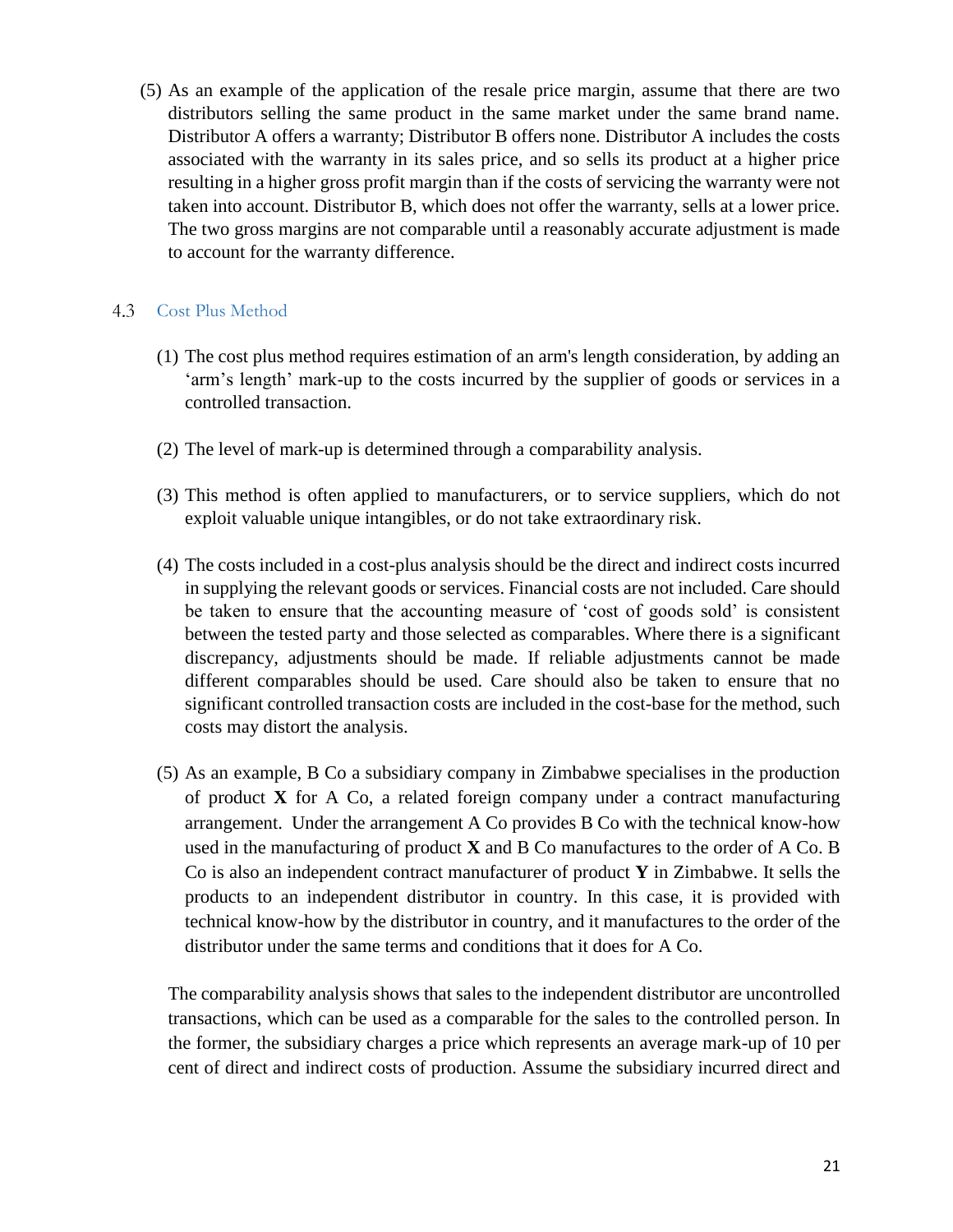indirect costs of [Currency]100 in producing one unit, the arm's length cost plus markup on the same costs would be [Currency] 10 (i.e., [Currency] 100 x 10%).

As a second example, Company X, resident in Zimbabwe, is a manufacturer of beverages. It sells this product to its foreign subsidiary Y. Company X earns a 10 per cent gross profit mark-up with respect to its manufacturing operation.

Companies M, N, and O are independent domestic manufacturers of beverages and all resident in Zimbabwe. Companies M, N and O perform comparable functions to Company X, and sell to independent foreign purchasers. They earn gross profit mark-ups with respect to their manufacturing operations that range from 5 to 6%, which is considered to be an arm's length range (a concept discussed below).

Company X accounts for supervisory, general and administrative costs as operating expenses, and thus those costs are not reflected in cost of goods sold. The gross profit mark-ups of Companies M, N and O, however, reflect supervisory, general and administrative costs as part of costs of goods sold. If the cost plus method is used, the gross profit mark-ups of Companies M, N and O must be adjusted to provide accounting consistency.

- <span id="page-22-0"></span>Transactional Net Margin Method (TNMM)
	- (1) The transactional net margin method examines the net profit margin relative to an appropriate base such as sales, costs or assets that a person realises from a controlled transaction or transactions that it is appropriate to aggregate. This is compared with the result achieved by independent persons on a comparable transaction(s). The use of net profit indicators can potentially introduce a greater element of volatility into the determination of transfer prices for two reasons. First, net profit indicators can be influenced by some factors that do not have an effect (or have a less substantial or direct effect) on gross margins and prices, because of the potential for variation of operating expenses across enterprises. Second, net profit indicators can be influenced by some of the same factors, such as competitive position, that can influence price and gross margins, but the effect of these factors may not be as readily eliminated.
	- (2) The focus is initially on examining the net margin relative to an appropriate base. The relative usefulness of the various profitability ratios depends largely on the facts of the case and the extent of reliable data being available for the person and any comparables.

For example, in testing the return to a manufacturing operation that sells goods to associated persons, a net margin ratio may be relative to total costs (including raw material costs) or to assets used in production. In other cases, for example where raw materials are purchased from associated persons, the ratio may be relative to 'processing costs' only (i.e. costs other than raw materials) or, where more appropriate, to labour costs only.

For a manufacturing operation that purchases raw materials from a controlled person, and sells directly to independent persons, a net margin relative to sales may be available.

For a distribution operation, a net margin relative to sales will often be appropriate, but, under some circumstances, a net margin relative to internal costs may be appropriate.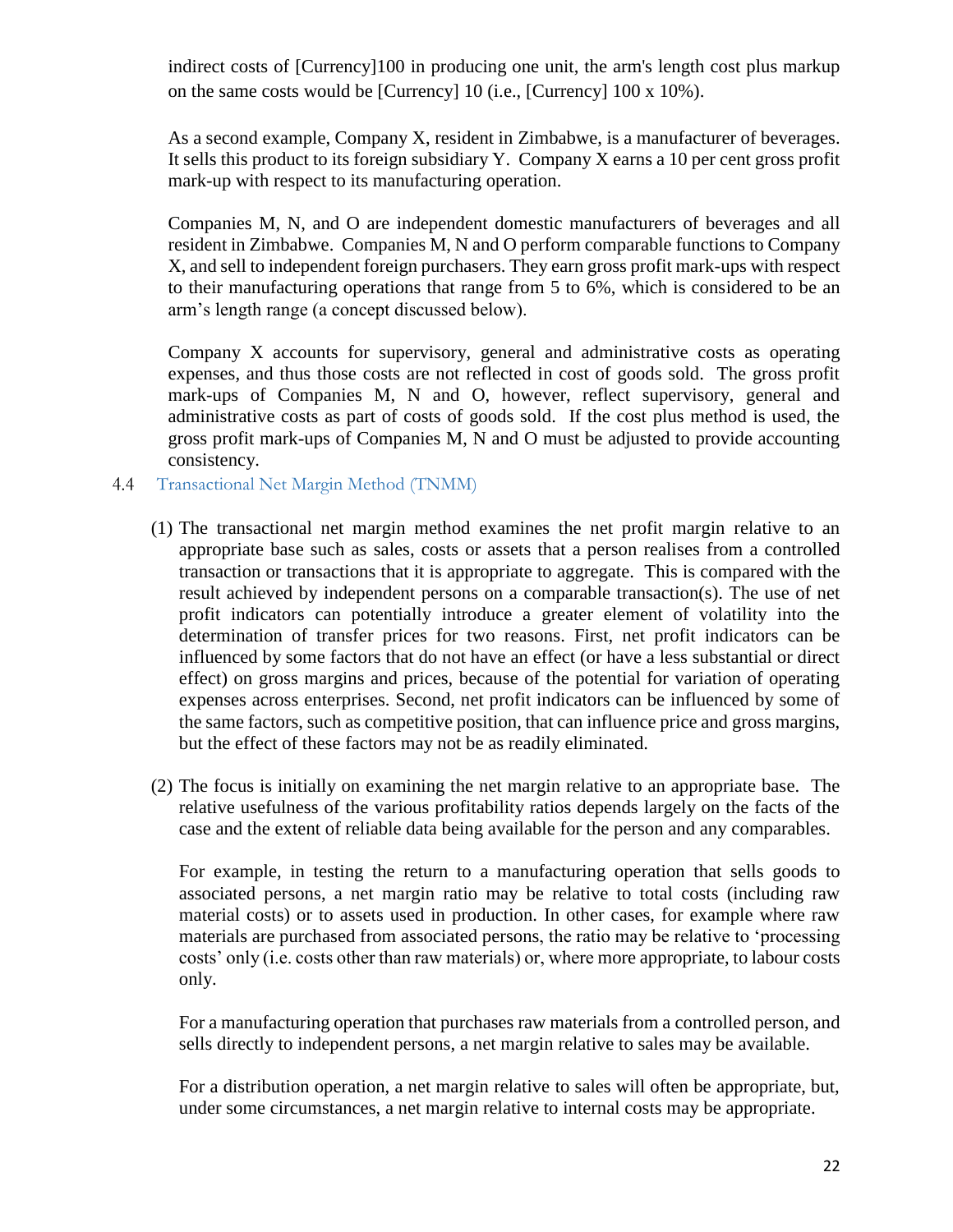- (3) Under the Transactional Net Margin Method (TNMM), margins are calculated after operating expenses but before interest and taxation.
- (4) As an example, Distributor A, a company based in Zimbabwe, purchases food products from a controlled person in a foreign country and distributes those goods to independent customers. Its accounts show a net return of 0.8%.

A comparability analysis shows that it is possible to find entities in Zimbabwe that carry out sufficiently comparable functions to A. Reliable financial data available on those comparable entities is available only at the net profit level. Accordingly, it is decided to employ a TNMM method, with A as the tested party, and using net profit to sales as the applicable profit level indicator. By means of a database search, 14 Zimbabwe entities are found that conduct functions that are comparable to those performed by A. It is decided that a statistical approach (described below) is appropriate in these circumstances, utilizing an 'interquartile range'. A financial analysis of those entities reveals a range of net margins (by reference to sale) of 0.5% to 5.5%, with an inter-quartile range of 3.5% to 4.2%. The reported profit falls outside the interquartile range, and the profit of A must be adjusted, for tax purposes, to the [median of /most appropriate point in] the range.

(5) The table below illustrates possible 'profit level indicators (PLIs)' available under the TNMM method. It is important to note, that each case must be considered according to its specific facts and circumstances, and that the illustrations in the table below may not always be the most appropriate. It should be noted also that the TNMM is unlikely to be an appropriate method to test the net return of an entity that exploits valuable unique intangibles or assumes extraordinary risk.

| <b>Tested party</b>                            | <b>Potential PLI</b>                              |  |
|------------------------------------------------|---------------------------------------------------|--|
| Manufacturer – selling to associated person    | Net profit/Full costs Or                          |  |
|                                                | Net profit/Assets used (a)                        |  |
| Manufacturer – selling to independent persons, | Net profit/Sales revenue                          |  |
| with controlled transaction costs              |                                                   |  |
| Manufacturer – raw materials purchased from    | <b>Net</b><br>profit/Assets<br><b>Net</b><br>used |  |
| controlled person, and sales to controlled     | profit/Process (non-raw material) costs           |  |
| persons                                        | Or Net profit/Wage cost (b)                       |  |
| Service provider                               | Net profit/Full costs                             |  |
| Distribution                                   | Net profit/Sales Or                               |  |
|                                                | Net profit/Operating costs (excluding             |  |
|                                                | cost of goods sold) (c)                           |  |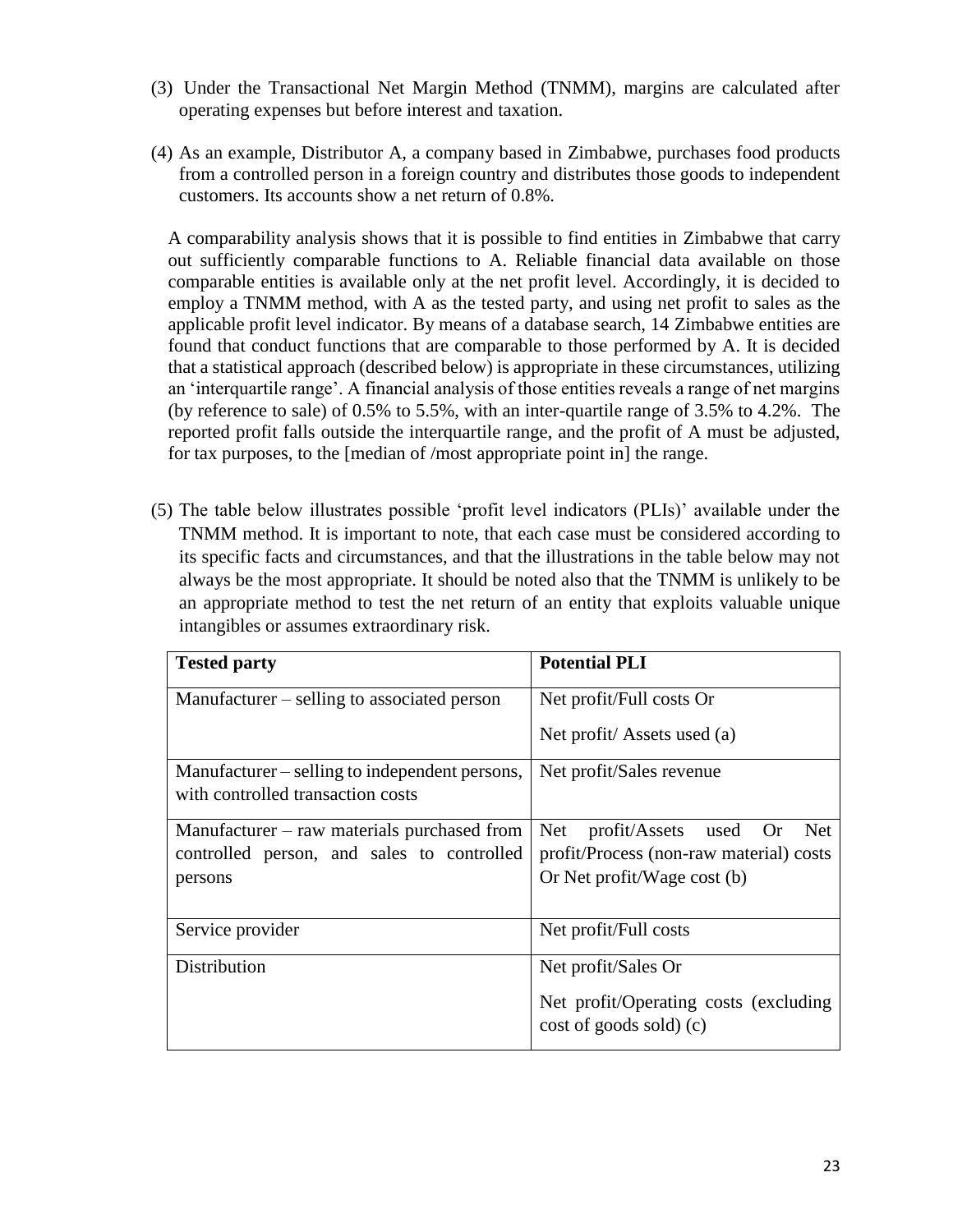- (a) Net profit/Assets used will most likely be appropriate in a capital-intensive business
- (b) Net profit/Wage cost will most likely be appropriate in a labour-intensive business
- (c) Referred to as the 'Berry Ratio', which may be appropriate in a business where a positive relationship between operating costs and net profit can be expected.

In all cases above it is assumed that TNMM is the most appropriate method, and that the appropriate party/function is being tested. This will always be a matter to be determined in view of a comparability analysis.

## <span id="page-24-0"></span>The Transactional Profit Split Method

- (1) The transactional profit split method seeks to establish arm's length outcomes or test reported outcomes for controlled transactions in order to approximate the results that would have been achieved between independent enterprises engaging in a comparable transaction or transactions.
- (2) The first step in the profit split method is to identify the profits to be split from the controlled transactions- the relevant profits - and then splits them between the associated persons on an economically valid basis that approximates the division of profits that would have been agreed at arm's length.
- (3) As is the case with all transfer pricing methods the aim is to ensure that profits of the associated parties are aligned with the value of their contributions and the compensation that would have been agreed in comparable transactions between independent enterprises for those contributions.
- (4) The transactional profit split method is particularly useful when the compensation to the associated persons can be more reliably valued be reference to the relative shares of their contributions to the profits arising in relation to the transactions than by a more direct estimation of the value of those contributions.
- (5) Where a transactional profit split method is determined to be the most appropriate method it should generally also apply and apply in the same way regardless of whether the transaction(s) result in a relevant profit or a loss.
- (6) The accurate delineation of the actual transaction will be important in determining whether a transactional profit split is potentially applicable. This process should have regard to the commercial and financial relations between the associated persons, including an analysis of what each party to the transaction does, and the context in which the controlled transactions take place. That is, the accurate delineation of a transaction requires a twosided analysis (or a multi-sided analysis of the contributions of more than two associated persons, where necessary) irrespective of which transfer pricing method is ultimately found to be the most appropriate
- (7) The existence of unique and valuable contributions by each party to the controlled transaction is perhaps the clearest indicator that a transactional profit split may be appropriate. The context of the transaction, including the industry in which it occurs and the factors affecting business performance in that sector can be particularly relevant to evaluating the contributions of the parties and whether such contributions are unique and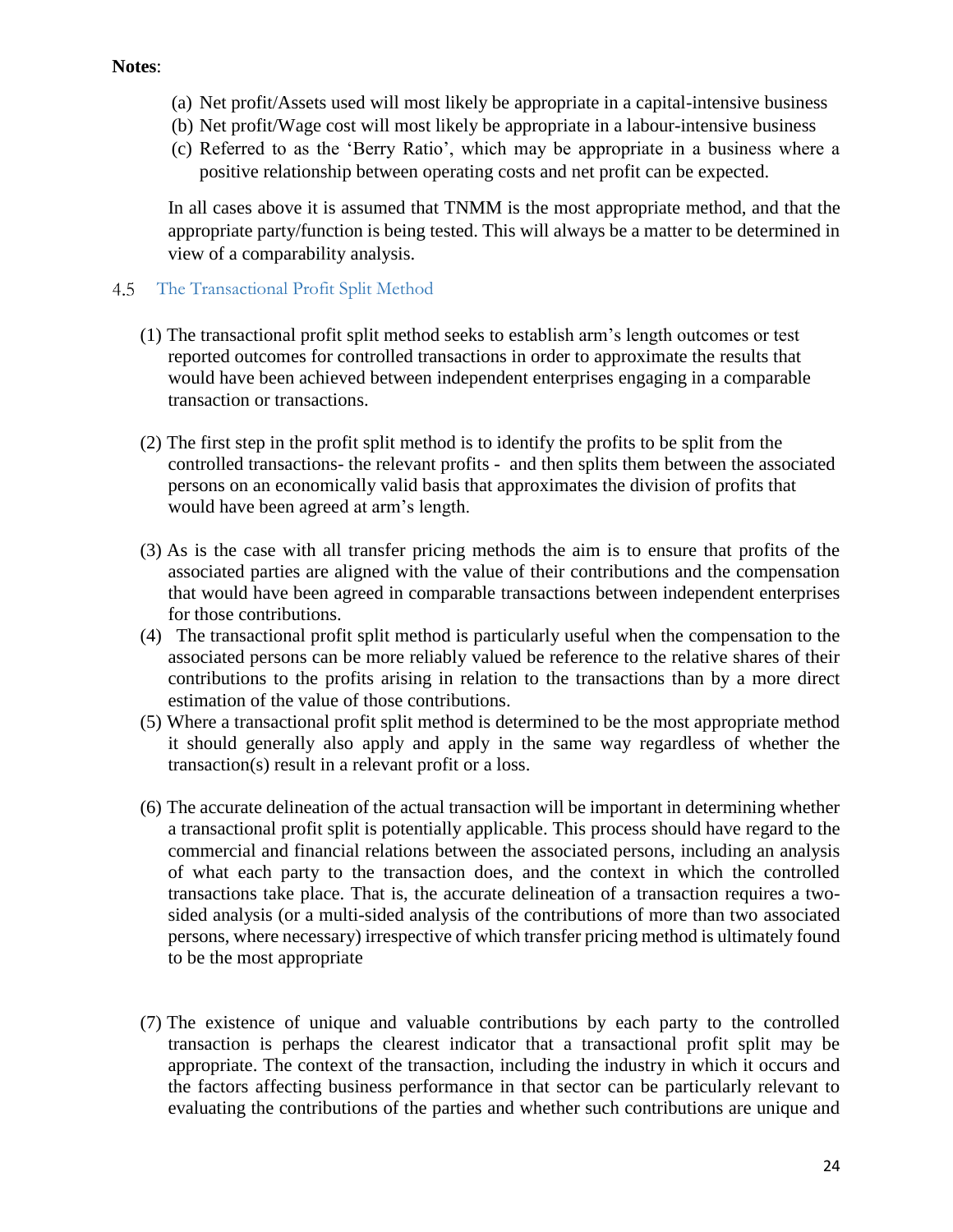valuable. Depending on the facts of the case, other indicators that the transactional profit split may be the most appropriate method could include a high level of integration in the business operations to which the transactions relate and /or the shared assumption of economically significant risks (or the separate assumption of closely related economically significant risks) by the parties to the transactions.

- (8) Contributions (for instance functions performed, or assets used or contributed) will be "unique and valuable" in cases where (i) they are not comparable to contributions made by uncontrolled parties in comparable circumstances, and (ii) they represent a key source of actual or potential economic benefits in the business operations. The two factors are often linked: comparables for such contributions are seldom found because they are a key source of economic advantage.
- (9) Although most MNE groups are integrated to some extent, a particularly high degree of integration in certain business operations is an indicator for the consideration of the transactional profit split method. A high degree of integration means that the way in which one party to the transaction performs functions, uses assets and assumes risks is interlinked with, and cannot reliably be evaluated in isolation from, the way in which another party to the transaction performs functions, uses assets and assumes risks
- (10) A transactional profit split may be found to be the most appropriate method where, according to the accurately delineated transaction, each party to the controlled transaction shares the assumption of one or more of the economically significant risks in relation to that transaction
- (11) A transactional profit split may also be found to be the most appropriate method where, according to the accurately delineated transaction, the various economically significant risks in relation to the transaction are separately assumed by the parties, but those risks are so closely inter-related and/or correlated that the playing out of the risks of each party cannot reliably be isolated
- (12) Two alternative approaches to the profit split method are outlined in the OECD Guidelines: -

#### (a) **Contribution Profit Split Analysis**

Under a contribution analysis the relevant profits, which are the total profits from the controlled transactions under examination, would be divided between the associated persons based upon a reasonable approximation of the division of profits that independent person would have achieved from engaging in comparable transactions. This division can be supported by comparables data where available. In the absence thereof, it is often based on the relative value of the functions performed by each of the associated persons participating in the controlled transactions, taking account of their assets used and risks assumed.

It can be difficult to determine the relative value of the contribution that each of the associated persons make to the relevant profits, and the approach will often depend on the facts and circumstances of each case. The determination might be made by comparing the nature and degree of each party's contribution of differing types and assigning a percentage based upon the economic analysis and external market data.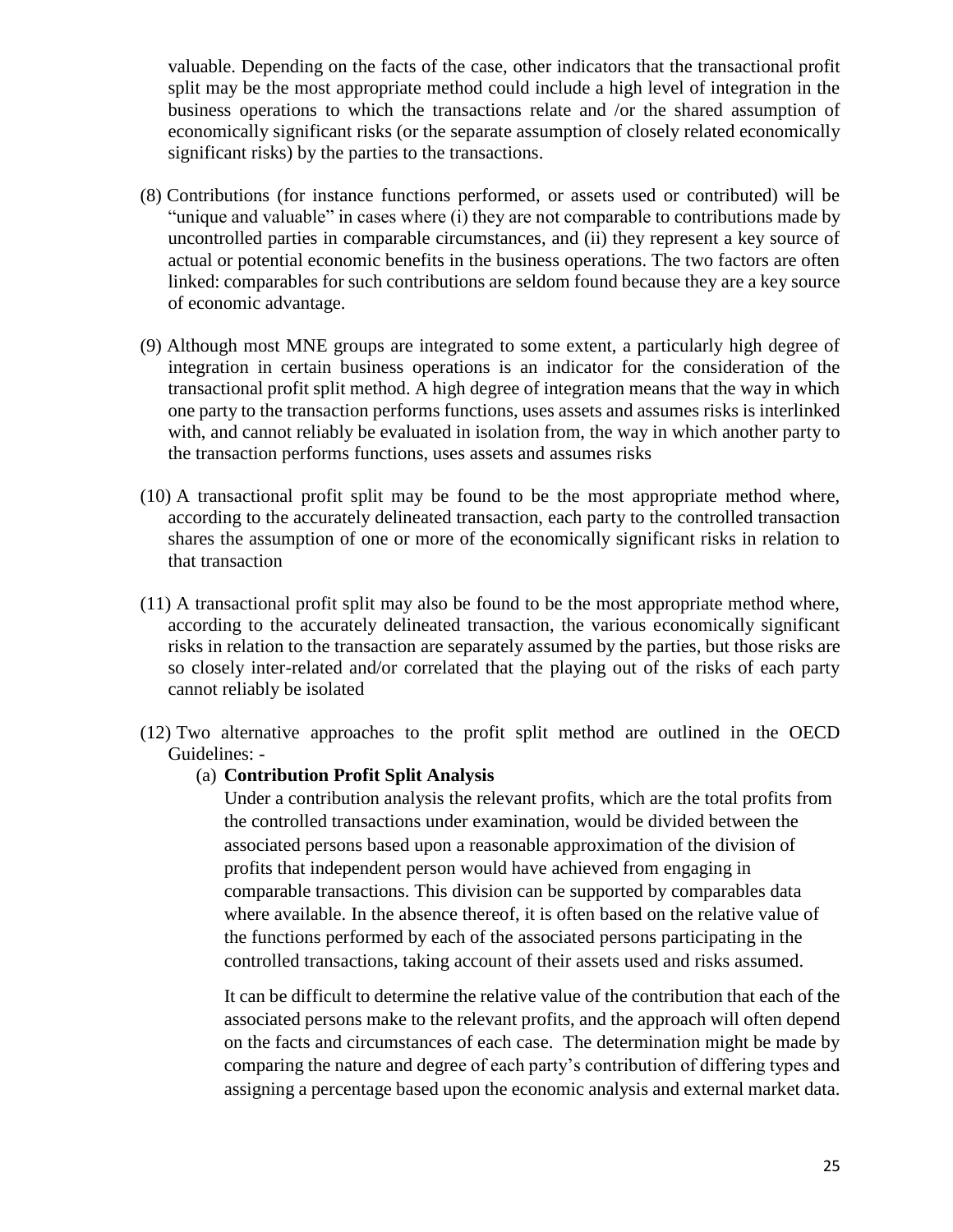The measurement of each party's contribution may be made in many ways, but it is important that the measurement chosen makes sense in the context of the specific transaction. In general term the measurement chosen should reflect the respective parties' contribution to value – whether by means of ownership of unique valueadding attributes (e.g. intangibles) or by the assuming (including management) of economically significant risks.

### (b) **Residual Profit Split Analysis**

Where the contributions of the parties are such that some can be reliably valued by reference to a one-sided method and benchmarked using comparables, while others cannot, the application of a residual analysis may be appropriate. A residual analysis divides the relevant profits from the controlled transactions under examination into two categories. In the first category are profits attributable to contributions which can be reliably benchmarked: typically, less complex contributions for which reliable comparables can be found. Ordinarily this initial remuneration would be determined by applying one of the traditional transaction methods or a transactional net margin method to identify the remuneration of comparable transactions between independent enterprises. Thus, it would generally not account for the return that would be generated by a second category of contributions which may be unique and valuable, and/or are attributable to a high level of integration or the shared assumption of economically significant risks.

For example, a distributor may carry out basic distribution functions such as sales, warehousing and distribution for an associated manufacturer. It may be that that comparable data is available for this function. The distributor may also have a right to a return from valuable intangibles such as trade marks (for which a comparable return is not available). In this case, the first step would be to determine the return to the distributor for carrying out the basic functions, by reference to third party comparables. The return (if any) from intangibles would then be determined in a second step (described below).

The residual profit remaining after the first step will typically be allocated among the parties based on the relative value of the second category of contributions of the parties in the same way as in the application of the contribution analysis outlined above. In the example above, the return to the distributor would take into account its right to a return from intangibles. At the same time, the residual return to the manufacturer would take into account any economically significant risks it assumes and any unique valuable contributions it makes.

Facts and circumstances that could influence the profit allocation in the second stage include the same factors relevant to a contribution profit split analysis described above.

In practice, the assessment of relative contribution may, of necessity, need to be a somewhat subjective measure, based on the facts and circumstances of each case.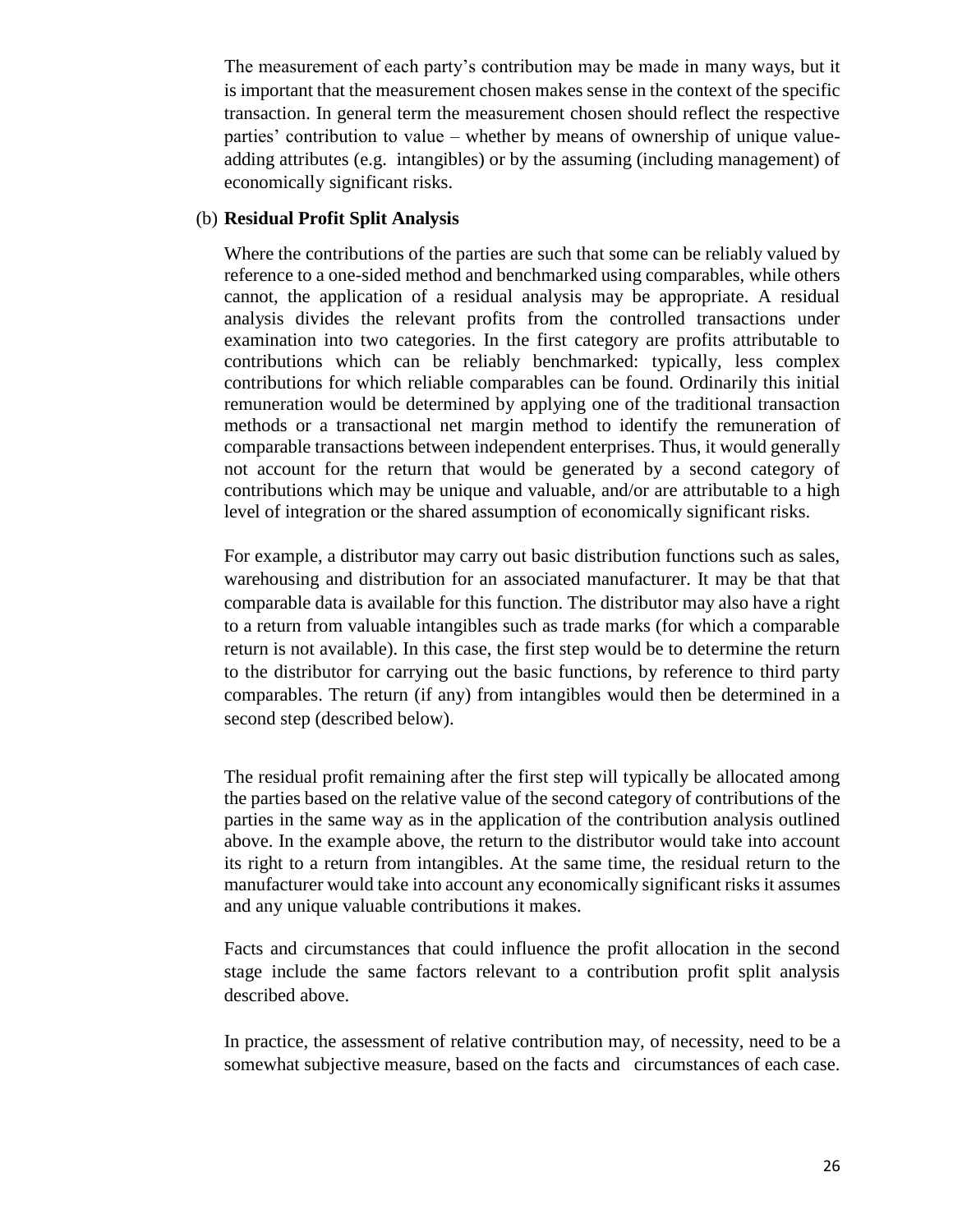## <span id="page-27-0"></span>4.6 Summary of Methods

The table below summarises the main features of the methods described above and when they may be suitable to apply.

| <b>METHOD</b>                                                               | <b>INDICATOR</b><br><b>FINANCIAL</b><br><b>EMPLOYED</b>                  | <b>POSSIBLE</b><br><b>SUITABILITY</b>                                                                                                                                                                                   |
|-----------------------------------------------------------------------------|--------------------------------------------------------------------------|-------------------------------------------------------------------------------------------------------------------------------------------------------------------------------------------------------------------------|
| Comparable<br><b>Uncontrolled Price</b>                                     | Price                                                                    | <b>Financial transactions</b><br>Transactions involving<br>commodities                                                                                                                                                  |
|                                                                             |                                                                          | Property rents                                                                                                                                                                                                          |
| <b>Resale Price Method</b>                                                  | Resale margin (gross profit)                                             | Distribution                                                                                                                                                                                                            |
| <b>Cost-Plus Method</b>                                                     | Mark-up on direct and indirect<br>costs of supply                        | Manufacturing and service<br>provision<br>where<br>comparable data (at gross<br>profit level) is available for<br>the functions conducted by<br>one of the parties to the<br>transaction.                               |
| <b>Transactional</b><br><b>Net</b><br><b>Margin Method</b>                  | Net profit ratio to:<br>Full costs<br><b>Sales</b><br>Assets             | Manufacturing,<br>distribution<br><sub>or</sub><br>service<br>provision<br>where<br>comparable data (at net<br>profit level) is available for<br>the functions conducted by<br>one of the parties to the<br>transaction |
| <b>Transactional Profit</b><br><b>Split</b><br>(Contribution<br>Method)     | % split of combined profit                                               | Manufacturing,<br>distribution,<br>service<br>provision where<br>both<br>parties perform<br>non-<br>routine functions for which<br>comparable<br>be<br>cannot<br>identified.                                            |
| <b>Transactional Profit</b><br>(Residual<br><b>Split</b><br><b>Method</b> ) | Step $1 -$ as for RPM, C+, TNMM<br>Step $2 - as$ for contribution method | Manufacturing,<br>distribution,<br>service<br>provision<br>where<br>both<br>parties<br>perform<br>non-<br>routine functions for which<br>comparable<br>be<br>cannot<br>identified.                                      |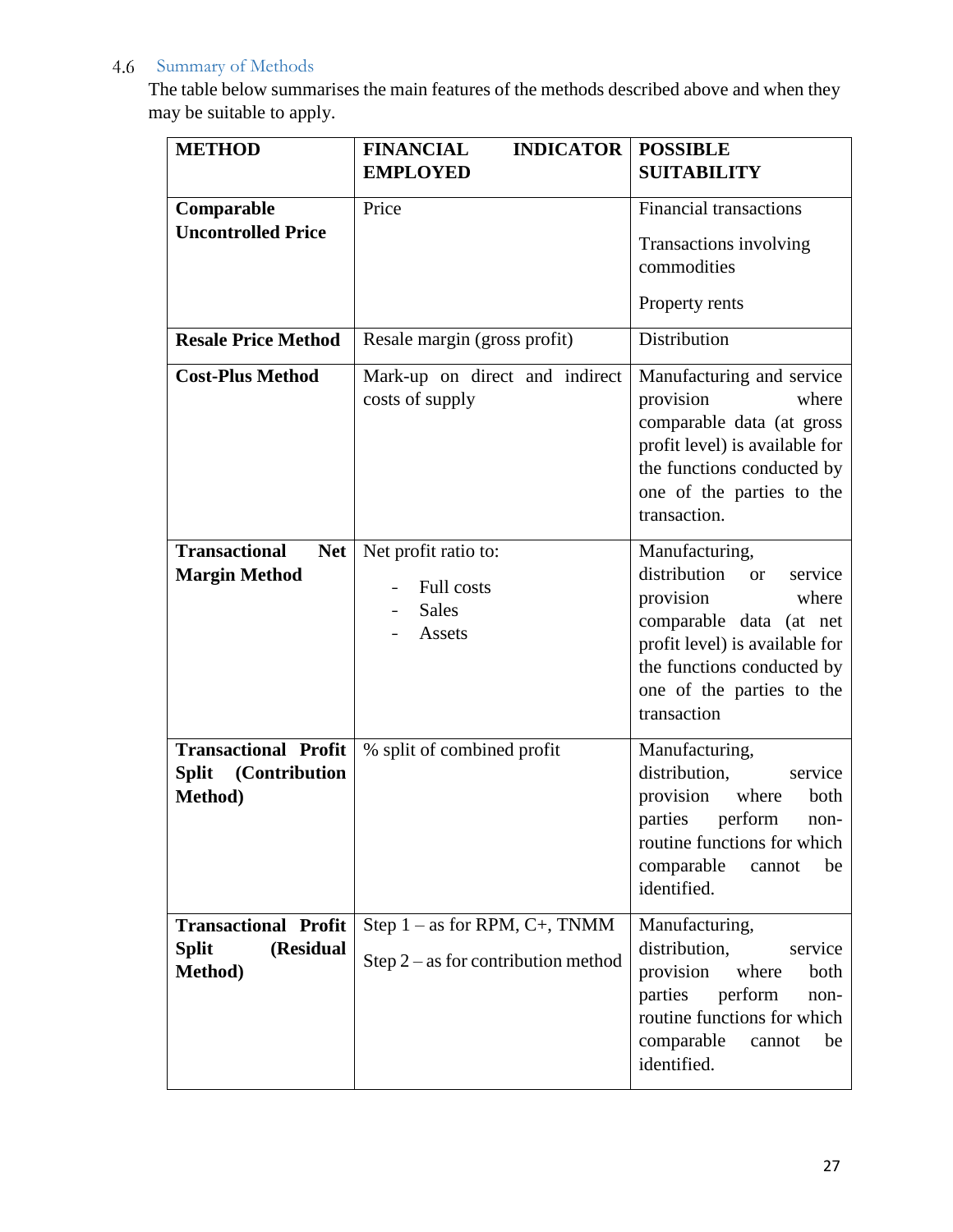## <span id="page-28-0"></span>**5 Application of Methods in Special Circumstances**

<span id="page-28-1"></span> $5.1$ Transactions involving Commodities Legislation and Practice Notes are under consideration

#### <span id="page-28-2"></span> $5.2$ Transactions involving the transfer of rights of intangibles

- (1) Section [98B as read with paragraph 9 of the  $35<sup>th</sup>$  schedule highlights considerations for determining the transfer price of controlled transactions involving the transfer of rights in an intangible,
- <span id="page-28-3"></span>Transactions involving the acquisition of a new or used asset from an associated person.  $5.3$ Legislation and Practice Notes are under consideration
- <span id="page-28-4"></span>Transactions involving the provision of low value-added services between associated persons  $5.4$ Legislation and Practice Notes are under consideration
- <span id="page-28-5"></span> $5.5$ Recognition of actual transactions
- 5.5.1 The transfer pricing methods described above will normally be applied to the actual controlled transaction as conducted by the taxpayer.
- 5.5.2 In arrangements between associated persons, it is possible that the actual transaction conducted by the taxpayer departs from the contractual terms between the controlled persons. In such cases, the transfer pricing method must be applied to the actual transaction. For example, the contractual terms between a manufacturer and a distributor might specify that the distributor bears risks associated with product warranties, but, in fact, that risk is borne by the manufacturer. In such a case, the transfer pricing method should be applied to the actual transaction in which the manufacturer bears the risk.
- 5.5.3 In arrangements between controlled persons, it is possible also that the substance of a transaction departs from the way the transaction has been contractually structured. The discussion on the allocation of risk in Section 3(b) makes it clear that where the contractual allocation of risk diverges from the performance of the relevant risk control and risk mitigation functions or the financial capacity to assume the risk, then risk must be reallocated, and the transfer pricing method will be applied to the substance of the transaction recognising the reallocated risk. Similarly, the discussion on intangibles in section 6.1 recognises that the rights of controlled persons to a share in the return derived from the intangible may depart from the contractual arrangements. In such cases the transfer pricing method must be applied to the substance of the transaction that recognises the reallocated rights to share in the return derived from an intangible.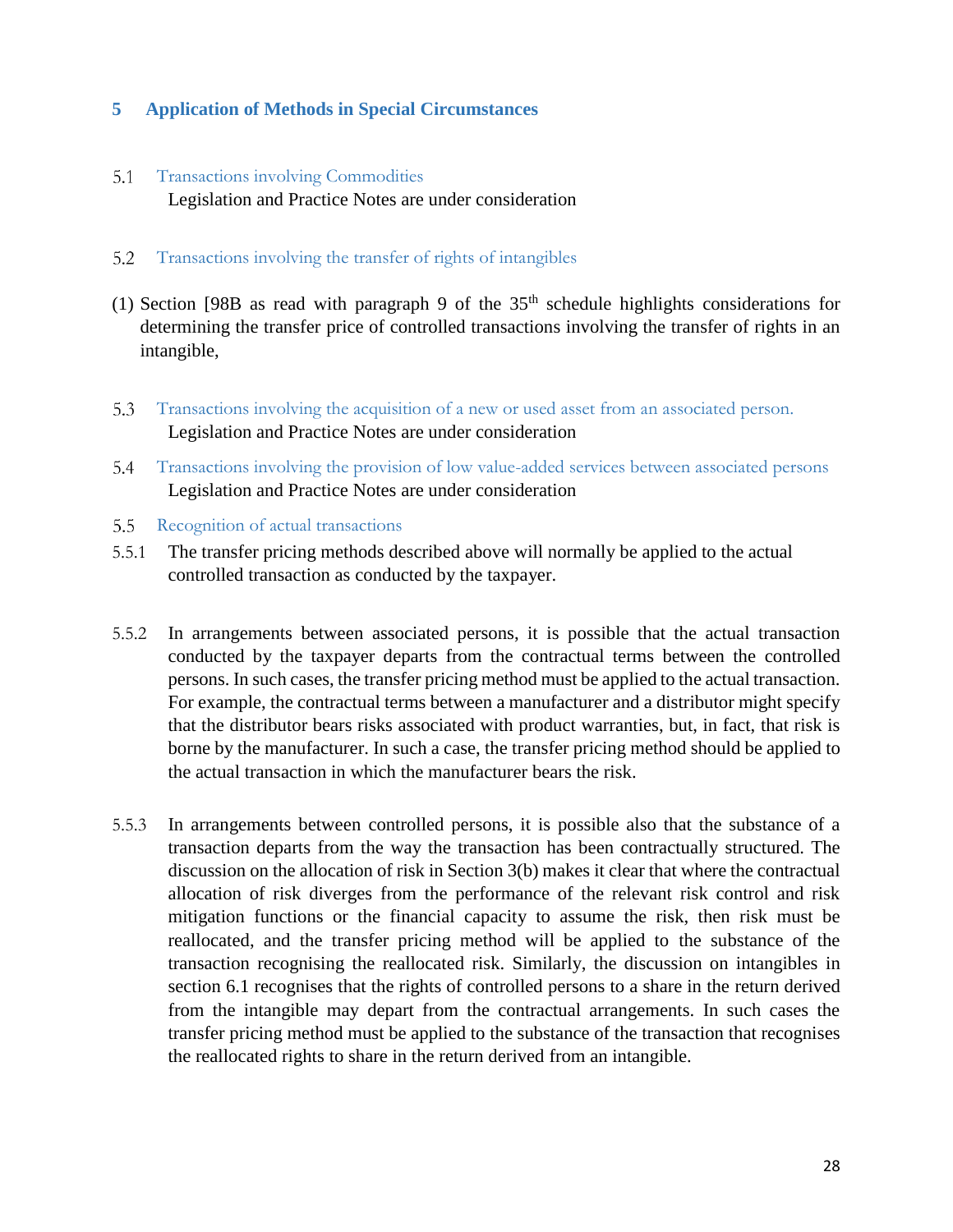- 5.5.4 There are some circumstances in which the actual transaction conducted by the taxpayer may be disregarded by the Commissioner- General. In some cases, the arm's length position would be as if the transaction had not occurred at all as outlined in Regulation 11(1). In other cases, if appropriate, the actual transaction might be replaced by an alternative transaction, and the transfer pricing methods applied to that transaction. This treatment will only be relevant where the actual transaction conducted between associated persons, viewed in its totality, differs from that which would have been adopted by independent persons behaving in a commercially rational manner in comparable circumstances, thereby preventing determination of a price that would be acceptable to both of the parties. An example of such a transaction would be one that damages the profit potential of the two parties combined (on a pre-tax basis), or one which one of the two parties would not have been willing to enter into on a commercially rational basis.
- 5.5.5 It should be noted that, when a transaction is subject to examination, the Commissioner will recognise the transaction as conducted and structured by the taxpayer, and as determined by any contracts between associated persons, unless there is a divergence between contractual and actual behavior (as discussed in paragraph (2) above), or a divergence between the substance of the transaction and the contractual terms (as discussed in paragraph (3)), or the provisions of paragraph (4) above apply.

## <span id="page-29-0"></span>**6 Application of the arm's length principle in specific circumstances**

This section illustrates the application of the arm's length principle in a number of specific circumstances.

<span id="page-29-1"></span>6.1 Intangibles

> In the transfer pricing context, an intangible refers to something which is not a physical or financial asset, and which is capable of being owned or controlled for use in commercial activities and whose use or transfer would be compensated had it occurred in a transaction between independent parties in comparable circumstances. An important attribute of many intangibles is a denial or restriction on the ability of persons who do not own or control it to exploit it. For example, a patent or a copyright may not legally be exploited by anyone other than the 'owner' (usually the person in whose name it is registered) or a person to whom the right to exploit it has been granted by the owner (usually through a license agreement). An intangible will not always be enshrined in law. For example, a business may have know-how or a trade secret that is proprietary information but is not legally registered or protected. The know-how or trade secret may be information of a commercial, industrial or scientific nature arising from previous experience and represents knowledge that assists or improves a commercial activity. They may relate to manufacturing, marketing, research and development or any other commercial activity. The value of the trade secret or know-how is often dependent on the ability of the party to preserve its confidentiality, which may be done through for example employment contracts, economic and technological barriers or other means.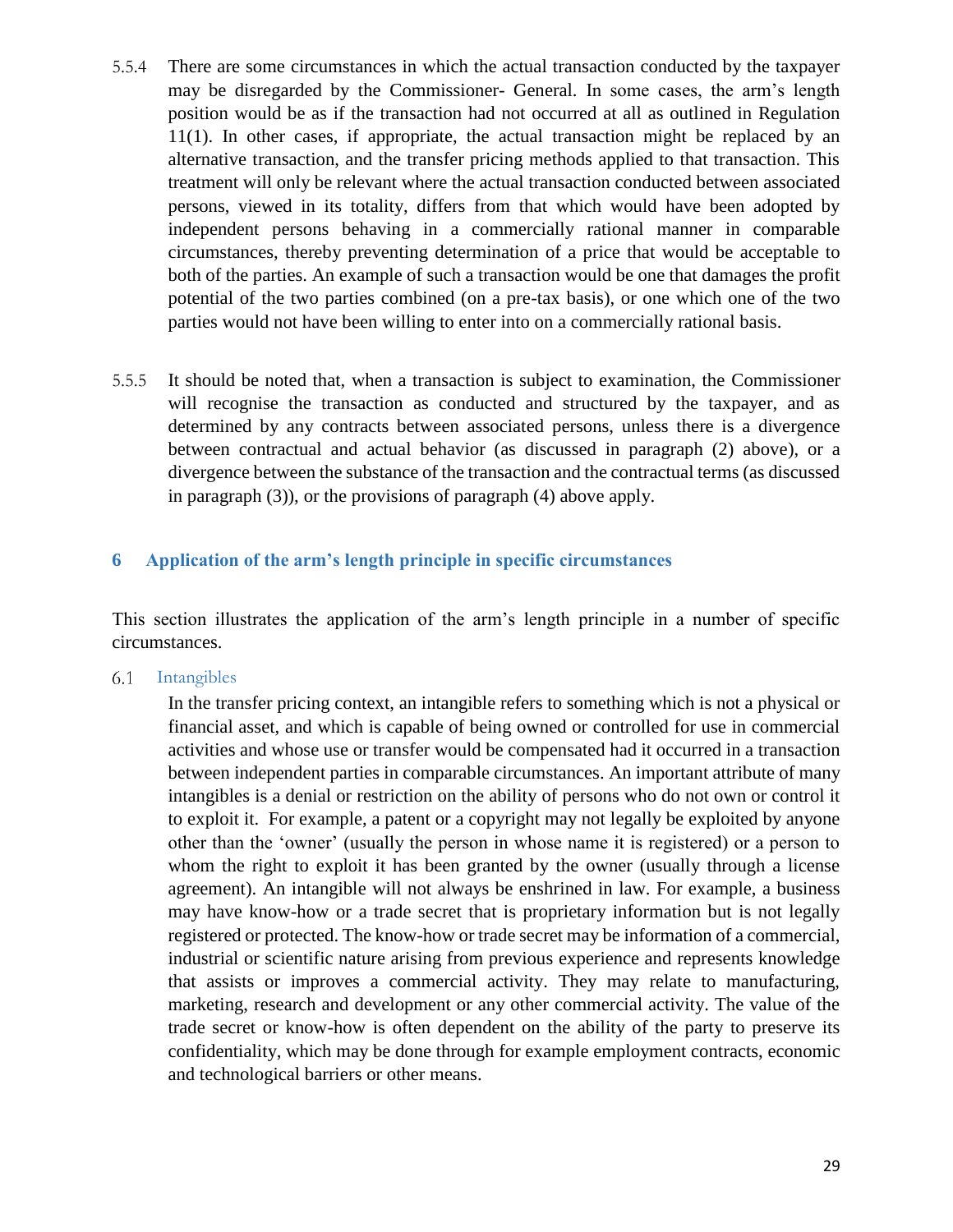- 6.1.1 An intangible will be significant for transfer pricing only if it creates value. For example, a person (including a licensee) who owns or controls an intangible may exploit it by charging a higher price for goods or services, or by selling a higher volume of goods or services. Another example is a manufacturer that has developed manufacturing know-how may be able to make more profit than competitors because it is able to produce goods at a lower price due to the use of that know-how.
- 6.1.2 When considering an intangible, a fundamental issue to consider is which persons have a right to share in the value it creates. This may include more than one person. The starting point in considering this should be the contractual and legal arrangements, recognizing that, at arm's length, value in an intangible may be recognised by one or more of the persons that are involved in the development, enhancement, maintenance, protection and exploitation of the intangible. Depending on the facts and circumstances of the case, this might include:
	- a) Persons who carry out the development or enhancement of the intangible;
	- b) Persons who assume the risks involved in such development or enhancement, in particular those that manage and control the relevant risks, and in fact bear those risks;
	- c) Persons who assume the risks involved in exploiting the intangible, in particular those that manage and control those risks, and in fact bear them;
	- d) Persons that carry out maintenance and protection functions.
- 6.1.3 This analysis may inevitably be complex. For example, if a manufacturer is granted a right under a license to manufacture and sell a particular product under a valuable trademark, then consideration should be given to:
	- a) The legal ownership of the trademark and the terms of the license agreement
	- b) Which persons developed the trademark
	- c) Which persons bore the financial risk of its development
	- d) Which persons in fact managed and controlled that risk
	- e) Which persons bear, and manage and control, the risks involved in the exploitation of the intangible
	- f) Which persons carry out the maintenance and protection of the trademark rights.
- 6.1.4 In the arm's length situation, it might be expected that the licensor would carry out the functions described at b), c), d) and f) above, as well as have legal ownership of the intangible. The activities described at e) may be carried out by the licensee, or, perhaps, jointly with the licensor. If the factual analysis shows this to be indeed the case, then the manufacturer may be entitled to a reward in line with arm's length comparable license agreements. If the factual analysis demonstrates otherwise, then a similar licensing agreement between independent persons may no longer provide a reliable comparable, and the right to share in the value in the intangible will depart from that resulting from a similar license agreement between independent persons.
- 6.1.5 The framework for analyzing transactions involving intangibles between associated persons requires taking the following steps: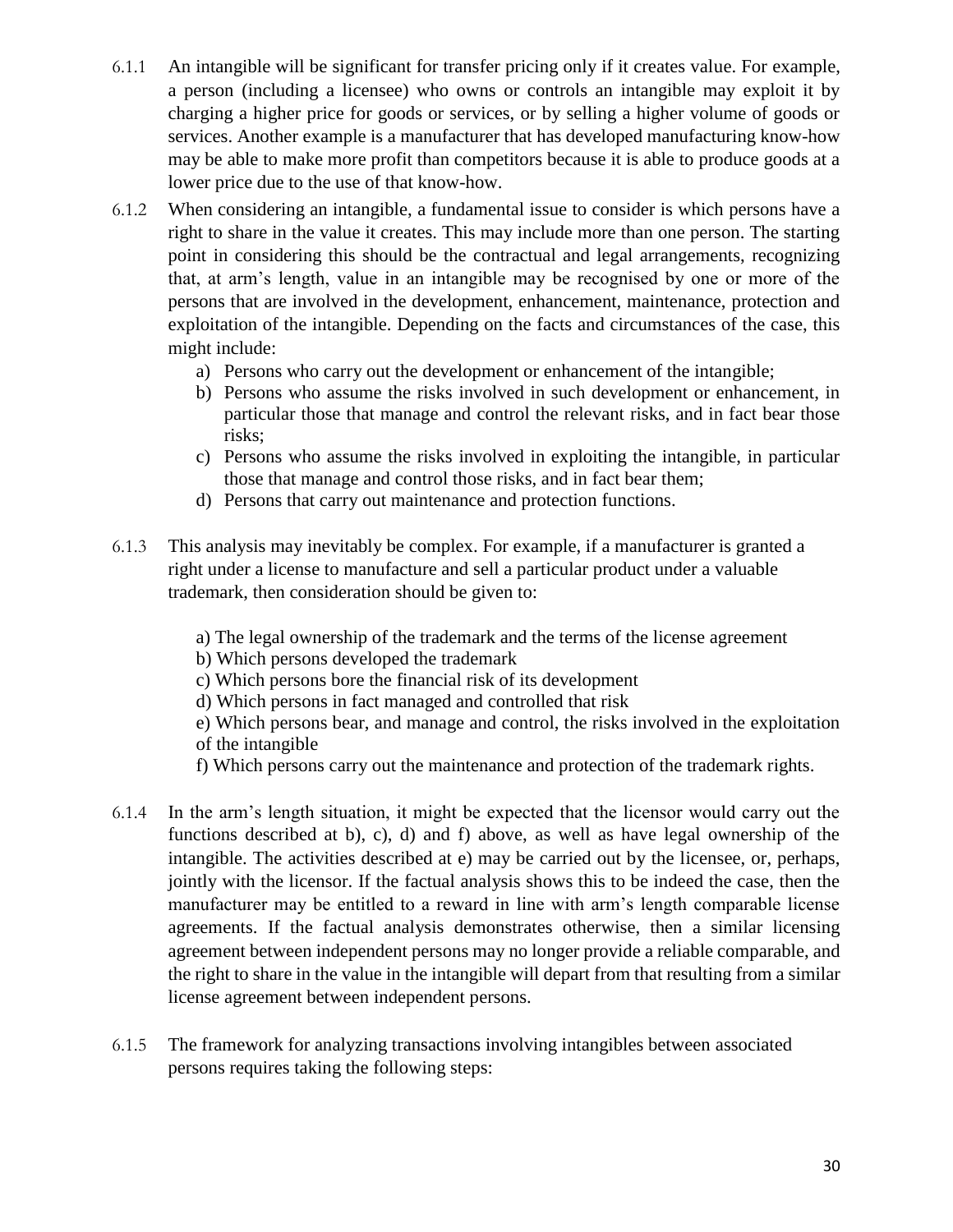- i. Identify the intangible used or transferred in the transaction with specificity and the specific economically significant risks associated with the development, enhancement, maintenance, protection and exploitation of the intangibles
- ii. Identify the full contractual arrangements with special emphasis on determining legal ownership of intangibles based on the terms and conditions of legal arrangements, including relevant registrations, licence agreements, other relevant contracts and other indicia of legal ownership and the contractual rights and obligations including contractual assumption of risks in the relations between the associated parties
- iii. Identify the parties performing the functions, using assets and managing risk relating to developing, enhancing, maintaining, protecting and exploiting the intangibles by means of the functional analysis and in particular which parties control any outsourced functions and control specific, economically significant risks;
- iv. Confirm the consistency between the terms of the relevant contractual arrangements and the conduct of the parties and determine whether the party assuming economically significant risks controls the risks and has the financial capacity to assume the risks relating to the development, enhancement, maintenance, protection and exploitation of the intangibles;
- v. Delineate the actual controlled transactions related to the development, enhancement, maintenance, protection and exploitation of intangibles considering the legal ownership of the intangibles, the other relevant contractual relations under relevant registrations and contracts, and the conduct of the parties, including their relevant contributions of functions, assets and risks.
- vi. Where possible determine arm's length prices for these transactions consistent with each party's contribution of functions performed, assets used, and risk assumed.
- 6.1.6 It should be noted that an entity that has legal ownership of an intangible, but carries out, or has carried out, no other functions, will not be entitled to any of the return derived from the exploitation of the intangible. Similarly, an entity that has provided funding to develop and enhance an intangible, but which has carried out no other function (including the control and management of the related risk) will not be entitled to any of the return derived from the exploitation of the intangible.
- 6.1.7 It is important that the determination of arm's length conditions for a controlled transaction involving licenses, such as that described in the example above, takes into account the perspectives of both the licensor and licensee. At arm's length, the licensor would consider the expected reward available if it were to grant a license to an uncontrolled party, or to directly exploit the intangible itself. The licensee would consider the benefit (in terms of increased profitability) that the license provides. A licensee at arm's length would not be willing to pay a royalty if the rights granted by the license provided no such benefit and would not be willing to pay a royalty that exceeded that benefit. In practice, if it established that an intangible does create value to a licensee, it might be expected that the benefit derived would be shared between the licensor and a licensee.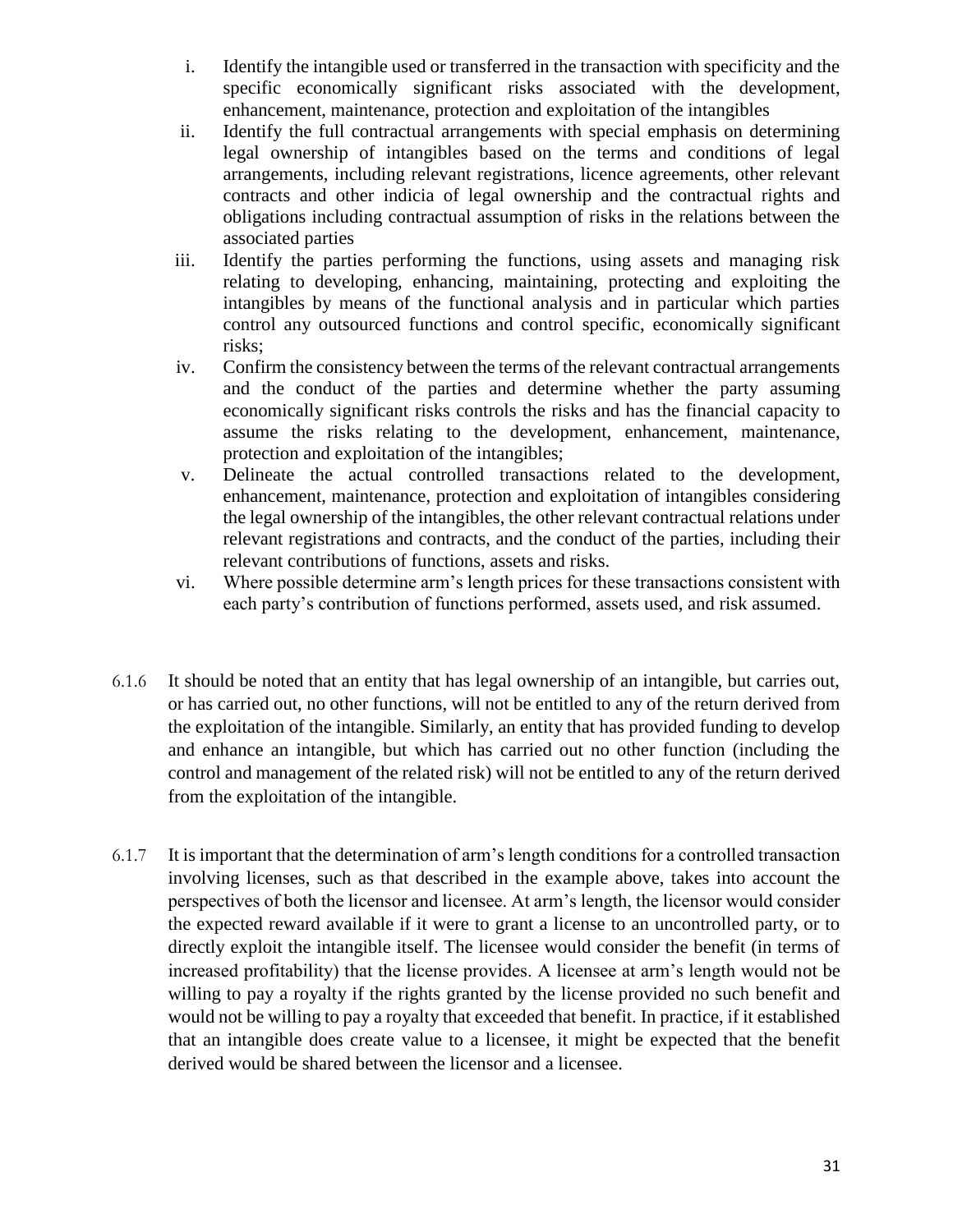- 6.1.8 Once it has been determined which persons are entitled to share in the value of an intangible, an arm's length reward to each of those persons need to be established. The transfer pricing issues raised by intangibles can be complex, and each case must be considered based on its own facts and circumstances. However, a number of approaches are available.
- 6.1.9 In the case of a right to exploit an intangible under a license agreement, a royalty is often payable. It may be possible to find either an internal or an external comparable for a royalty (expressed as a rate) – using a Comparable Uncontrolled Price method. The unique nature of an intangible means, of course, that it is very unlikely that an exact external comparable is available, but the use of such an approach may assist in determining a reasonable range.
- 6.1.10 A transactional profit split method may also be used to determine an arm's length royalty rate. In such a case, the expected value created by the intangible needs to be determined, and the right of each person to a share in that expected value should be established (taking into account the factors described above). A royalty rate could then be determined which achieves an arm's length split of the value. This approach is illustrated in the example below.
- 6.1.11 As an example, assume that an owner of a valuable intangible (the licensor) grants a license to a manufacturer (the licensee) which gives the licensee the right to use the relevant intangible in manufacturing and selling a product in Country X. Assume, also, that, following a factual analysis, it is considered that the parties' actual conduct is in accordance with the terms of the license, and that the risks associated with creating and maintaining the intangible are properly allocated to the licensor. It should be assumed also that, other than the granting of the license, there are no further controlled transactions.
- 6.1.12 In such a case, the value of the intangible to the manufacturer may be estimated through testing its return for carrying out the actual manufacturing and sales functions, on the assumption that it does not exploit the intangible in question. This approach essentially assumes that the manufacturer's profit is made up of two elements – the return for carrying out the pure manufacture and sales functions; and the return from exploiting the intangible. A one-sided method (i.e. cost-plus, resale price or TNMM method) may be used to estimate the first of those elements (using comparables that carry out similar functions and that do not exploit a valuable intangible). Assuming there are no controlled transactions, other than the license of the intangible, the difference between that return and the manufacturer's actual profit can be assumed to be the return that is generated by the intangible (the 'residual profit').
- 6.1.13 The next step is to determine how that residual profit should be allocated between the licensor and licensee. In light of the factual analysis, an appropriate proportional share of the residual needs to be determined – in accordance with what might be expected at arm's length. As noted above, a person who owns an intangible but carries out no other functions will not be entitled to any of the residual profit arising from the value of that intangible. Similarly, an entity who funds the development of the intangible but carries out no other functions, will also not be entitled to any of the residual profit arising from the value of that intangible.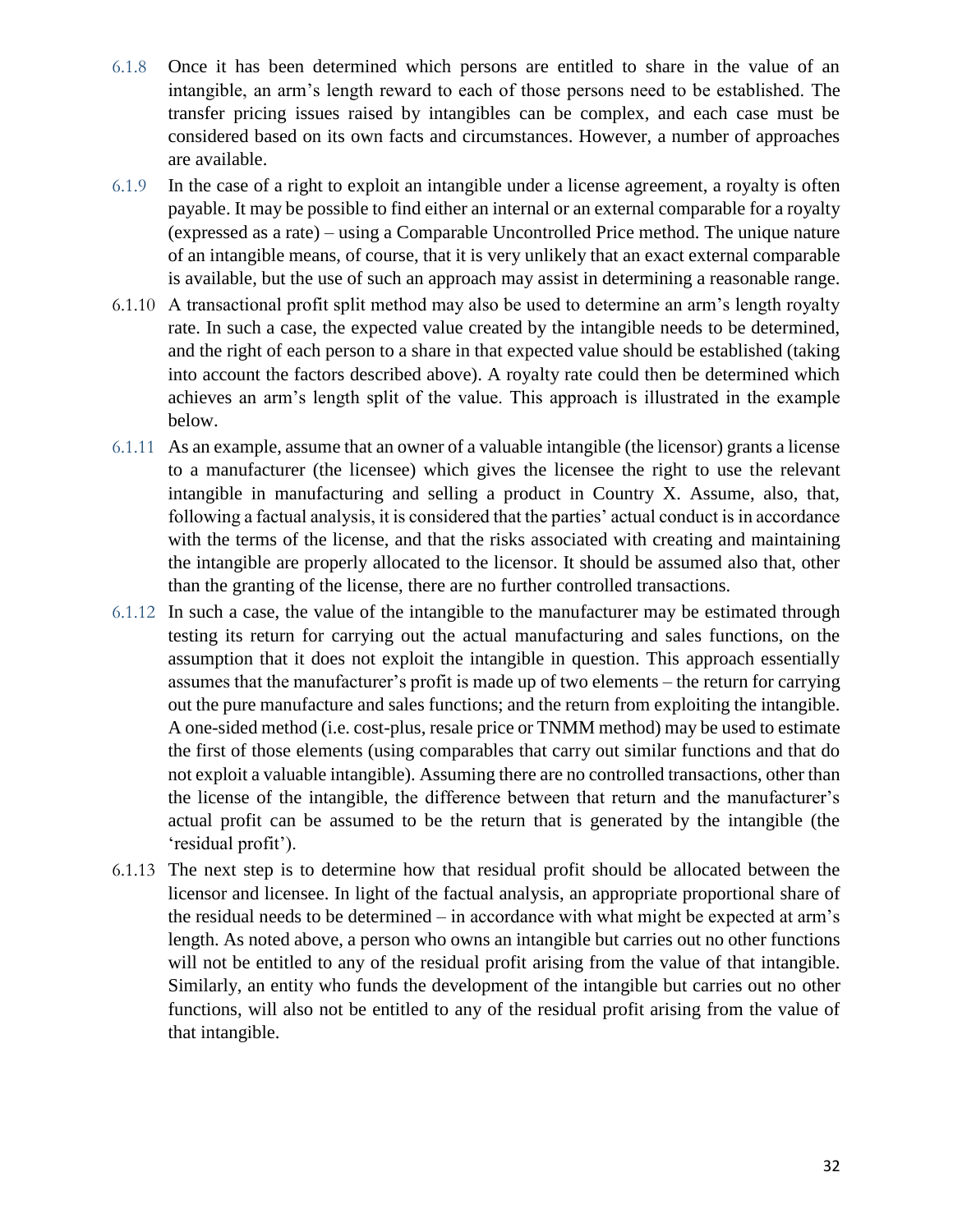- 6.1.14 The final step might be to determine a royalty rate payable by the licensee to the licensor that provides the former with its appropriate split of the residual profit. The royalty rate might be fixed up-front, on the basis of forecasts; or it may be adjusted retrospectively (an ex-poste adjustment) in order to achieve an appropriate (arm's length) split of profit.
- 6.1.15 The example above illustrates the application of the transactional residual profit-split method, which is discussed in detail above. Of course, the split of profit used in such a method must reflect an analysis of the allocation of rights to share in the value of an intangible, in the light of all the facts and circumstances. For example, if it is established that, in fact, the manufacturer controlled and managed the development and any enhancement of the intangible and assumed (including the management and control) the associated risks, then it might be considered that 100% of the residual profit should remain with the manufacturer.
- 6.1.16 With regards to royalties it should be stressed that a royalty applies only where there has been a transfer of a right to exploit an intangible. In the example above, the manufacturer is granted a right to use the relevant manufacturing intangibles and the trademarks. A royalty should not be asserted in the case of a sale of a product that carries a trademark, or a product in which intangibles have been used in its manufacture – in such a case, there is no transfer of a right to commercially exploit an intangible. It is simply a sale of goods where the intangible is embedded in the product.
- 6.1.17 Lastly, the ownership of an intangible may be transferred between associated persons. In such cases, it will be necessary to establish an arm's length price for the intangible asset that has been transferred. This is a matter that may need the input of a valuation expert. A typical approach is to establish the value of an intangible by calculating its 'net present value' at the time of the transfer. This method estimates the current value of the stream of future income the intangible is forecast to generate.

#### <span id="page-33-0"></span> $6.2$ **Services**

- 6.2.1 This section concerns the principles to apply in transactions involving the provision or receipt of services between a taxpayer and associated persons, particularly in the context of centralised services provided to MNE group members.
- 6.2.2 A service charge between a taxpayer and an associated person shall be considered consistent with the arm's length principle where:
	- It is charged for a service that is actually rendered;
	- The service provides, or when rendered was expected to provide, the recipient with economic or commercial value to enhance its commercial position, and that economic or commercial benefit is not incidental or duplicative
	- It is charged for a service that an independent person in comparable circumstances would have been willing to pay for, if performed for it by an independent person, or would have performed in-house for itself; and
	- Its amount corresponds to that which would have been agreed between independent persons for comparable services in comparable circumstances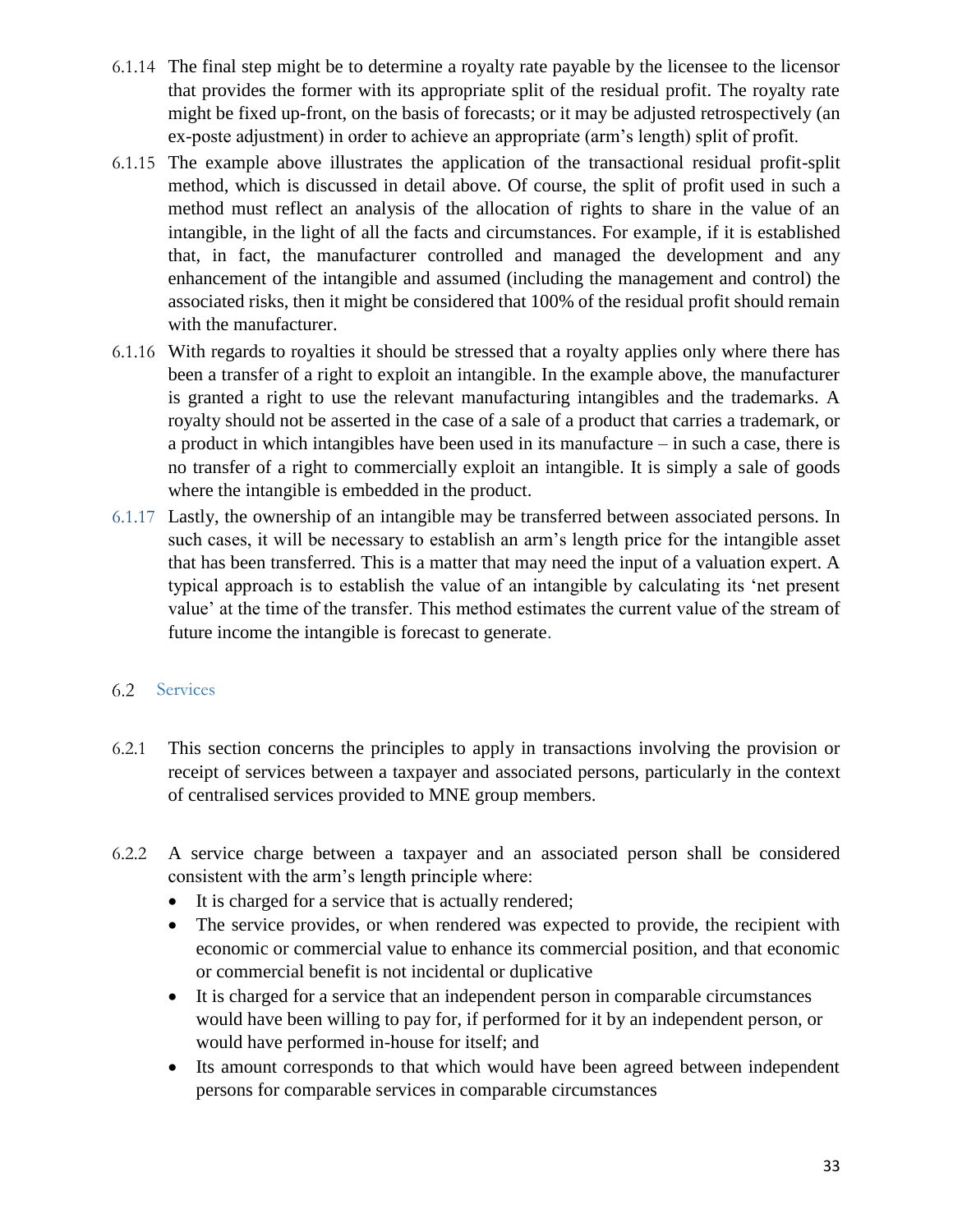- 6.2.3 A service charge is generally not consistent with the arm's length principle where it is made solely because of the shareholder's ownership interest in one or more other group members. These are generally referred to as 'shareholder costs', being costs that are rendered as a consequence of or for the benefit of the shareholder rather than the subsidiary. Examples of shareholder costs include:
	- Costs or activities relating to the juridical structure of the parent company of the firstmentioned person, such as meetings of shareholders of the parent, issuing of shares in the parent company, and costs of the parent company's supervisory board;
	- Costs or activities relating to reporting requirements of the parent company of the firstmentioned person, such as preparing consolidated statutory accounts, auditing for the purposes of the consolidated accounts or preparing management accounts for the purposes of shareholder monitoring and evaluation; and
	- Costs or activities related to raising funds for the acquisition of other entities or subsidiaries unless those participations are directly or indirectly acquired by the subsidiary and the acquisition benefits or is expected to benefit that subsidiary.
- 6.2.4 In general, no intra-group service should be found for activities undertaken by one group member that merely duplicate a service that another group member is performing for itself, or that is being performed for such other group member by a third party. Any consideration of possible duplication of services needs to identify the nature of the services in detail, and the reason why the company appears to be duplicating costs contrary to efficient practices. The fact that a company performs, for example, marketing services in-house and also is charged for marketing services from a group company does not of itself determine duplication, since marketing is a broad term covering many levels of activity.
- 6.2.5 A associated person should not be considered to receive an intra-group service when it obtains incidental benefits attributable solely to its being part of a larger concern, and not to any specific activity being performed. For example, no service would be received where an associated person by reason of its affiliation alone has a credit-rating higher than it would if it were unaffiliated, but an intra-group service would usually exist where the higher credit rating were due to a guarantee by another group member, or where the enterprise benefitted from deliberate concerted action involving global marketing and public relations campaigns. In this respect, passive association should be distinguished from active promotion of the MNE group's attributes that positively enhances the profitmaking potential of particular members of the group.
- 6.2.6 Where it is possible to identify specific services provided by a taxpayer to an associated person, the determination whether the service charge is consistent with the arm's length principle shall be made for each specific service. Services performed to meet the specific needs of an associated person are referred to as specific benefit activities and a charge would normally be levied if the associated persons were dealing at arm's length. Some examples might be:
	- The provision of assistance with a specific borrowing proposal of the entity;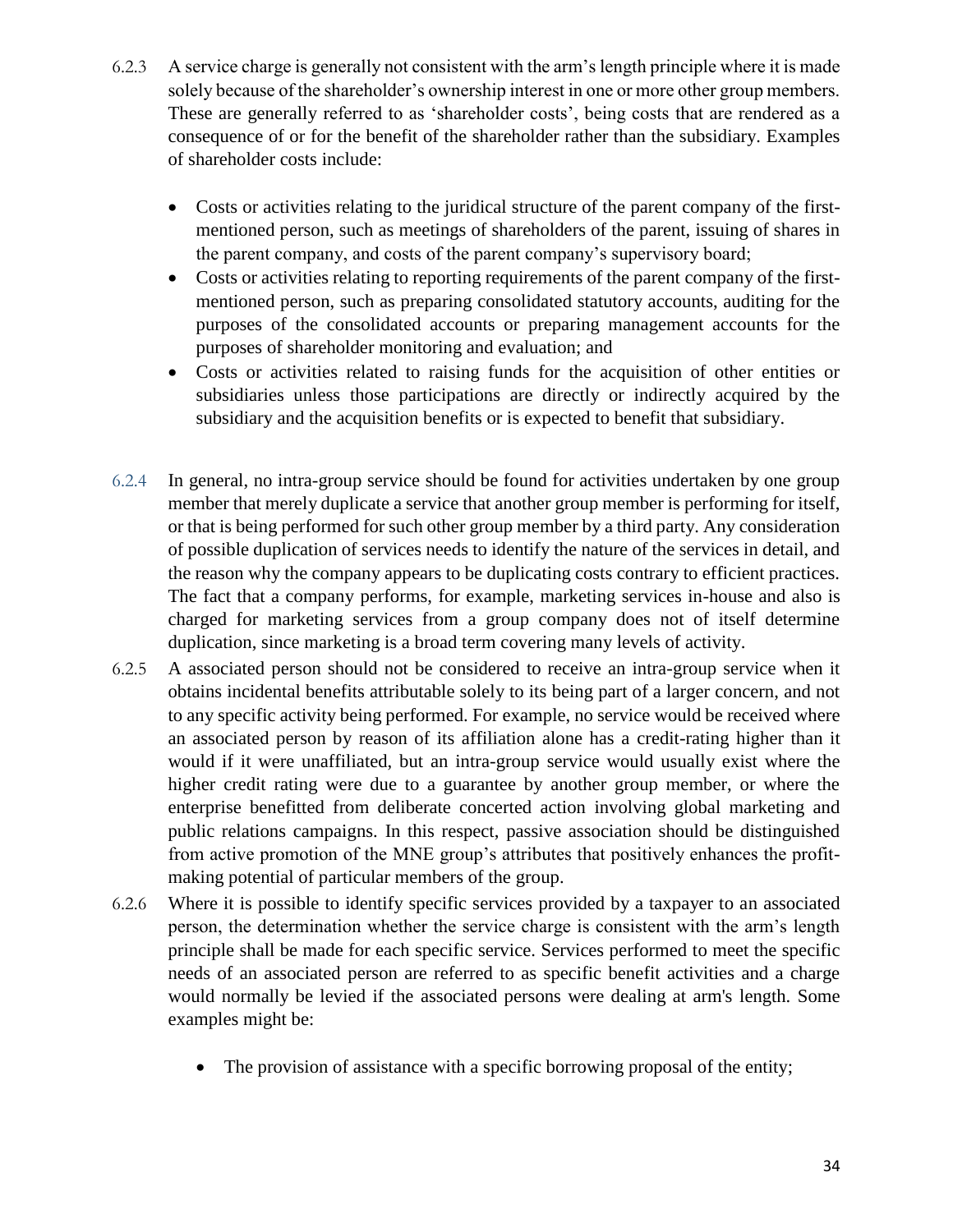- Assistance with planning and the raising of funds for an acquisition by a particular group member;
- The performance of certain accounting functions such as compliance with tax laws by a subsidiary;
- Training for employees of a particular entity provided by a controlled person.
- 6.2.7 Parent companies and regional headquarters companies typically undertake activities that are intended to benefit the group (or a geographical section of it) as a whole. Such activities may not be as readily identifiable with any particular entity as is the case with 'specific benefit activities' because the activities are undertaken primarily for the group as a whole or for particular groups of subsidiaries. The services that are centralised in a particular MNE group, and the extent of benefits conferred on members of the group, depend on factors such as the nature of its business, its organisational structure, and the degree of integration between its individual members. Typical examples of such activities are central co-ordination and control functions such as supervision of cash flows, management of foreign exchange and interest rate exposures and co-ordination of group finances, production, marketing and distribution.

In general, most centralised activities that are not solely for the benefit of the parent may provide a sufficiently non-incidental, non-duplicative benefit to the other associated persons to justify charging for the services. A charge is justified where the activity of the service centre benefits an associated person and takes the place of an activity the associated person would have been required to undertake itself or to have performed for it by a third party. Examples of such services include:

- Administrative services such as planning, accounting, auditing and legal;
- Financial services such as management of cash flows and solvency, managing working capital, deposits and liabilities, interest and currency exposures;
- Assistance in the fields of production, buying, distribution and marketing;
- A worldwide advertising campaign;
- Personnel services such as recruitment and training;
- Information technology services.
- 6.2.8 Where services are rendered by a taxpayer jointly to various associated persons and it is not possible to identify specific services provided to each of them, the total service charge shall be allocated among the associated persons that benefit or expect to benefit from the services according to reasonable allocation criteria. Allocation criteria shall be viewed as reasonable where they are based on a variable or variables that:
	- Take into account the nature of the services, the circumstances under which they are provided, and the benefits obtained or that were expected to be obtained by the persons for which the services are intended;
	- Relate exclusively to uncontrolled, rather than controlled, transactions; and
	- Are capable of being measured in a reasonably reliable manner.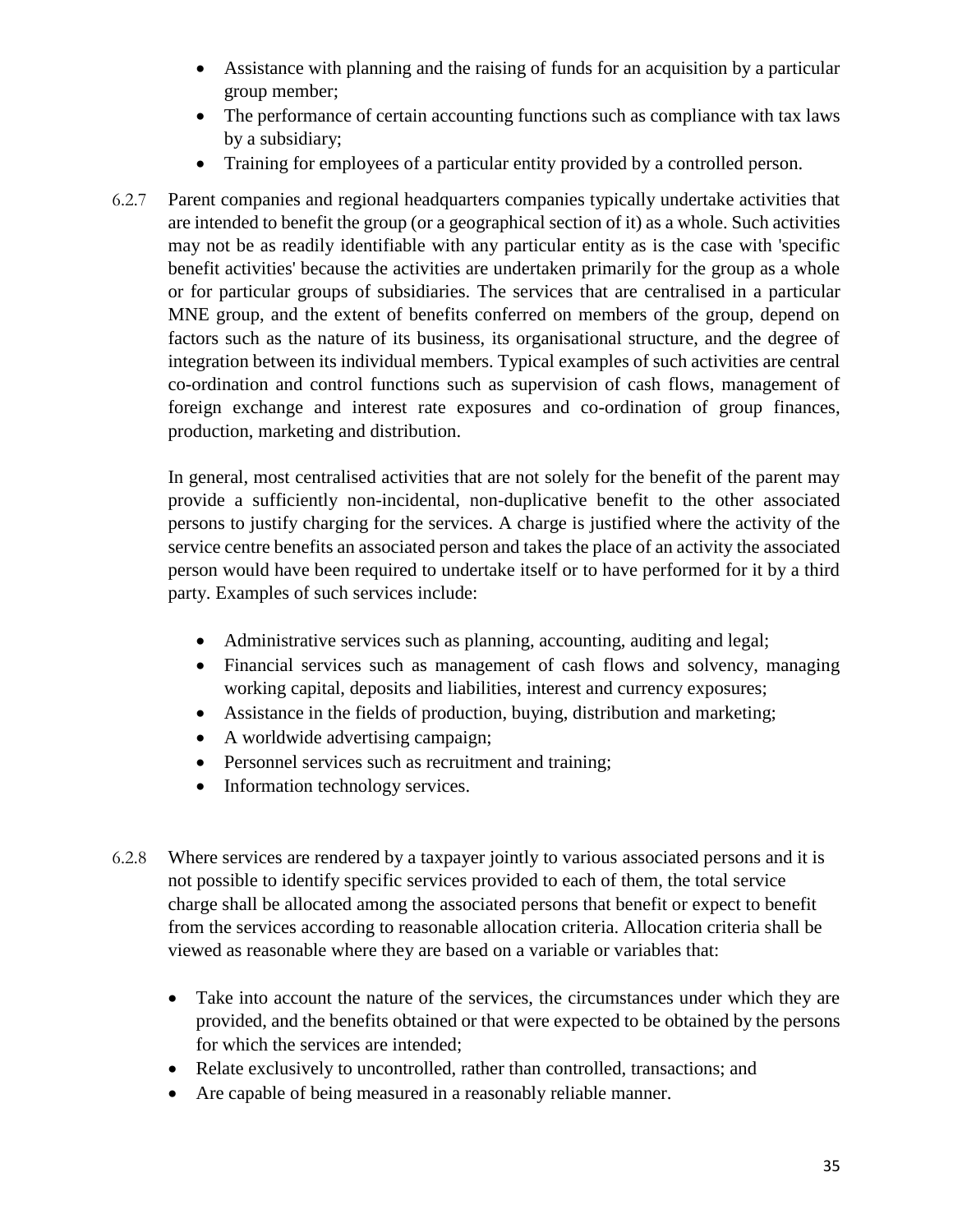#### <span id="page-36-0"></span> $6.3$ Business Restructures

- 6.3.1 For transfer pricing purposes, a business restructure although having no legal definition involves the reorganization or transfer of functions, assets or risks to an associated person. This section considers situations where such transfers occur between associated persons to implement changes in the group's existing business arrangements or operations. Common examples are product supply chain restructurings involving conversion of a distributor into a sales agency arrangement or of a manufacturer into a provider of manufacturing services. Business restructurings also commonly involve the transfer of the ownership of intangibles such as patents, trademarks and brand names.
- 6.3.2 Where a particular transaction is part of a broader agreement in respect of a business restructuring, determining the arm's length consideration for that transaction requires that all of the circumstances relevant to the agreement are taken into account in evaluating comparability with the consideration that might reasonably be expected under an agreement between independent persons dealing at arm's length.
- 6.3.3 Where possible and practicable, the arm's length consideration is determined by applying the most appropriate transfer pricing method using reliable comparable data relating to an agreement between independent persons dealing at arm's length for a comparable transaction in comparable circumstances.
- 6.3.4 Where there is insufficient reliable comparable data, the consideration that might reasonably be expected under an agreement between independent persons dealing at arm's length in comparable circumstances can be determined by considering the following indicators of arm's length behaviour and outcomes that might reasonably be expected to shape such an agreement:
	- An arm's length outcome is one that makes business sense in the circumstances of all parties to the arrangement;
	- An independent person dealing at arm's length would seek to protect its own economic interest;
	- An independent person dealing at arm's length would compare the options realistically available and seek to maximise the overall value derived from its economic resources;
- 6.3.5 One option might be not to enter into a transaction because it does not make commercial sense to one of the parties to the arrangement Where it is concluded from an examination of all relevant matters that the consideration for a transaction under the agreement in respect of a business restructuring is comparable with that which might reasonably be expected to be agreed between independent persons dealing at arm's length, then that consideration is regarded as satisfying the arm's length principle under the transfer pricing provisions.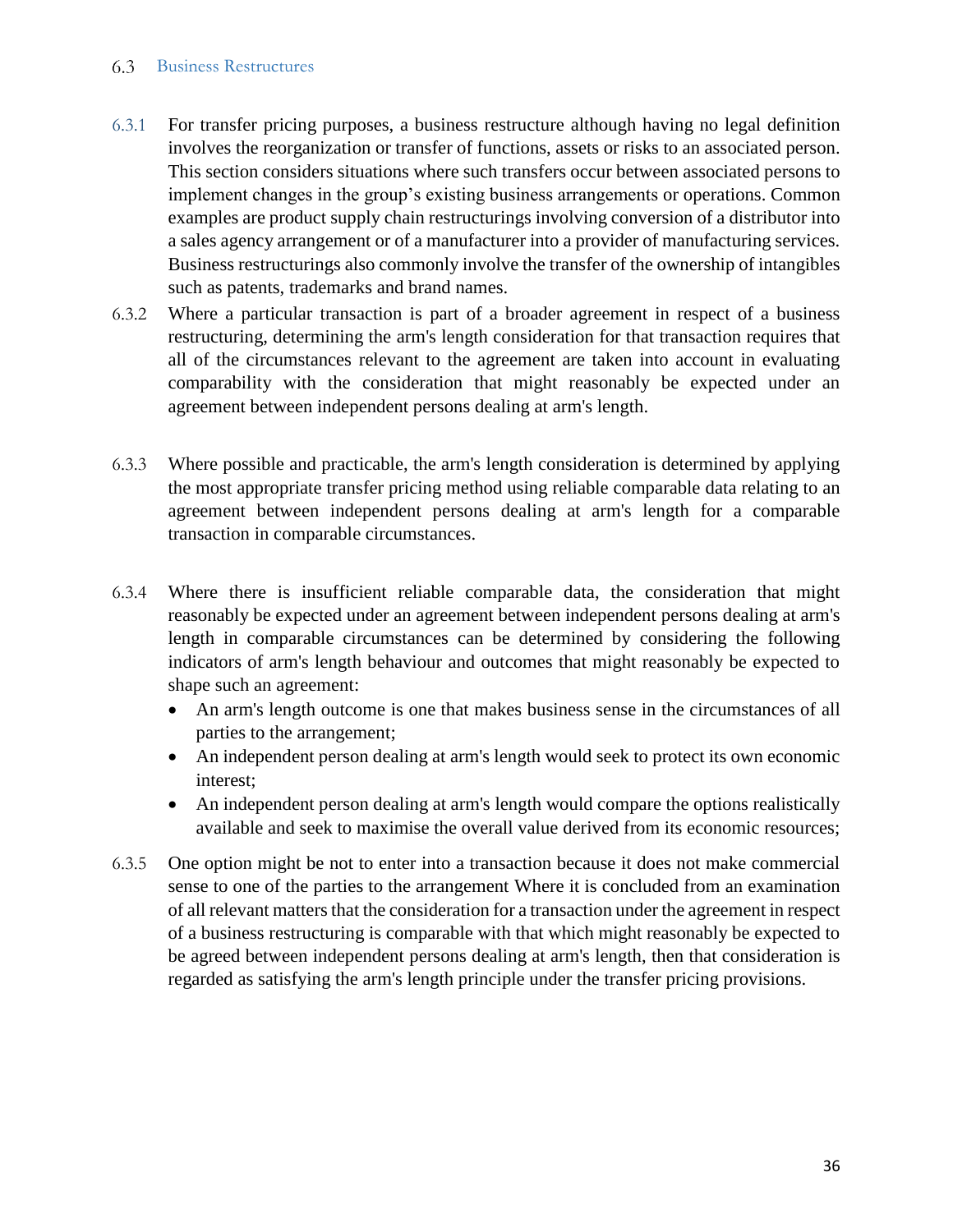- 6.3.6 In some cases, comparability with what might reasonably be expected to be agreed between independent persons dealing at arm's length should be achievable by adjusting the consideration payable or receivable by the taxpayer based upon the business restructuring arrangement, as agreed by the associated persons.
- 6.3.7 However, in some cases where it is not possible or practicable to achieve an arm's length outcome in this way, the [Zimbabwe Revenue Authority] may apply the transfer pricing provisions to adjust the consideration receivable or payable by the person by reference to an agreement that might reasonably be expected between independent parties dealing at arm's length in comparable circumstances.
- 6.3.8 In determining the arm's length price in relation to a business restructure transaction, the following steps should be undertaken:

Step 1: Consider the transactions between the associated persons in the context of the business:

- a. Identify the scope, type and value of the dealings with associated persons involved in the business restructuring
- b. Perform functional analyses of the pre and post-restructuring business activities affected by the business restructuring.
- c. Refer to any relevant contracts, including those entered into to implement the business restructuring (for example, contracts for the sale of property) and those evidencing the terms of the pre and post-restructuring arrangements for the business activities affected by the restructuring.
- d. Examine whether the contractual terms accord with the outcomes of the functional analyses and determine the true nature, terms and effects of the business restructuring.

Step 2: Select the most appropriate transfer pricing methodology or methodologies:

- e. Identify the available data that may establish an arm's length consideration for each of the dealings involved in the business restructuring and for the dealings in their entirety:
- f. Obtain any available data as to arrangements between independent persons dealing at arm's length in comparable circumstances;
- g. Depending upon the extent of such comparables data, obtain any other available data relevant to determining whether the pricing of the business restructuring makes commercial sense for the parties, having regard to what is in their best economic interests and the options realistically available to them at arm's length.
- h. Determine the most appropriate arm's length pricing methodology or methodologies based on the facts and circumstances of the particular case.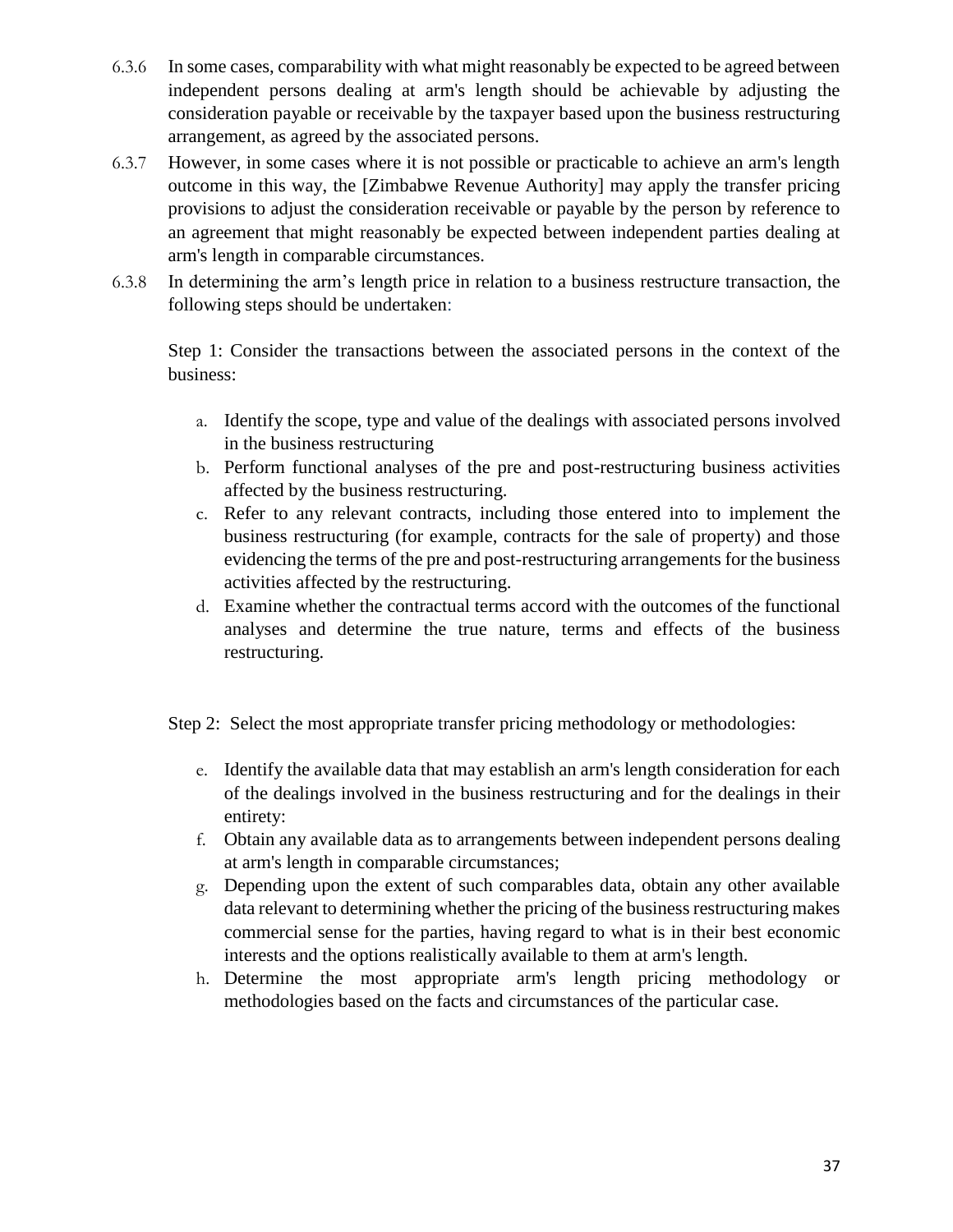Step 3: Apply the most appropriate method and determine an arm's length outcome:

- i. Determine the consideration that might reasonably be expected under an agreement between independent persons dealing at arm's length in comparable circumstances.
- j. Perform a comparability analysis using any available data as to arrangements between independent persons dealing at arm's length in comparable circumstances.
- k. If this analysis is sufficiently reliable, use the outcomes to apply the most appropriate arm's length pricing method(s) to determine the amount(s) of arm's length consideration receivable or payable in connection with the business restructuring.
- l. If not, then use the functional and comparability analyses and any other relevant available data to examine whether the pricing of the business restructuring makes commercial sense for the associated persons, having regard to what is in their best economic interests and the options realistically available to them at arm's length.
- m. If the pricing of the business restructuring arrangement is considered to make commercial sense using this analysis, then this determines the amounts of arm's length consideration receivable or payable by the taxpayer under that arrangement.
- n. If the examination of these matters shows that the pricing of the business restructuring arrangement does not make commercial sense, then seek to achieve an arm's length outcome by a pricing adjustment by reference to the arrangement as entered into by the parties.
- o. If it is not possible or practicable to achieve an arm's length outcome in this way, then determine arm's length pricing using an arrangement that might reasonably be expected to exist between independent persons dealing at arm's length in comparable circumstances.

## <span id="page-38-0"></span>6.4 Cost Contribution Arrangements

- 6.4.1 A cost contribution arrangement ('CCA') is a contractual arrangement among persons to share the contributions and risks involved in the joint development, production or the obtaining of intangibles, tangible assets or services with the understanding that such intangibles, tangible assets or services are expected to create benefits for the individual businesses of each of the persons.
- 6.4.2 In practice, CCAs are normally entered into between associated persons, although arrangements between independent persons do exist.
- 6.4.3 A key feature of a CCA is the sharing of contributions in accordance with the arm's length principle at the time of entering into a CCA, each participant's proportionate share of the overall contributions to a CCA must be consistent with its proportionate share of the overall benefits expected to be received under the arrangement.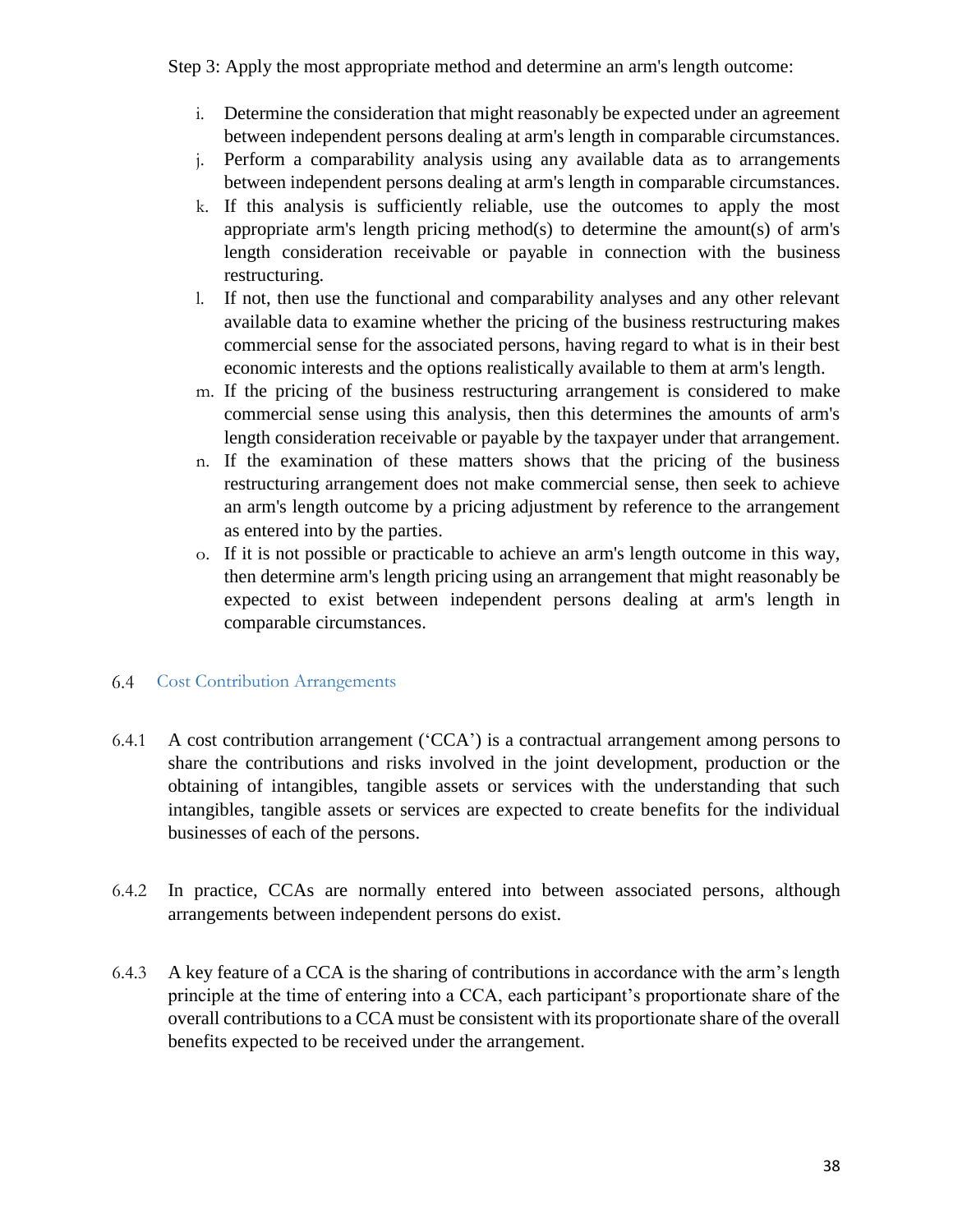- 6.4.4 Two major types of CCA are most commonly encountered in practice. Each is fundamentally different in its commercial rationale and characteristics, particularly in respect of the relationship between cost, risk and benefit. These differences have significant implications for the application of the arm's length principle.
	- a. **Development CCAs:** Arrangements for developing, producing or obtaining assets or rights

CCAs most commonly relate to research and development activity performed for the joint benefit of the participants. A CCA might also relate to mining exploration and/or development undertaken jointly. Such activities typically involve a significant degree of risk of commercial failure and resulting financial loss. A commercial rationale of a CCA for such activities is to share or spread this risk. Another possible benefit is that a party is able to exploit a potentially profitable business opportunity that individually may not be a financially or commercially viable proposition. The participants to the CCA may contribute different assets, resources and expertise that together make the venture possible. When entering into the arrangement, any benefit from success of the venture is a future possibility or expectation that may accrue within an uncertain timeframe. Such CCAs contractually provide for each participant an ownership interest in any intangible or tangible assets resulting from the activities of the CCA or rights to use or exploit those intangible or tangible assets

## **b. Service CCAs**

A CCA may relate to activities performed for the joint benefit of the participants that do not result in any property being produced or developed. For example, management and administrative services may be centralised by a MNE and undertaken by one group member for the benefit of it and others. Such activities involve little risk of commercial failure. Rather, the commercial rationale of a CCA for such activities is primarily to share, and thus create cost savings. The participants have a common need for the activities to be performed and the benefit of cost efficiencies from centralisation of functions is cost savings through nonduplication of infrastructure. Such a benefit is immediate or short term, being ordinarily realised in the period in which the service activities are performed. In this regard, the distinction between the expectation of benefit and the derivation of actual benefit from the activities may not be as significant as in other types of CCA.

- (1) Development CCAs may, in practice, be the most complex to apply the arm's length principle to. This section relates largely to development CCAs; however, the principles can apply to all types of CCA. Not all CCAs are simply one or other of the above types. A particular CCA may be a variation or hybrid of one or both of these types.
- (2) Where the CCA is a pure service arrangement, that is, the CCA does not result in any property being produced, developed or acquired, the guidance on intra-group services at paragraph 6.4 shall apply.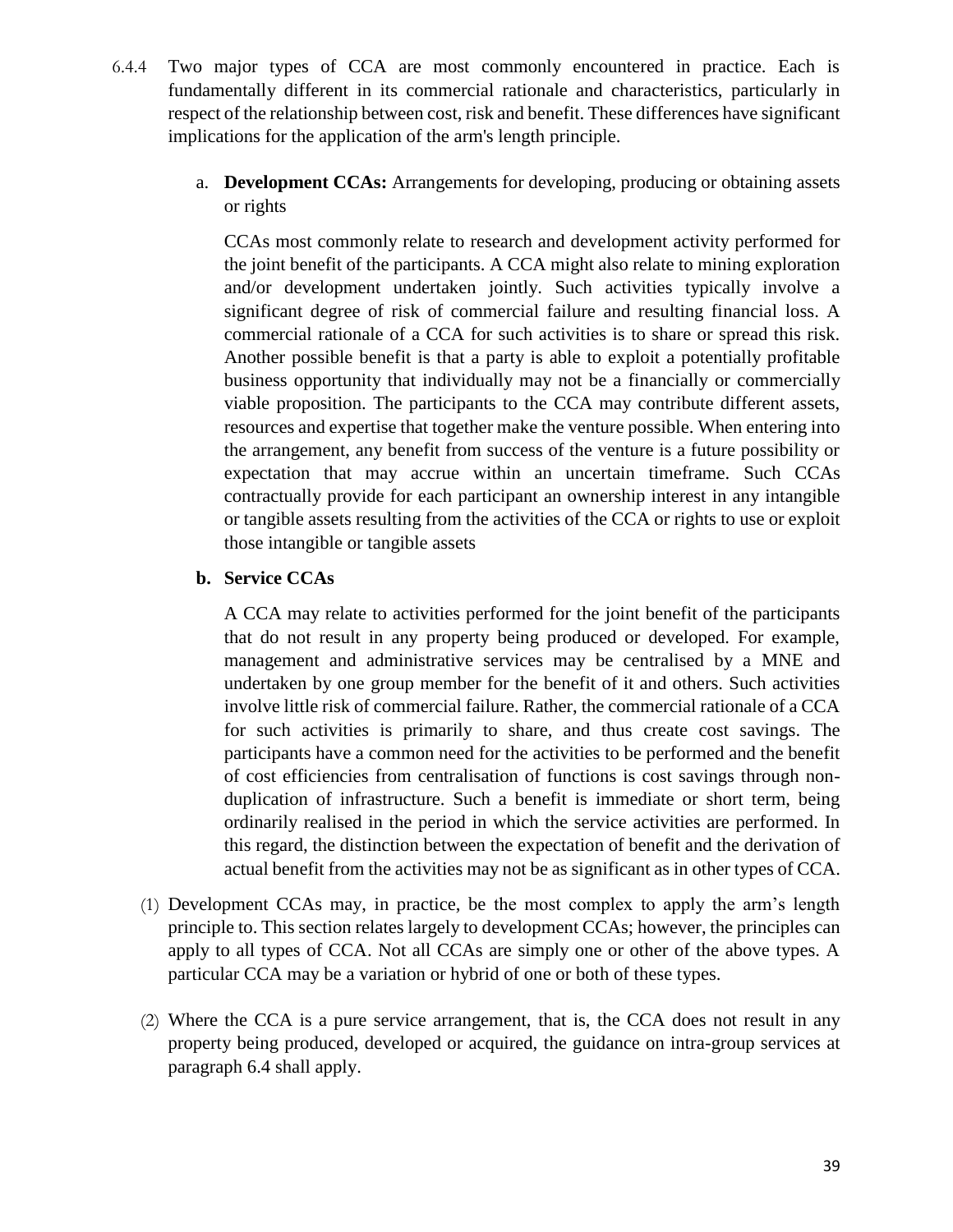- (3) For the conditions of a CCA to satisfy the arm's length principle, the value of the participants contributions must be consistent with what independent persons would have agreed to contribute under comparable circumstances given their proportionate share of the total anticipated benefits they reasonably expect to derive from the arrangement.
- (4) In addressing this, regard should be given to the following matters, to the extent that each is relevant in a particular case:
	- a. The arrangement should make business sense:
		- The terms and conditions of a CCA should be consistent with what would have been agreed between independent persons acting in their own economic interests, and reflect outcomes that make business sense in their particular circumstances; and
		- It should make business sense for each person, acting in its own economic interests, to enter into a CCA compared to other options realistically available to it.
	- b. The terms should accord with economic substance:
		- The terms agreed between the participants to a CCA should accord with the economic substance of the arrangement, as evidenced by the conduct of the participants and what persons dealing at arm's length would be expected to have agreed in similar circumstances.
	- c. The terms should be agreed up-front:
		- The terms of a CCA should be agreed prior to commencement of the CCA activity; and
		- The terms of a CCA should be arm's length judged by reference to circumstances known or reasonably foreseeable at the time of entry into the arrangement.
	- d. The participants should have a reasonable expectation of benefit:
		- A participant must have an interest in the results of the CCA activity; and
		- A participant should have a reasonable expectation of benefit from exploiting its interest in the results of the CCA activity.
	- e. Sharing of contributions should be consistent with sharing of expected benefits:
		- A participant's proportionate share of the overall contributions to the CCA should be consistent with its proportionate share of the overall expected benefits from the arrangement;
		- Cost contributions should be measured on an arm's length basis;
		- Expected benefits should be measured using reasonable estimates of revenues or cost savings from use of the results of the CCA activity; and
		- The sharing of contributions might appropriately be subject to review and prospective adjustment to account for changes in circumstances that result in changes to expected benefits.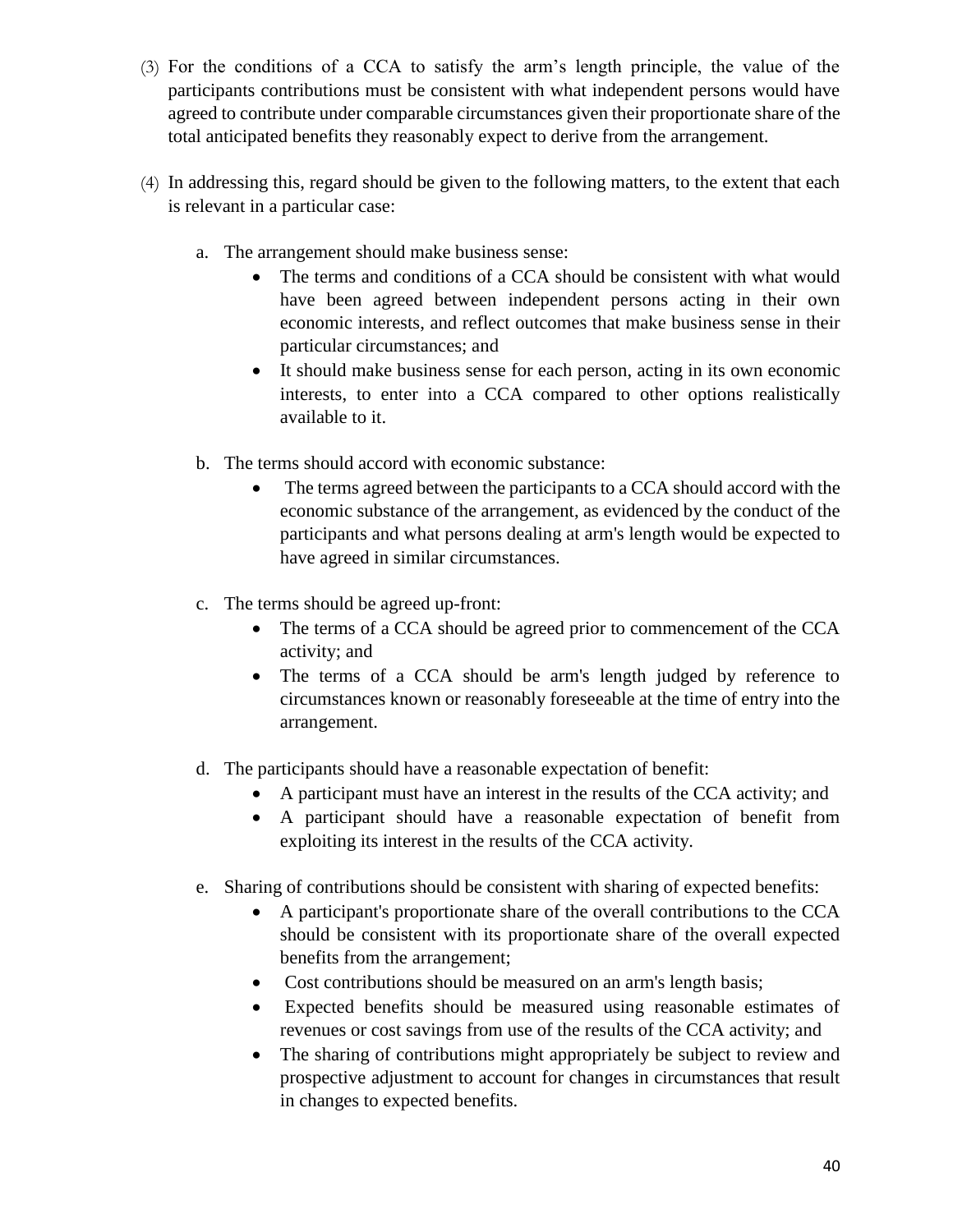- f. Entry, withdrawal and termination should be on arm's length terms:
	- Any transfer of a valuable interest in the results of the CCA activity as a result of a person's entry into or withdrawal from an active CCA, or upon termination of a CCA, should be on arm's length terms.
- (5) Generally, a CCA between controlled persons should meet the following conditions:
- a) The participants would include only persons expected to derive mutual and proportionate benefits from the CCA activity itself (and not just from performing part or all of that activity).
- b) The arrangement would specify the nature and extent of each participant's interest in the results of the CCA activity as well as its expected respective share of benefits
- c) No payment other than CCA contributions appropriate balancing payments and buy-in payments would be made for the particular interest or rights in intangibles, tangible assets or services obtained through the CCA.
- d) The value of participants contributions would be determined in accordance with these Practice Notes and, where necessary, balancing payments should be made to ensure the proportionate shares of expected benefits from the arrangement.
- e) The arrangement may specify provision for balancing payments and/or changes in the allocation of contributions prospectively after a reasonable period of time to reflect material changes in proportionate share of expected benefits among the participants.
- f) Adjustments would be made necessary (including the possibility of buy-in and buy-out payments) upon the entrance or withdrawal of a participant and upon termination of the CCA.

#### <span id="page-41-0"></span>Financial Transactions 6.5

It should be noted that the interest limitation rules as specified in section  $16(1)(q)$  of the Act are applicable on all interest payments to associated persons whether the payments are at arm's length or not. The arm's length principle applies to financial arrangements to ensure that the conditions of a transaction between associated persons are consistent with those conditions that would have been made or imposed between independent persons dealing in comparable circumstances.

- (1) In relation to financial arrangements, this requires a broad analysis of the conditions of the loan or other financial instrument to determine whether these conditions satisfy the arm's length principle.
- (2) The application of the arm's length principle requires a detailed analysis of all conditions of the arrangement, including but not limited to:
	- a. The quantum of debt
	- b. The quantum of interest costs
	- c. The nature and schedule of repayments of principal and interest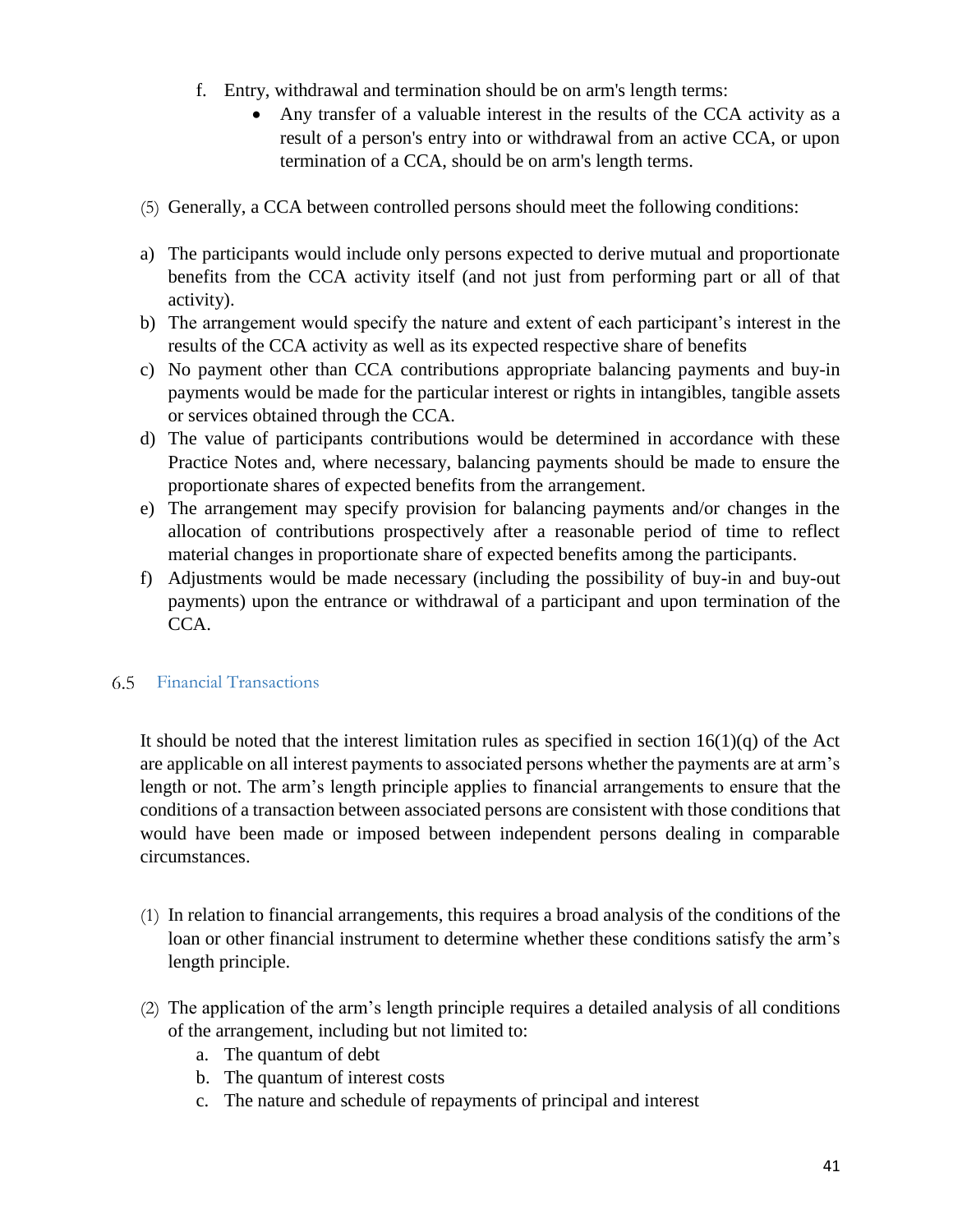- d. The denominated currency of the arrangement and repayments
- e. The rate of real or effective interest
- f. Any security in respect of the arrangement
- g. The level of subordination of the arrangement
- h. The existence of any guarantees
- i. The existence of a conduit arrangement
- (3) It also requires an analysis of the circumstances surrounding the arrangement, including but not limited to:
	- a. The commercial purpose of the loan
	- b. The creditworthiness of the borrower
	- c. The ability of the borrower to obtain finance from a third party
	- d. The economic conditions (including capital markets) in the jurisdiction of the borrower and the lender
- (4) After consideration of these factors, the taxpayer should determine whether a transaction (with those conditions) would have been made at arm's length, and if so, what the arm's length consideration should be.
- (5) If it can be concluded that a transaction with such conditions would not have been made between independent persons dealing in comparable circumstances, the conditions of the transaction may be altered, and the arm's length consideration adjusted, to reflect what would have occurred between independent persons dealing in comparable circumstances.
- (6) The comparable uncontrolled pricing method will usually be the preferred method for determining the arm's length consideration in respect of a financial arrangement.

## <span id="page-42-0"></span>Hard to Value Intangibles

- (1) For the purposes of these Practice Notes, the term hard to value intangible ('HTVI') covers intangibles or rights in intangibles, which are transferred between associated persons but at the time of transfer there are:
	- a. No reliable comparables that exist; and
	- b. At the time of the transfer, the projection of future cash flows or income expected to be derived from the intangible or right, or the assumptions used in valuing the intangible or right, are highly uncertain, making it difficult to predict the level of ultimate success of the intangible at the time of the transfer.
- (2) Transactions involving the transfer of HTVIs may exhibit one or more of the following features:
	- a. The intangible is only partially developed at the time of the transfer
	- b. The intangible is not expected to be exploited commercially until several years after the transfer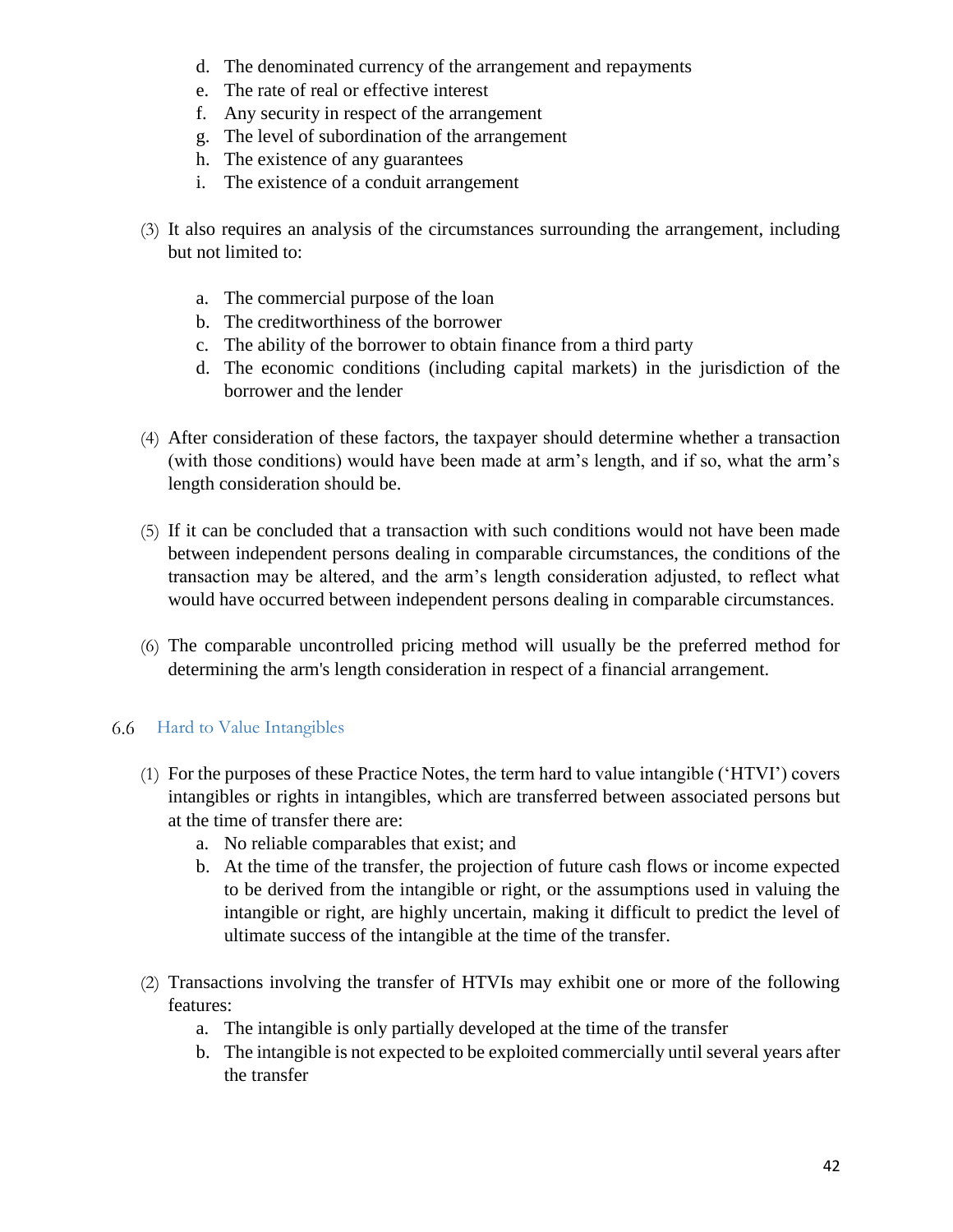- c. The intangible does not itself fall within the definition of HTVI but is integral to the development or enhancement of other intangibles that do fall within the definition of HTVI
- d. The intangible is expected to be exploited in a manner that is novel at the time of the transfer and the absence of a track record of development or exploitation of similar intangibles makes projections highly uncertain
- e. The intangible meeting the definition of HTVI has been transferred to an associated person for a lump sum payment
- f. The intangible is either used in connection with or developed under a CCA or similar arrangements
- (3) In situations involving the transfer of HTVIs, the Zimbabwe Revenue Authority can consider ex post outcomes as presumptive evidence of the ex-ante pricing arrangements. However, the consideration of ex post evidence should be based on a determination that such evidence is necessary to be taken into account to assess the reliability of the information on which ex ante pricing has been based. Where the Zimbabwe Revenue Authority is able to confirm the reliability of the information on which ex ante pricing has been based, then adjustments based on ex post profit levels should not be made.
- (4) However, the approach described above, shall not be applied where at least one of the following applies:
	- a. The taxpayer provides the Zimbabwe Revenue Authority with sufficient detail of:
		- i. The ex-ante projections used at the time of the transfer to determine the pricing arrangements, including detail of the appropriateness of accounting for risks and other reasonably foreseeable events, and their probability of occurrence; and
		- ii. Reliable evidence that any significant difference between the financial projections and the actual outcomes is due to a) unforeseeable developments or events occurring after the determination of the price that could not have anticipated by the associated persons at the time of the transaction or b) the playing out of the probability of occurrence of foreseeable outcomes and that these probability occurrences were not significantly overestimated or underestimated at the time of the transaction.
	- b. The transfer of the HTVI is covered by a bilateral or multilateral advance pricing arrangement in effect for the period in question.
	- c. Any significant difference between the financial projections and the actual outcomes does not have the effect of reducing or increasing the compensation for the HTVI by more than 10% of the compensation determined at the time of the transaction.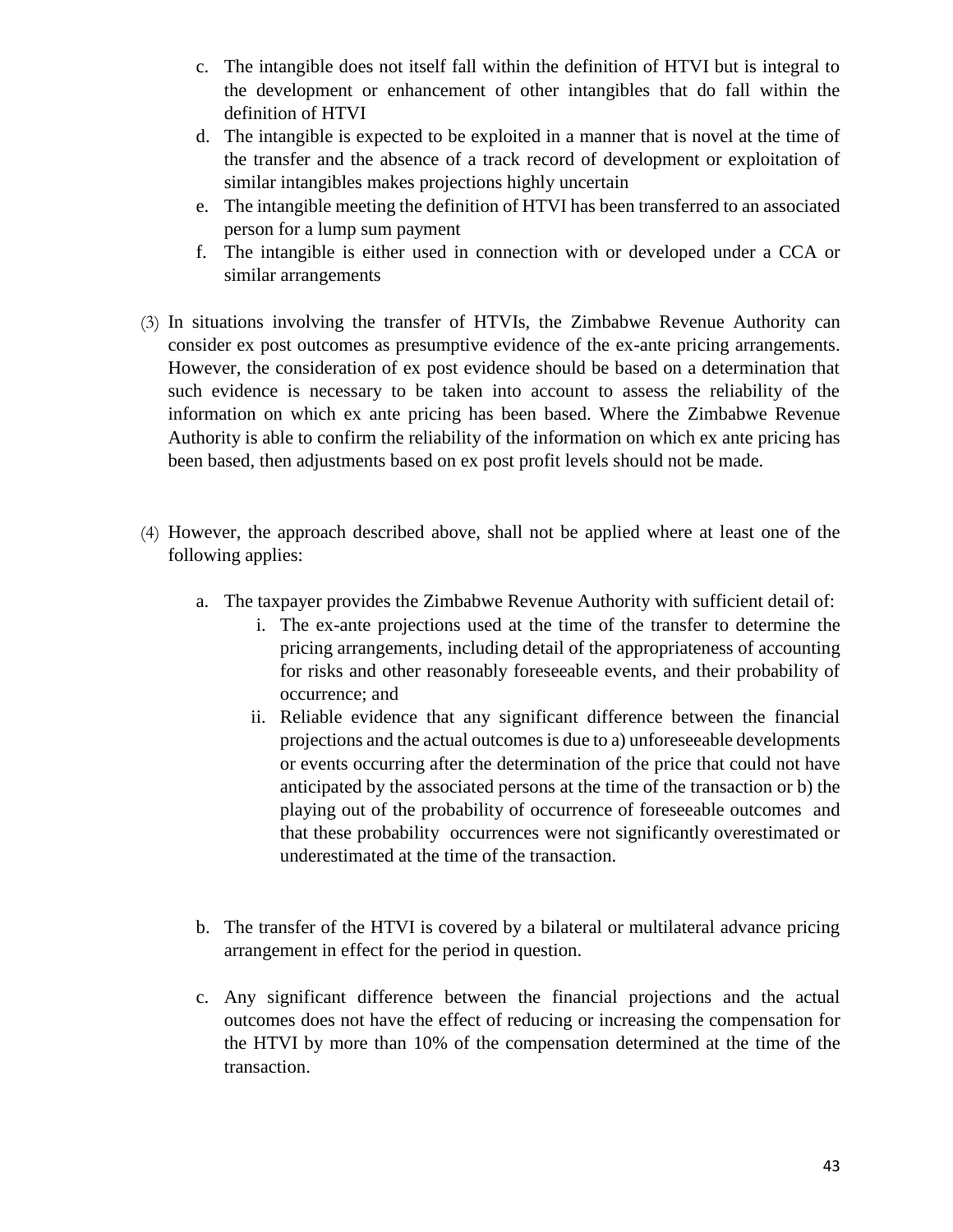d. A commercialization period of five years has passed following the year in which the HTVI first generated unrelated party revenues for the transferee and in which commercialization period, any significant difference between the financial projections and the actual outcomes was not greater than 20% of the projections for that period.

## *Example*

Company A, a resident of Country A, has patented a pharmaceutical compound. Company A has concluded pre-clinical tests for the compound and has successfully taken the compound through Phases I and II of the clinical trials. Company A transfers in Year 0 the patent rights to an affiliate, Company S, a resident of Country S. Company S will be responsible for the Phase III trials following the transfer. In order to determine the price for the patent on the partially developed drug, the parties made an estimation of expected income or cash flows that will be obtained upon exploitation of the drug once finalised over the remaining life of the patent. Assume the price so derived at the time of the transfer was 700 and that this was paid as a lump sum in Year 0.

In particular, the taxpayer assumed sales would not exceed 1,000 a year, and that commercialisation would not commence until Year 6. The discount rate was determined by referring to external data analysing the risk of failure for drugs in a similar therapeutic category at the same stage of development.

## *Scenario A*

Commercialisation in fact starts during Year 3 since the Phase III trials were completed earlier than projected. Sales in Years 3 and 4 correspond to sales that were projected, at the time of the transfer, to be achieved in Years 6 and 7. The taxpayer cannot demonstrate that its original valuation properly took into account the possibility that sales would arise in earlier periods and cannot demonstrate that such a development was unforeseeable.

The Zimbabwe Revenue Authority may use the presumptive evidence based on the ex post outcome to determine that the possibility of earlier sales should have been taken into account in the valuation. The taxpayer's original valuation is revised to include earlier sales resulting in a revised net present value of the drug in Year 0 of 1,000 instead of 700. Therefore, assume for the purposes of the example that the arm's length price anticipated in Year 0 should have been 1,000. Note that the value of 1,000 is not necessarily the net present value of the transferred rights based solely on the actual outcome.

In accordance with the approach to HTVI, the Zimbabwe Revenue Authority can make an adjustment to assess the additional profits of 300 in Year 0.

## *Scenario B*

The taxpayer's original valuation is revised to include earlier sales resulting in a revised net present value of the drug in Year 0 of 800 instead of 700. Therefore, assume for the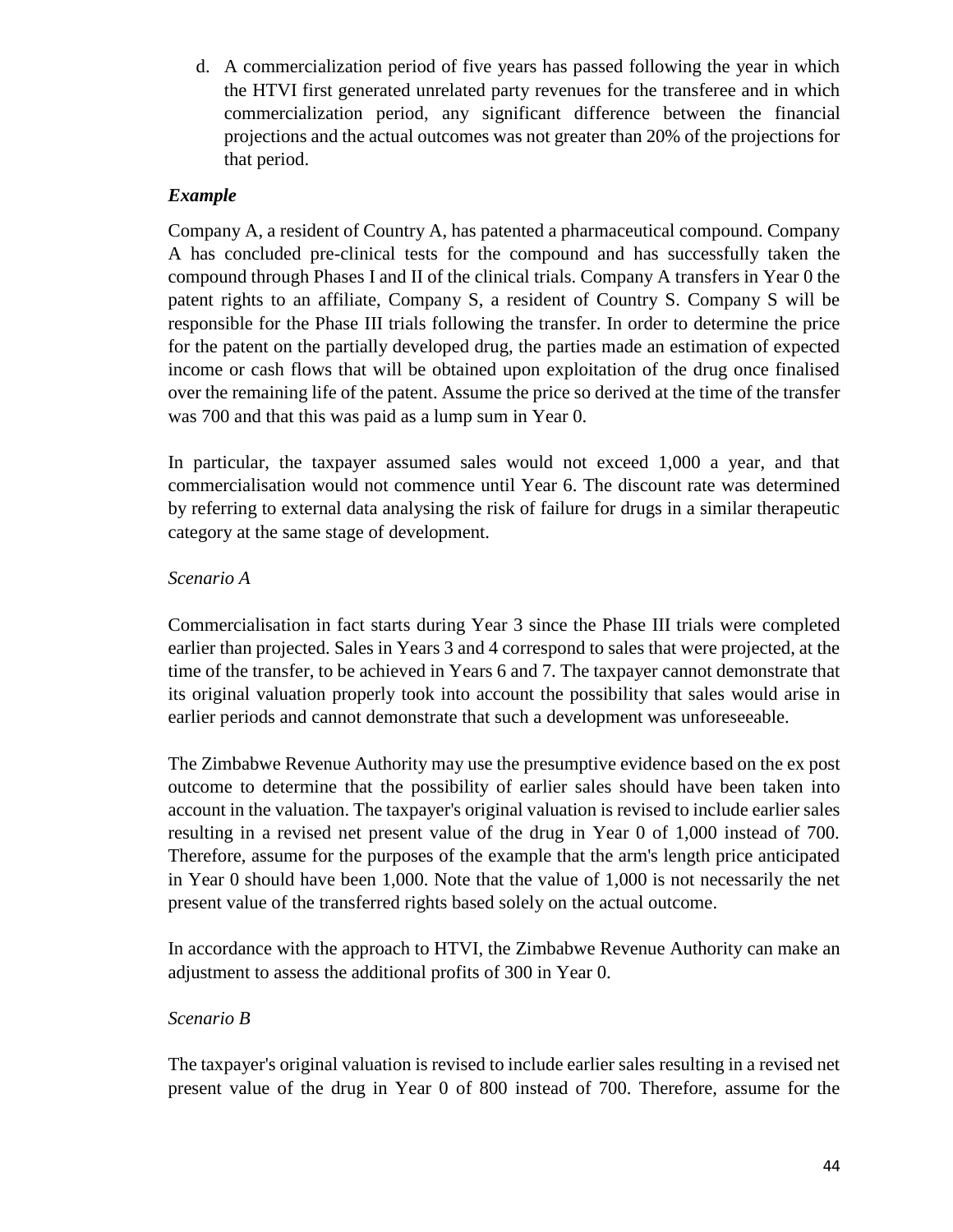purposes of the example that the arm's length price anticipated in Year 0 should have been 800. Note that the value of 800 is not necessarily the net present value of the transferred rights based solely on the actual outcome.

In accordance with the approach to HTVI, an adjustment could be made to assess the additional profits of 100 in Year 0. However, in this example, the exemption applies since the adjustment to the compensation for the transfer is within 20% of the compensation determined at the time of the transaction.

Notwithstanding that the HTVI approach does not apply, an adjustment under other sections of these Practice Notes may be appropriate.

### <span id="page-45-0"></span>**7 Arm's length range and statistical analyses**

(1) A comparability analysis will not necessarily identify a single price or other financial indicator, and a range of prices or other financial indicators may result from the analysis.

The 'arm's length range' is applicable where the comparability analysis identifies a number of comparables (and associated financial indicators) that are all reliable, and equally reliable. In this case the full range of the relevant financial indicators is adopted. It is often the case that such a range contains relatively few comparables and the range is relatively small.

- (2) Where the application of the most appropriate method results in a number of financial indicators for which the degree of comparability of each to the relevant transaction between associated persons, and to each other, is uncertain, or the highest point in the range exceeds 25% of the lowest point in the range, a statistical approach should be used. Such an approach is most likely to be relevant in cases where a database search has been used in order to identify potential comparables.
- (3) Where such an approach is used, the interquartile range will be considered to be an arm's length range.
- (4) The interquartile range is a range of the appropriate financial indicator derived from the various comparables employed by the application of a transfer pricing method. For example, the application of a TNMM may identify 80 comparables and, for each of these comparables, a return on sales (operating profit/sales) is identified. This thus creates a 'full range' of 80 profit/sales ratios. If this range is listed from lowest to highest, the interquartile range represents the two middle quarters (in the case, the range of figures from the  $20<sup>th</sup>$ highest to the  $60<sup>th</sup>$  highest).
- (5) Where the relevant financial indicator resulting from a transaction between associated persons falls outside the arm's length range, then the taxable income of the taxpayer must be computed on the basis that the relevant indicator is the median of the arm's length range.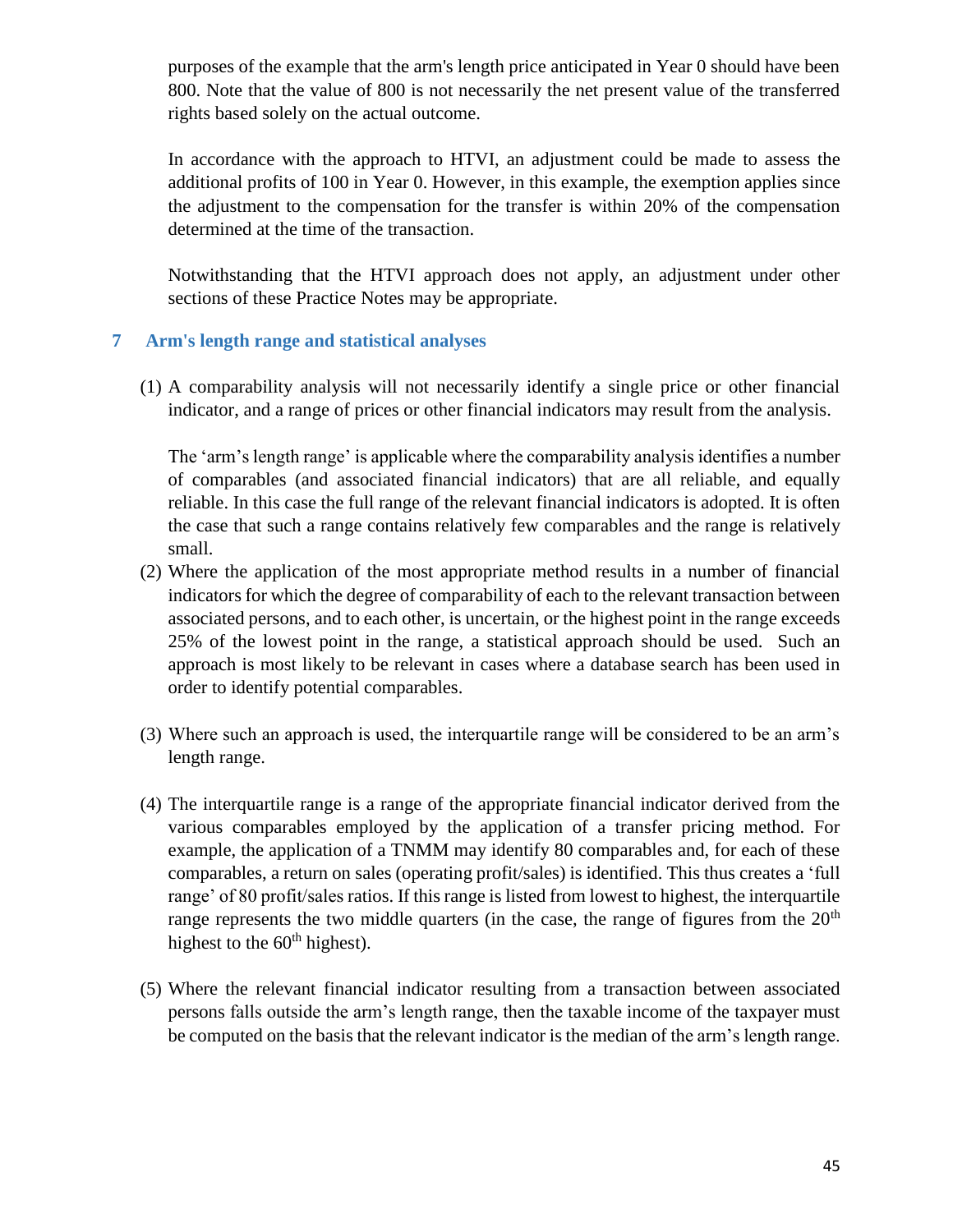- (6) Where such adjustments are necessary, they must be made by the taxpayer in order to calculate the amount of taxable income, included in the relevant tax return. If no such adjustment is made by the taxpayer, the Commissioner shall make such an adjustment.
- (7) For the purposes of paragraphs above, a financial indicator is a price, resale margin, cost mark-up, net profit ratio or a split of profit.

## <span id="page-46-0"></span>**8 Identifying and Using Data on Comparables**

- (1) The Commissioner recognises that taxpayers often face difficulty in accessing reliable data for comparables, searches and benchmarking. This challenge is shared by taxpayers and tax authorities alike, and, although an issue in many regions of the world, is particularly acute in Africa, where publicly available data is scarce or non-existent.
- (2) There are a number of potential sources of comparables.
	- (a) Some taxpayers may be able to identify internal comparables that is, comparable data derived from a transaction between the taxpayer (or the related party counterpart to the transaction) and an independent party. The Commissioner encourages taxpayers to attempt to identify internal comparables where possible.
	- (b) Comparables may also be identified through research into business and industry pricing. Taxpayers will usually have an in-depth knowledge of the industry in which they operate, and that knowledge may be useful in determining arm's length conditions in transactions between independent persons. The Commissioner may consider reliable and relevant data and information derived from business and industry sources, as well as data derived from other publicly available sources.
	- (c) Many taxpayers rely on commercial searchable electronic databases to identify financial data on companies that conduct potentially comparable transactions to determine their transfer prices. Commercial databases are developed by privatesector providers and the information contained in them may be regional or global in reach. Information included in such databases is based on publicly available information, including company financial data submitted to government or stock exchange registers. In many countries, including many in Africa, information from the country might be very limited or non-existent. In such cases, a database might still be a useful source for identifying comparables, but it should be recognised that such data is likely to be drawn from other markets or other regions (i.e. 'foreign comparables').

The Commissioner will accept for consideration comparable data derived from a commercial database provided the search method and criteria are a) clear and made available to the Commissioner and b) they are appropriate to the transaction being tested.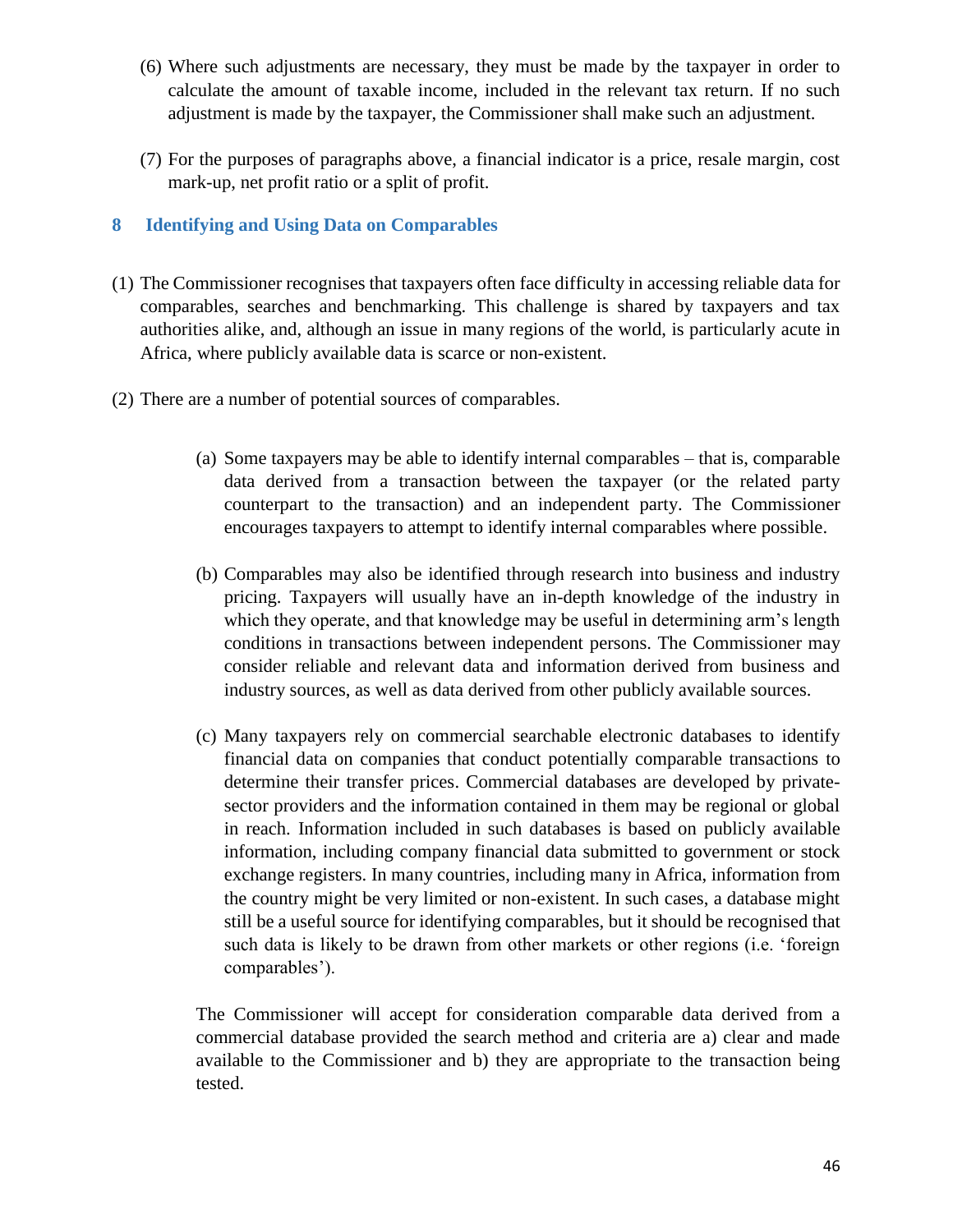- (d) Where comparables are difficult to identify, efforts to expand the breadth of a benchmarking search may be appropriate. This can be achieved by considering data:
- derived from products that differ (in varying degrees) to those which are the subject of the tested transaction, or
- derived from sectors other than that of the tested transaction, or
- derived from countries or regions outside that of the party being tested.

Where the scope of a benchmarking search is widened, it is important, to keep economically relevant differences between the comparables and the tested transaction or the tested party as small as possible. In addition, where the scope of a benchmarking search is expanded, it may be possible to make reliable comparability adjustments to compensate for those differences. It is recognised, however, that reliable comparability adjustments may be difficult to make.

- (3) It is important that taxpayers and the Zimbabwe Revenue Authority both make efforts to identify the most reliable comparable data in each case. It should also be kept in mind, however, that perfectly reliable data is not always available and that the use of less-than-perfect data may be inevitable. In some cases, an ideal amount of information is unavailable; in other cases, there may uncertainties about the reliability of comparables. The significance of such issues will vary from case to case and depend both on the nature of the controlled transaction and the method adopted. These considerations mean that, while [Zimbabwe Revenue Authority] and taxpayers should always make best efforts to identify the most reliable comparables, they need also to recognise that data will often give no more than an indication of arm's length pricing rather than an exact measure.
- (4) It should be remembered that comparability data does not normally require data on actual prices. In practice the use of cost-plus, resale price method, TNMM and profit split methods require information concerning the profits derived by person conducting comparable transactions (expressed, for example, as a mark-up on costs or a return on revenue or on assets).
- (5) As discussed in Section 7 above, the use of statistical techniques may be appropriate in cases where there is a relatively large number of identified comparables, and, at the same time, uncertainties about their relative reliability. This is frequently the case where databases are used to identify comparable transactions and extract financial data deriving from them.
- (6) Data on comparables used to justify a taxpayer's transfer pricing should be derived from time periods as close as possible to the time that the transaction under examination is conducted. It is recognised that contemporaneous data may not always be available at the time of the transaction, or even when a comparability analysis is conducted, and that data derived from time periods prior to that being tested may be appropriate.
- (7) Multiple year data relating to comparables may be considered where it adds value to the transfer pricing analysis, to take into account, for example, of the effects on profits of product life cycles and short term economic conditions. Similarly, a multiple year average of the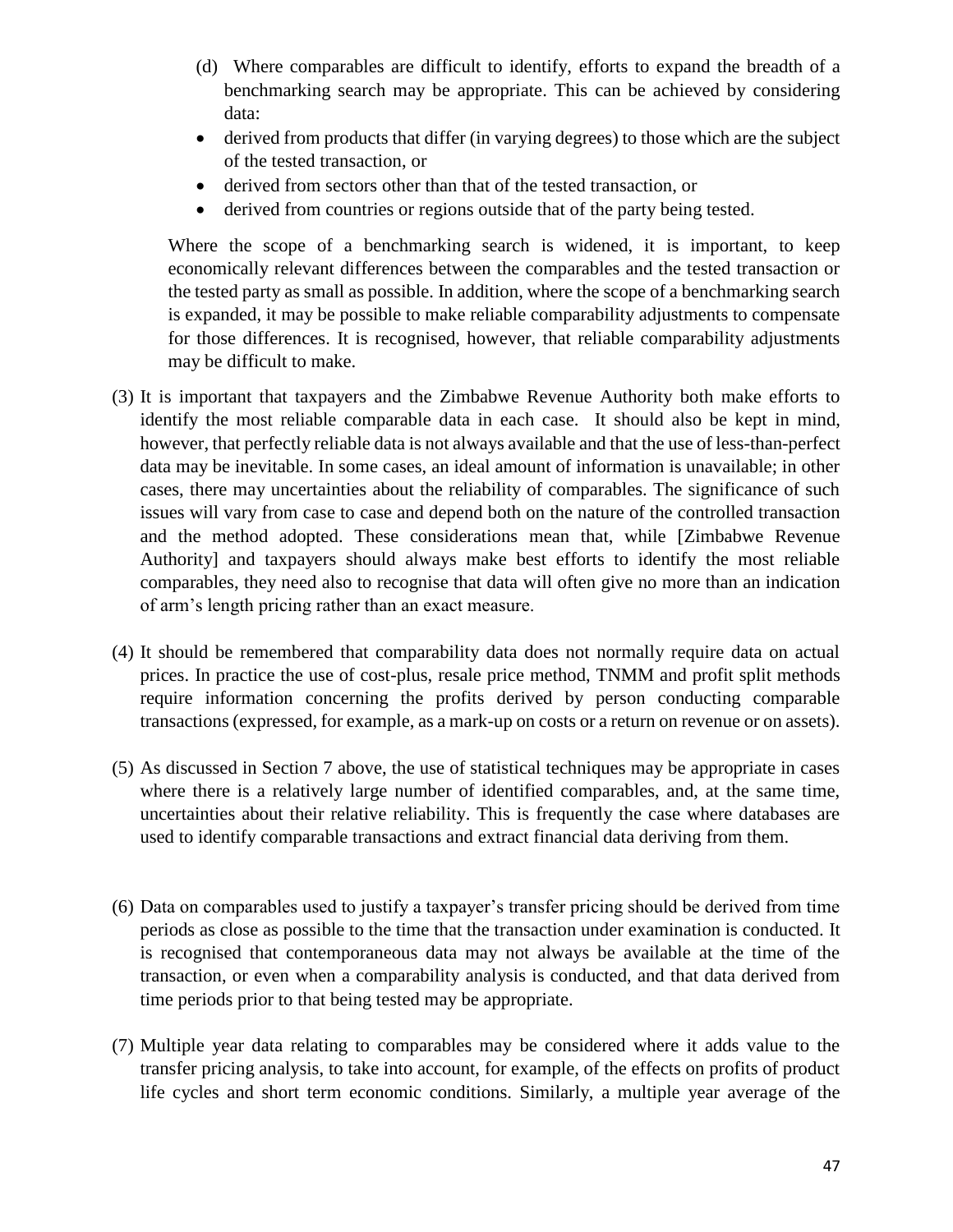relevant financial indicator may be used where it adds to the reliability of the data used for comparability purposes.

- (8) The Commissioner will thus consider data derived from prior years, and also consider multiyear data, provided that such data can be considered sufficiently and reasonably reliable in the context of the controlled transaction.
- (9) A review of a taxpayer's compliance with the transfer pricing rules, will be based primarily on information provided by the taxpayer itself. However, it should be remembered that the Commissioner when applying any method, may have more information available than a taxpayer has, or can through its own efforts have reasonable access to. The Commissioner does not intend to use publicly undisclosed information in an attempt to substitute an alternative measure of the arm's length amount. There are procedural problems in using such information, such as the likelihood that such information could not be provided to taxpayers whose transfer prices are under review or as evidence in court due to the secrecy provisions of the Act. The Commissioner will not rely on comparable financial information for the purposes of making an adjustment under the Income Tax Act if that information, in relation to the transactions, is not available to the taxpayer. However, the Commissioner may use that publicly undisclosed information in administering the transfer pricing rules for the purposes of risk assessment and case selection.

## <span id="page-48-0"></span>**9 Adjustments**

- (1) In cases where the conditions of an actual transaction differ from arm's length conditions, an adjustment shall be made by either the Commissioner or by the taxpayer. Such adjustments are made either in the calculation of taxable income or to the price paid or payable in the controlled transaction. An adjustment to the price paid or payable can only be made by the taxpayer and not by the Commissioner. In the first case, the adjustment is reflected in the calculation of taxable income only. In the second case, the adjustment is reflected in the financial accounts, and thus ultimately in the calculation of taxable income.
- (2) Adjustments made by the Commissioner normally arise as a result of a tax audit. If, as a result of an audit, it is established that the conditions of a controlled transaction differ from the arm's length conditions, and, as a result, profit has been understated, or losses overstated, then the adjustment to the taxable income will be made. Such adjustment will be made, of course, to the measure of taxable income that would result if controlled transactions had been conducted in accordance with the arm's length principle.
- (3) Where taxpayers make adjustments themselves such adjustments may be either to the price paid or payable, or to the calculation of taxable income.
- (4) The first of these adjustments may take place at a time after a relevant transaction has taken place, but before the financial accounts are drawn up. This might be the result of a comparability analysis undertaken at the end of an accounting period.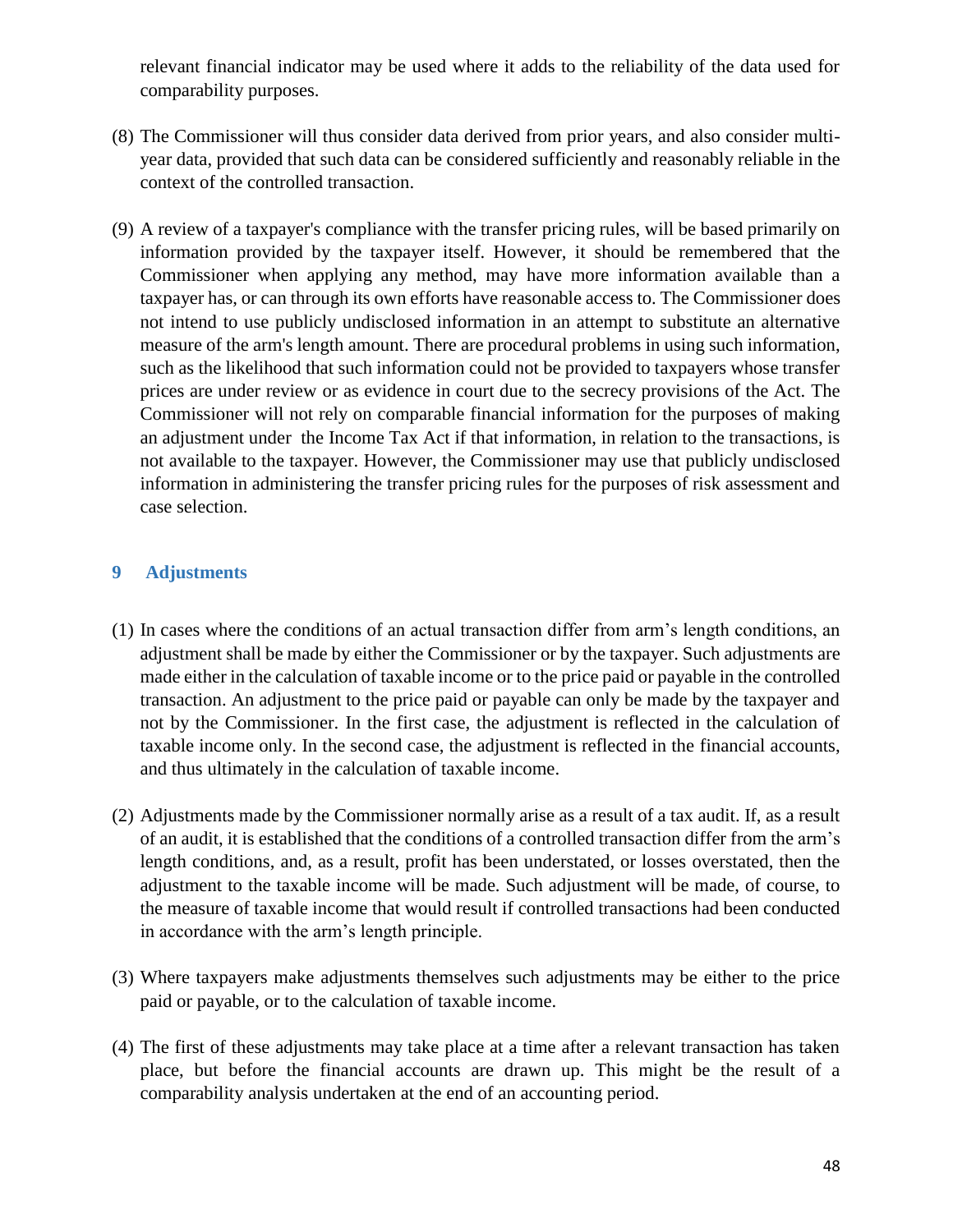- (5) As an example, take a distributor located in Zimbabwe that purchases goods from a foreign associated person for resale in Zimbabwe. At the beginning of the period, the purchase price may be set at a level that was expected to provide a 3% net profit return on sales, on the basis of forecasted sales volume, sales price and internal costs. At the end of the period the taxpayer's actual return on sales turned out to be only 1.5%. At that time, the taxpayer conducts a comparability analysis using the most up to date data available, which suggests that the arm's length return for its distribution activities is 3.5%. In order to comply with Zimbabwe's transfer pricing rules, the taxpayer may make a retrospective price adjustment. This might take the form of a repayment made by the associated person, or a credit note. This adjustment to the actual price will be reflected in the accounts, and thus the taxable income.
- (6) As an alternative, the taxpayer may make the relevant adjustment in the calculation of taxable income included in the annual tax return. The adjustment would be to the level of taxable income that would result if controlled transactions had been conducted in accordance with the arm's length principle. (That is, in the example above, a net return on sales of 3.5%).
- (7) In this case, Section 98B only allows an adjustment to be made only if it results in a higher level of taxable income, or a lower level of tax losses.

### <span id="page-49-0"></span>**10 Transfer Pricing Documentation**

- 1) The Income Tax Act deals comprehensively with the books and records that every person liable to tax in Zimbabwe is required to maintain.
- 2) The records are required to be maintained in Zimbabwe and in the [English] language.
- 3) The Income Tax Act authorises the Commissioner to request, demand, and collect from any person within Zimbabwe,all information deemed necessary for the purposes of the Act.
- 4) The Income Tax Act requires all books and records to be maintained for a period of 6 years after the completion of the transaction, acts or operation to which they relate.
- 5) All the above provisions are also applicable to transfer pricing documentation. The purpose of this section of the Practice Notes is to cover the broad issues relating to the types and extent of documentation which taxpayers are required or advised to keep, to be able to demonstrate how their methods and prices satisfy the arm's length principle.
- 6) While Statutory Instrument 109 of 2019 provide the transfer pricing documentation and records required to be maintained by taxpayers, it is not possible to specify a comprehensive pre-defined set of documentation requirements that meet the requirements of all taxpayers and therefore the list is non-exhaustive. Appropriate documentation depends on each taxpayer's specific facts and circumstances.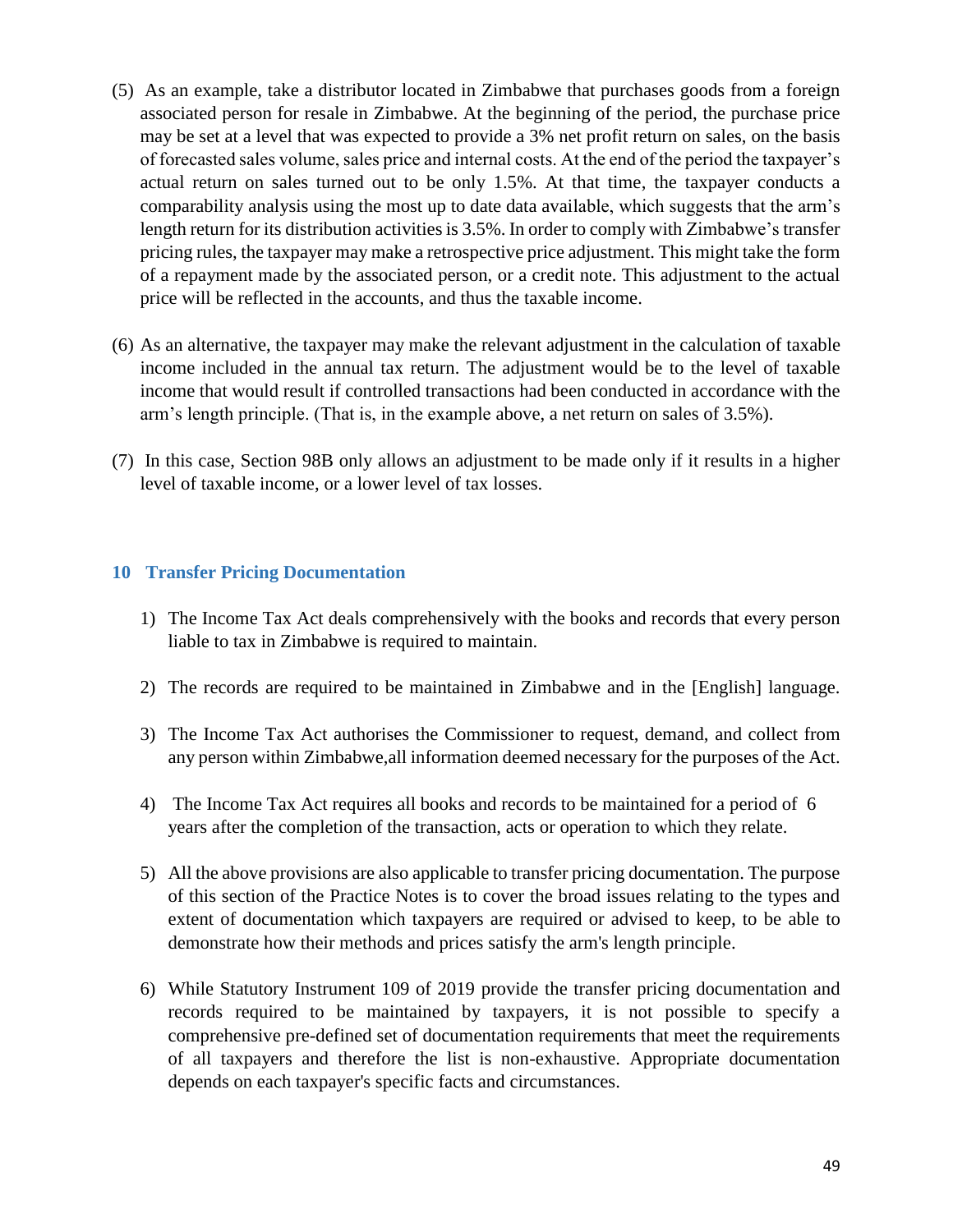- 7) The taxpayer's process of considering the transfer pricing documentation appropriate for tax purposes should be determined in accordance with the same prudent business management principles that would govern the process of evaluating a business decision of a similar level of complexity and importance. The Commissioner would expect taxpayers to have created, referred to and retained documentation in accordance with this principle.
- 8) In determining an arm's length price, a taxpayer would generally go through a process which will include a comparability analysis and information gathering on relevant comparables. This would be expected to point to an appropriate method under which the arm's length price would be determined. Once the appropriate method has been determined, the process becomes one of applying the relevant data to determine the arm's length process.
- 9) As a general rule, the Commissioner considers that taxpayers should contemporaneously document the process they have followed and their analysis in determining transfer prices, in their efforts to comply with the arm's length principle. This should include setting out in detail why those transfer prices are considered to be consistent with the arm's length principle.
- 10) The Commissioner will rely as much as possible on documentation that should be created in the ordinary course of business and in setting an arm's length transfer price.
- 11) Consistent with Statutory Instrument 109 of 2019, the regulations on transfer pricing documentation require persons to provide the Commissioner with high-level information regarding their global business operations and transfer pricing policies that is to be available to all relevant tax authorities.
- 12) It also requires that detailed transactional transfer pricing documentation be provided specific to each country, identifying material controlled transactions, the amounts involved in those transactions, and the company's analysis of the transfer pricing determinations they have made with regard to those transactions.
- 13) The Regulations stipulate that an Annual Return on Transfer Pricing must be submitted to the Zimbabwe Revenue Authority in conjunction with their income tax return. The Annual return on Transfer Pricing includes detailed disclosures on the nature and quantum of the taxpayer's controlled transactions.
- 14) Taken together, this documentation will require taxpayers to articulate consistent transfer pricing positions and will provide the Commissioner with important information to assess transfer pricing risks, make determinations about where audit resources can most effectively be deployed, and, in the event audits are called for, provide information to commence and focus audit inquiries.
- 15) The information should make it easier for the Commissioner to identify whether companies have engaged in transfer pricing that have the effect of artificially shifting substantial amounts of profit leading to a reduction in the taxpayer's taxable income.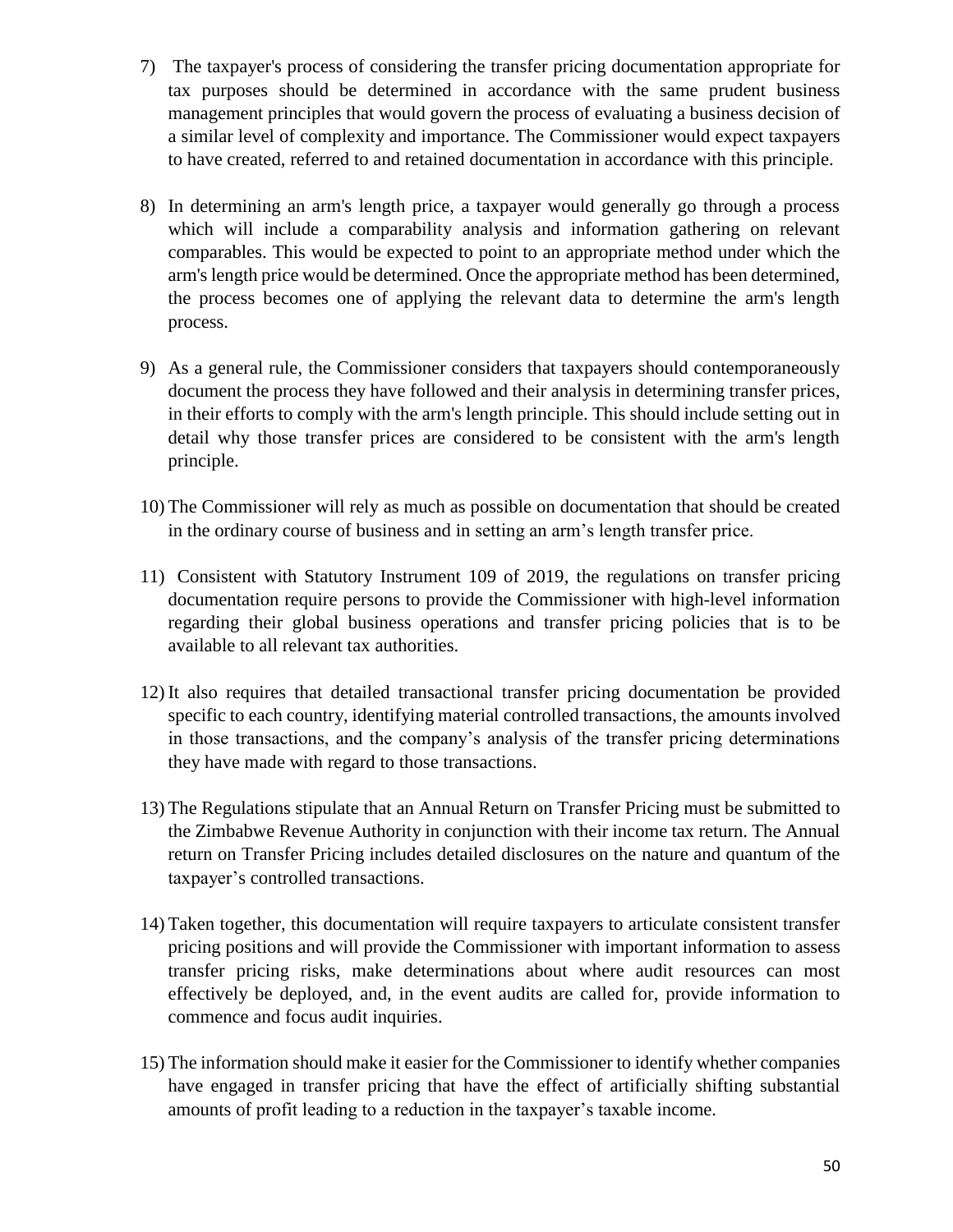The specific content of the various documents reflects an effort to balance the Zimbabwe Revenue Authority's information needs, concerns about inappropriate use of the information, and the compliance costs and burdens imposed on business.

## <span id="page-51-0"></span>**11 Other Practical Considerations**

Depending on the facts applicable to each individual case, the Commissioner intends to follow the general Practice Notes set out in this Practice Notes. The discussion below focuses on various practical issues that have not been addressed above.

## <span id="page-51-1"></span>11.1 Information in the possession of foreign Associated persons

- (1) Taxpayers sometimes claim that a non-resident parent dictates the transfer prices used by its subsidiaries, and that the latter does not reveal to the Zimbabwe taxpayer the basis for this pricing. In other cases, the taxpayer may explain that the transfer pricing is based on a transfer method that involves the benchmarking of a foreign controlled person, but that the details of this analysis is not available to the Zimbabwe taxpayer.
- (2) The Commissioner will not accept this type of argument for failure to provide necessary information or documentation to the Commissioner. If the Zimbabwe taxpayer does not have such information it cannot be certain that it has complied with the transfer pricing rules and has thus submitted a correct tax return. At the same time, the taxpayer will not be able to demonstrate to the Commissioner that its transfer pricing complies with the arm's length principle. The Commissioner considers it reasonable to expect taxpayers to obtain such information where necessary. The Commissioner will treat failure to make such information available to the Zimbabwe Revenue Authority when required to do so as a failure to keep adequate documentation, and the penalties articulated in Section 13 below will apply.
- (3) More specifically, Transfer Pricing Regulations s require that where the chosen method involves the application of a tested party that is foreign, the taxpayer must provide:
	- The financial information of the tested party; and

## <span id="page-51-2"></span>11.2 General anti-avoidance provisions

(1) Taxpayers should be aware that the exercising of the discretion by the Commissioner as provided in Section 98 to the ITA and these Practice Notes will not limit or exclude the application of this section.

## <span id="page-51-3"></span>11.3 Corresponding adjustments

(1) An adjustment to the measure of taxable income as a result of the application of the transfer pricing rules has the potential to create double taxation. In order to eliminate double taxation a 'corresponding adjustment' may be made.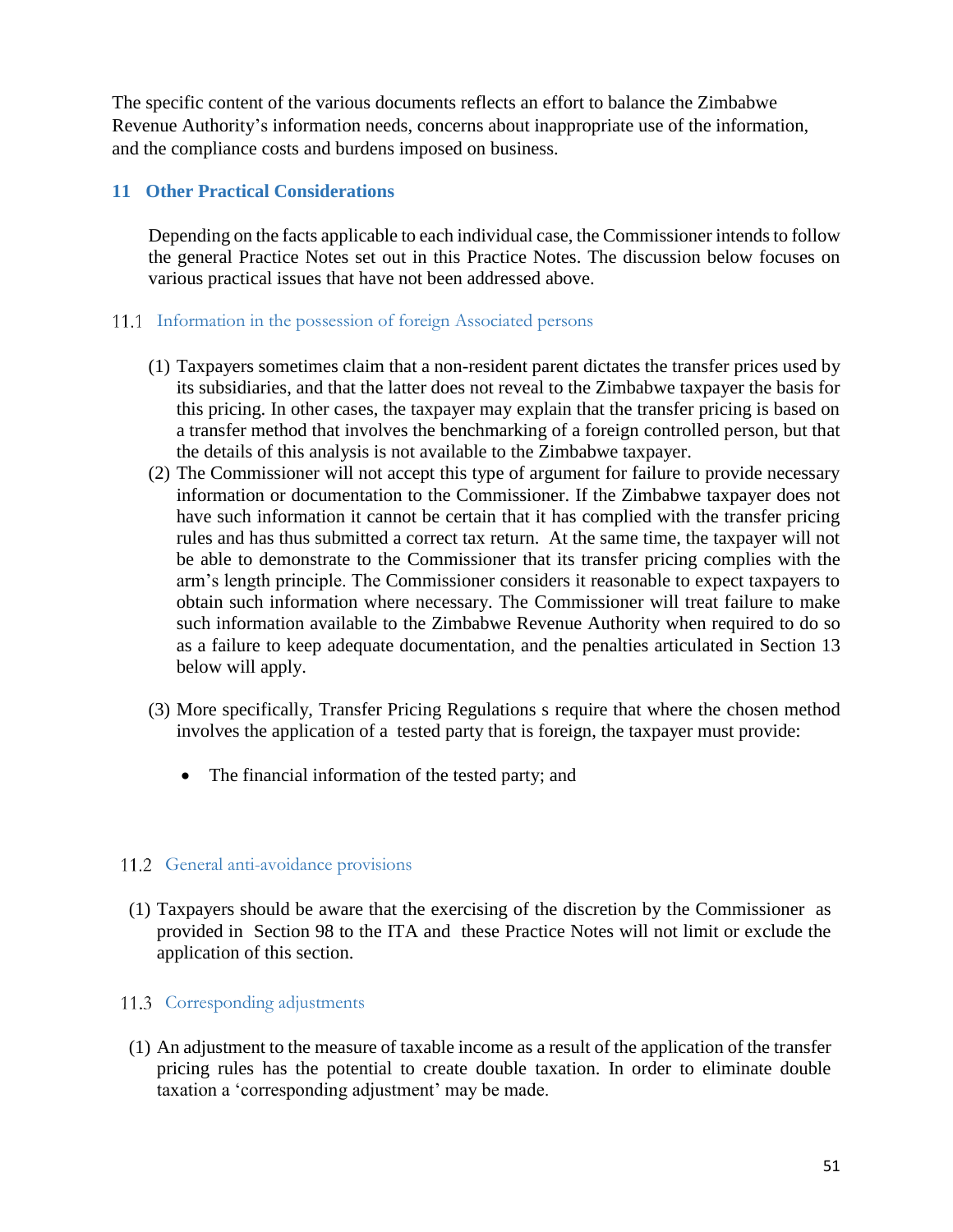- (2) Take, as an example, Taxpayer A, in Zimbabwe, which conducts transactions with an associated person, Taxpayer B, in Country X. Assume that the combined profit of Taxpayers A and B from the controlled transaction is \$1000, with \$400 recognised by Taxpayer A, and \$600 recognised by Taxpayer B. As a result of an audit of Taxpayer A by the [Zimbabwe Revenue Authority], an adjustment under the transfer pricing rules of \$50 is made to the taxable income of Taxpayer A. Without a corresponding adjustment, the total profit subject to tax will be \$1050 (made up of \$ 450 in Taxpayer A and \$600 in Taxpayer B), whereas the actual profit remains at \$1000. There will thus be double taxation of \$50.
- (3) Where the transfer pricing rules apply to adjust the measure of profit of a taxpayer in respect of a cross-border transaction, a corresponding adjustment may be available for the counterpart to the transaction in the other country. In the example above, double taxation may be eliminated if Taxpayer B makes a request to the foreign tax authority for a 'corresponding adjustment'. If that request is accepted by the foreign tax authority, then it will reduce the taxable income for the relevant period by \$50.
- (4) Similarly, where an adjustment is made by a foreign tax authority to the conditions of transactions between a person resident in that country and an associated person in Zimbabwe, and this adjustment results in an increase in the taxable income of the foreign associated person, then the Commissioner will grant a corresponding adjustment in the tax computation of the Zimbabwe taxpayer if he considers it appropriate.
- (5) It should be noted that a corresponding adjustment in respect of both domestic and crossborder transactions will be considered only if Zimbabwe has a treaty with the relevant foreign jurisdiction that reflects an intention to provide for the relief of economic double taxation. In all such cases, the Commissioner will grant a corresponding adjustment in a taxpayer resident in Zimbabwe only after an examination of the consistency of that adjustment with the arm's length principle, consulting as necessary with the competent authority of the other country. If the Commissioner takes the view that the adjustment to taxable income made by the foreign tax authority is not in accordance with the arm's length principle, a corresponding adjustment will be denied, or only granted to the extent it accords with the arm's length principle. In such cases, the Commissioner will discuss the issue with the competent authority of the foreign tax authority with a view to eliminating double taxation.
- (6) A request for consideration of a corresponding adjustment must include the information necessary for the Commissioner to examine the consistency of the adjustment made by the foreign tax authority with the arm's length principle, including:
	- a. The name, registered address and, where applicable, trading name(s) of the associated person;
	- b. Evidence of the tax residence of the associated person;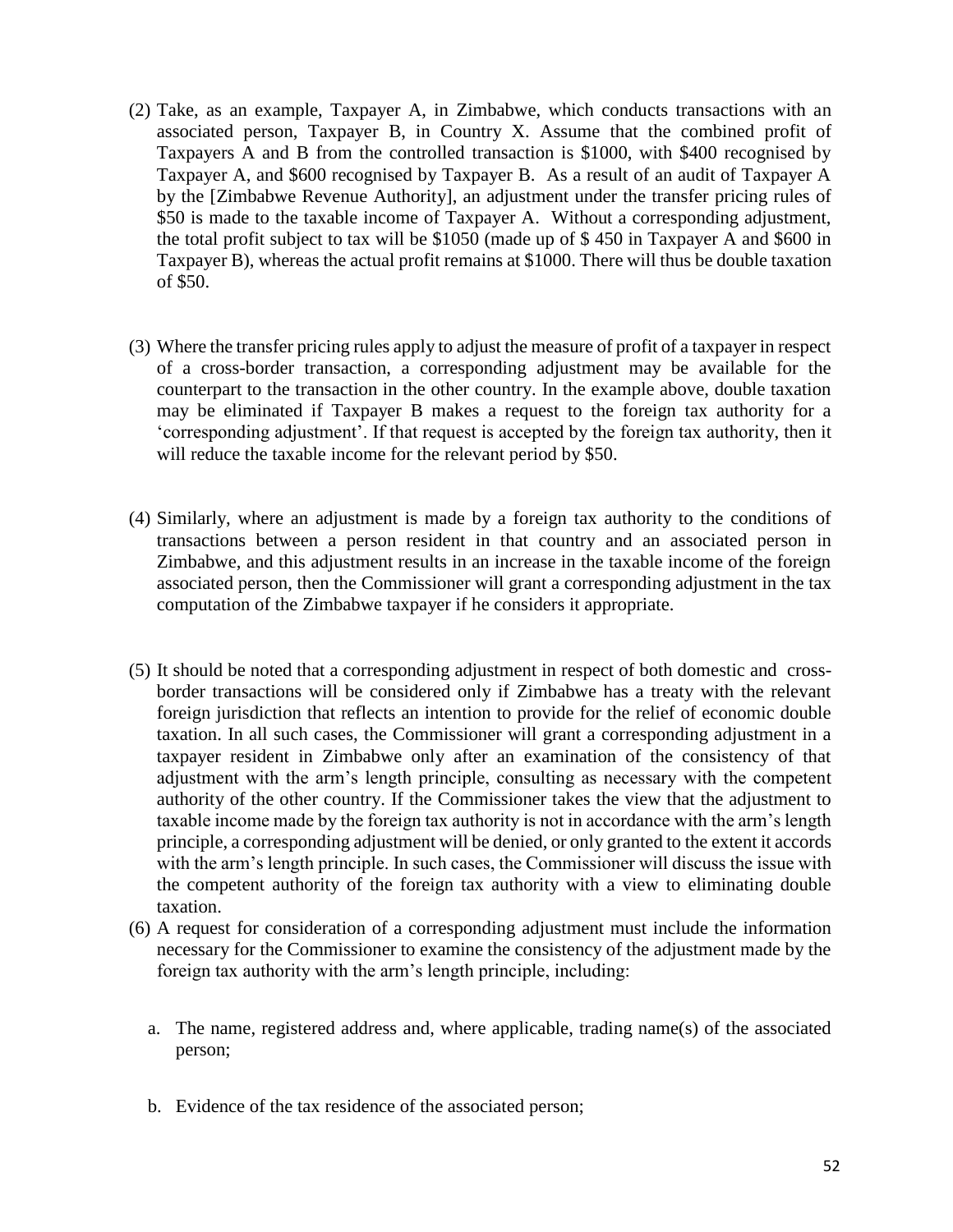- c. The year(s) in which the adjusted controlled transaction(s) took place;
- d. The amount of the requested corresponding adjustment and the amounts of the adjustment made by the foreign tax authority;
- e. Evidence of the adjustment made by the foreign tax authority and the basis for the adjustment, including details of comparability analysis relied upon and the transfer pricing method applied;
- f. Confirmation that the associated person will not, or is unable to, pursue any further recourse under the domestic law of the other country that may result in the adjustment made by the foreign tax authority of the other country being reduced or eliminated;
- g. Any other information that may be relevant for examining the consistency of the adjustment with the arm's length principle.

The request must be made within the applicable time period for making a request for the case to be resolved by way of agreement procedure under the applicable tax legislation. It must be made to: The competent Authority ZIMRA ZB Centre Cnr Nkwame Nkrumah Ave.

- Other information that is sufficient to be able to reliably apply the selected method to the foreign tested party and to enable a review by the Commissioner of the application of the method to the foreign tested party.
- <span id="page-53-0"></span>Acceptability of analyses prepared for a foreign tax authority.
	- (1) It would be expected that the same transfer pricing analysis would normally be applicable for the compliance purposes of both the domestic and foreign parties to a controlled transaction.
	- (2) Most analyses under the accepted pricing methods focus directly on testing the return to one party to a transaction. In such cases, the return to the tested party is established and any residual profit or loss arising from the transaction lies with the counterparty to the transaction. The Commissioner would expect an arm's length price established through any of the methods described in this Note to result in a return for the Zimbabwe operations, commensurate with its economic contribution and risks assumed, whether or not the analysis has been carried out also for a foreign tax jurisdiction or tests the return to a foreign controlled person.
- (7) Double taxation may also arise from the application of the transfer pricing rules to purely domestic transactions between two Zimbabwe controlled persons. The Commissioner shall make an appropriate adjustment to the taxable income of the other party to the transaction unless otherwise provided by the Taxation Act.